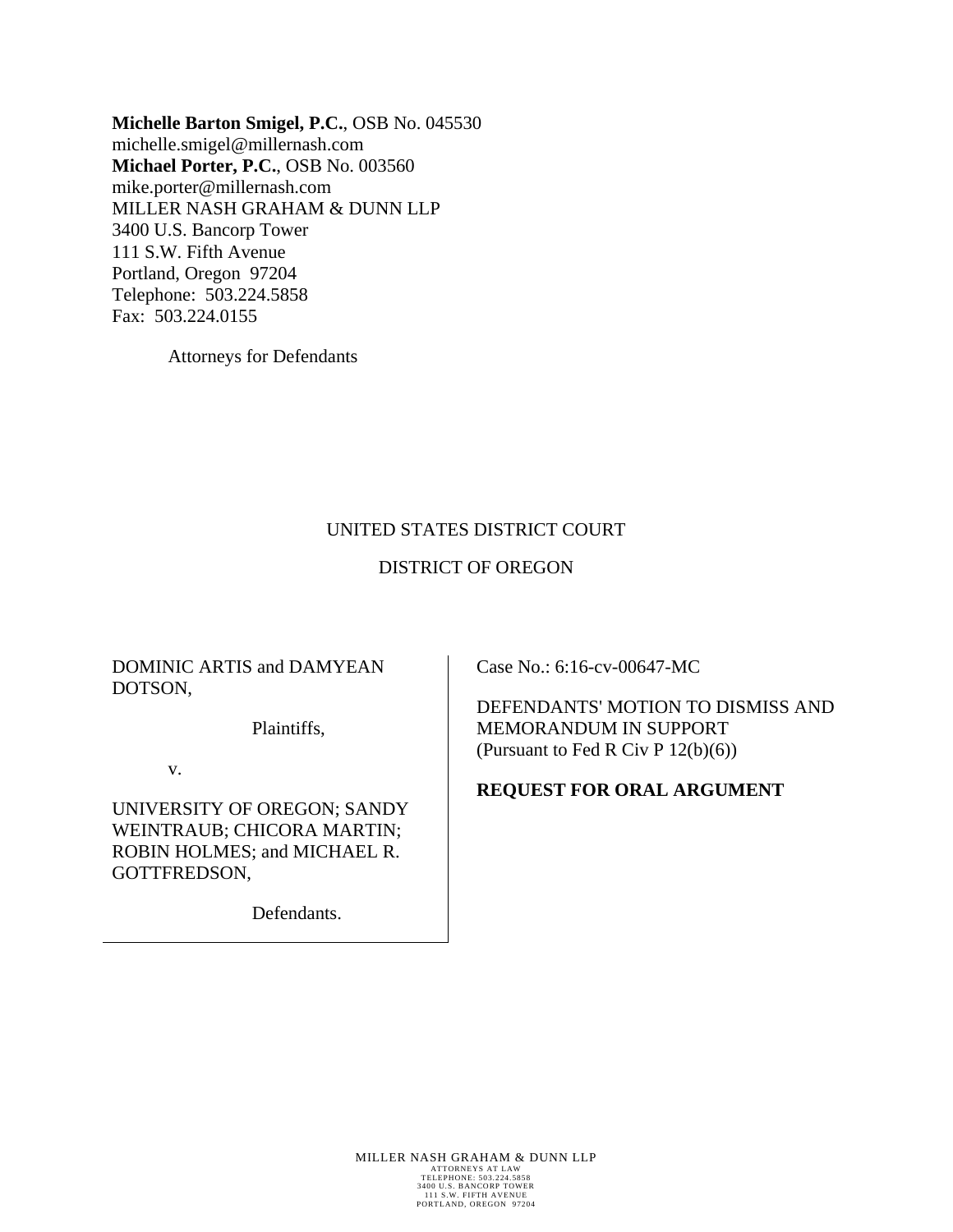# **TABLE OF CONTENTS**

# **Page**

| I. |    |    |                |                                                                                                                                                                                             |  |
|----|----|----|----------------|---------------------------------------------------------------------------------------------------------------------------------------------------------------------------------------------|--|
| Π. |    |    |                |                                                                                                                                                                                             |  |
| Ш. |    |    |                |                                                                                                                                                                                             |  |
|    | A. |    |                | Plaintiffs' Due Process Claim Should Be Dismissed Because the<br>Individual Defendants Did Not Deprive Plaintiffs of a Constitutionally                                                     |  |
|    |    | 1. |                | The Individual Defendants' alleged actions did not implicate a                                                                                                                              |  |
|    |    |    | a.             | Plaintiffs did not have a property or liberty interest in                                                                                                                                   |  |
|    |    |    | $\mathbf b$ .  | Plaintiffs did not have a property interest in playing                                                                                                                                      |  |
|    |    |    | c.             | Plaintiffs did not have a property interest in the renewal of                                                                                                                               |  |
|    |    |    | d.             | Plaintiffs did not have a property interest in future NBA                                                                                                                                   |  |
|    |    |    | e.             | Oregon's Administrative Procedures Act did not confer a<br>constitutionally protected interest on plaintiffs 14                                                                             |  |
|    |    | 2. |                | The Individual Defendants are entitled to qualified immunity<br>because they did not violate a clearly established constitutional                                                           |  |
|    |    | 3. |                | Plaintiffs' allegations cannot support an inference that their                                                                                                                              |  |
|    |    |    | a.             | Plaintiffs agreed to participate in an administrative<br>conference and waived their right to additional procedure 19                                                                       |  |
|    |    |    | b.             | Plaintiffs failed to plead factual allegations that support an<br>inference that their administrative conference was deficient<br>and they waived the procedures that they now claim not to |  |
|    |    |    | $\mathbf{c}$ . | Plaintiffs received notice and had an opportunity to be<br>heard before they were suspended from the University 21                                                                          |  |
|    |    | 4. |                | Plaintiffs were not deprived of any substantive due process rights 22                                                                                                                       |  |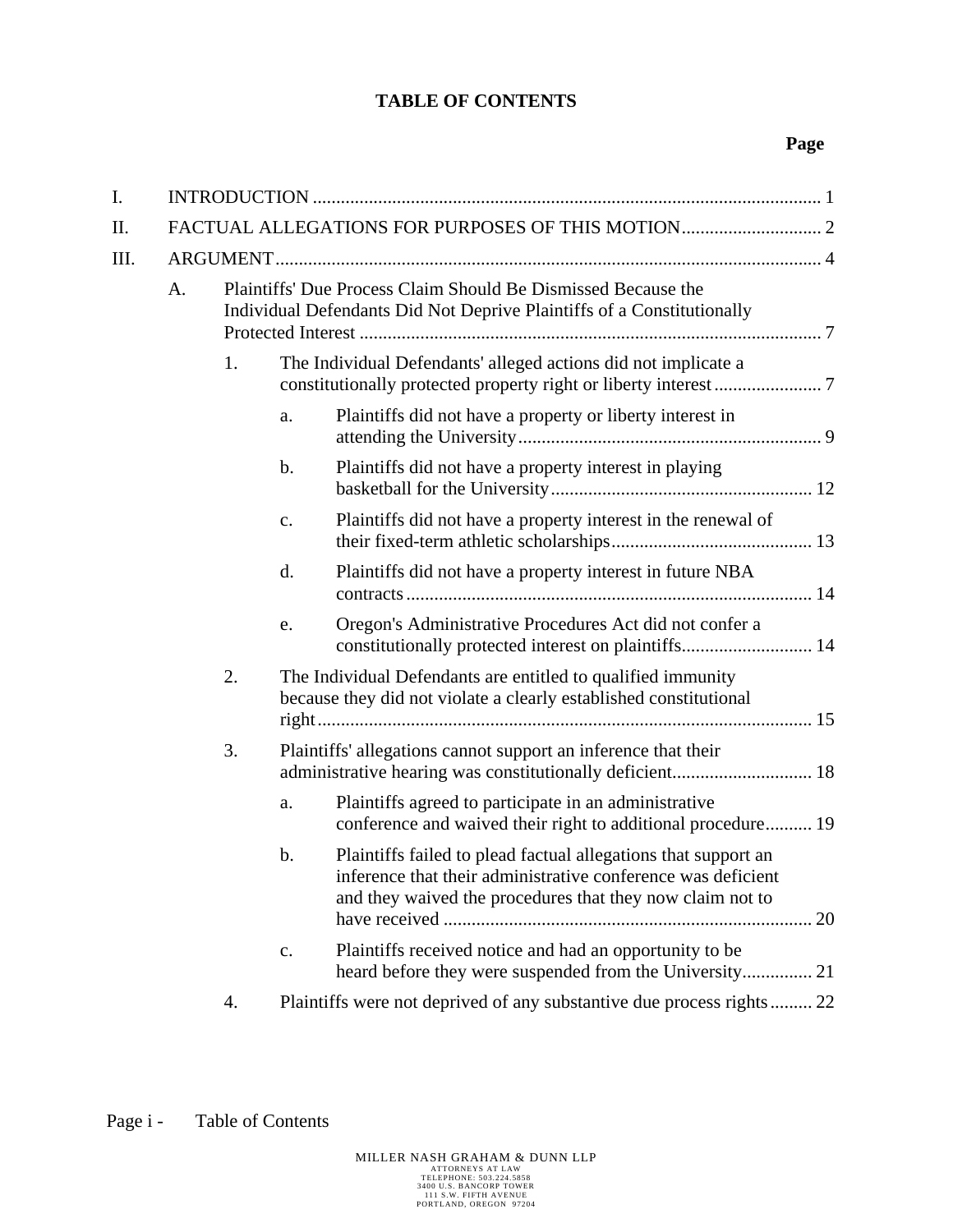# **TABLE OF CONTENTS (continued)**

| <b>B.</b>       | Plaintiffs' Title IX Claim Should Be Dismissed Because They Cannot<br>Plausibly Allege That Defendants' Conduct Was Motivated by Plaintiffs'                                                                        |  |  |  |
|-----------------|---------------------------------------------------------------------------------------------------------------------------------------------------------------------------------------------------------------------|--|--|--|
|                 | 1. Plaintiffs did not allege facts from which one could plausibly infer that<br>the University selectively enforced its Student Conduct Code or                                                                     |  |  |  |
|                 | 2. Plaintiffs' allegations do not offer factual support for their erroneous-                                                                                                                                        |  |  |  |
|                 | 3. Plaintiffs' factual allegations do not suggest that the University was                                                                                                                                           |  |  |  |
| $\mathcal{C}$ . | Plaintiffs' Equal Protection Claim Should Be Dismissed Because Plaintiffs<br>Do Not Plead Any Factual Allegations That Plausibly Suggest That They                                                                  |  |  |  |
|                 | Plaintiffs' factual allegations do not plausibly suggest that they<br>1.<br>were discriminated against because of their gender or that the                                                                          |  |  |  |
|                 | The Individual Defendants are entitled to qualified immunity<br>2.<br>because plaintiffs cannot show that the Individual Defendants                                                                                 |  |  |  |
| D.              | Plaintiffs Are Precluded From Relitigating the Validity of Their<br>Administrative Orders and From Asserting Their State Law Claims 37                                                                              |  |  |  |
|                 | Plaintiffs are precluded from relitigating the validity of their<br>1.                                                                                                                                              |  |  |  |
|                 | Plaintiffs are precluded from asserting their state law claims<br>2.<br>because they did not challenge their suspension through a direct                                                                            |  |  |  |
| Ε.              | Defendants Are Entitled to Discretionary Immunity From Plaintiffs' Tort                                                                                                                                             |  |  |  |
| F.              | Plaintiffs' Negligence Claim Should Be Dismissed Because They Do Not<br>Allege Physical Injury or Property Damage and, as a Matter of Law,<br>Defendants' Alleged Conduct Did Not Create a Foreseeable Risk of Harm |  |  |  |
|                 | Plaintiffs failed to allege damages cognizable in negligence<br>1.                                                                                                                                                  |  |  |  |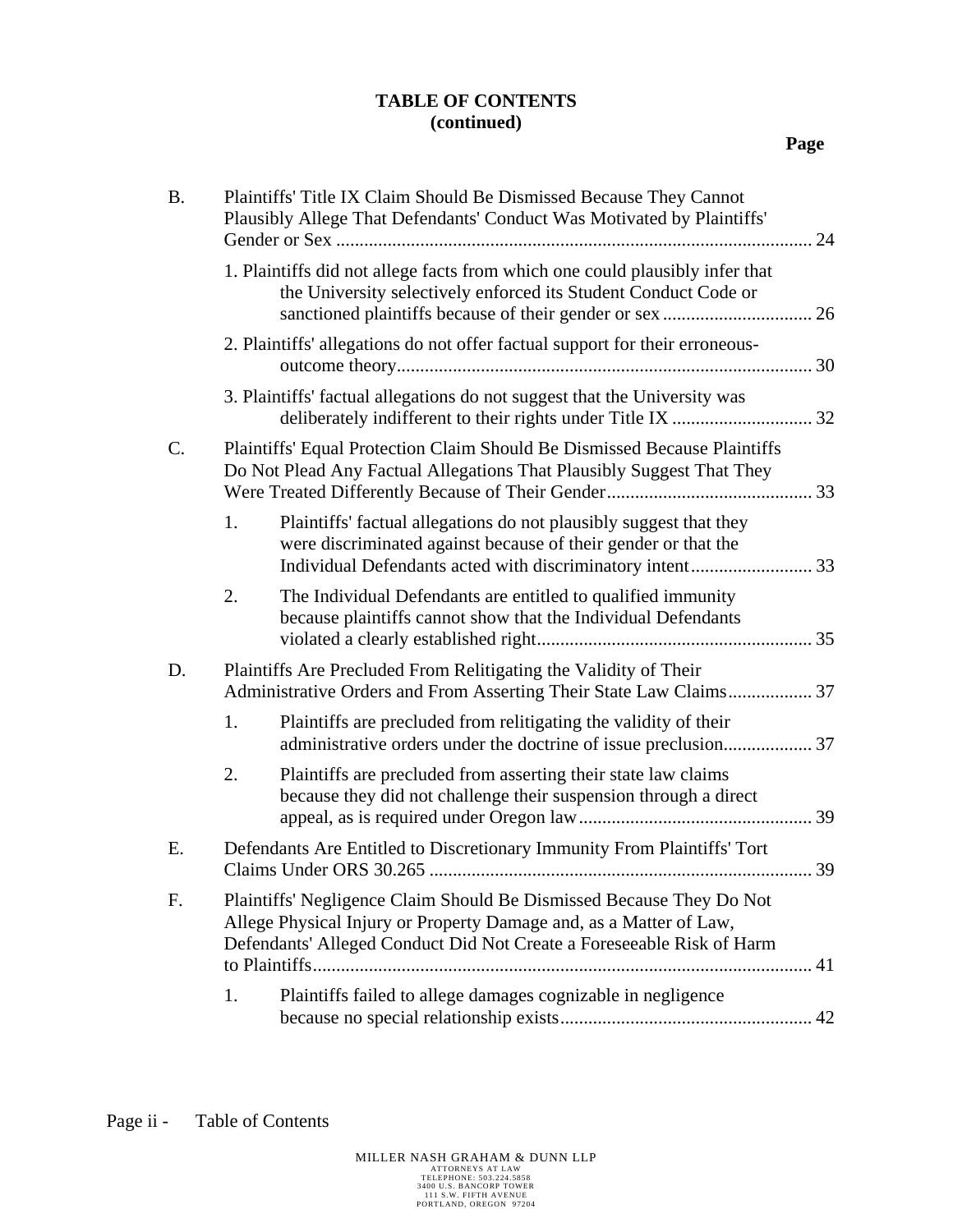# **TABLE OF CONTENTS (continued)**

|     |    | 2. | As a matter of law, Defendants' alleged conduct did not create a                                                                                                                                                           |  |
|-----|----|----|----------------------------------------------------------------------------------------------------------------------------------------------------------------------------------------------------------------------------|--|
|     |    | 3. | Plaintiffs failed to provide the requisite notice of their claims                                                                                                                                                          |  |
|     | G. |    | Plaintiffs' IIED Claim Should Be Dismissed Because, as a Matter of Law,<br>Defendants' Alleged Conduct Did Not Transgress the Bounds of Socially                                                                           |  |
|     | Η. |    | Plaintiffs Cannot State a Claim for Tortious Interference With Prospective<br>Economic Advantage Because They Fail to Allege a Relationship With the<br>NBA and Failed to Provide the Required Notice of This Claim to the |  |
|     |    | 1. | Plaintiffs do not allege existing business relationships with NBA<br>teams, which is necessary to recover for the intentional                                                                                              |  |
|     |    | 2. | Plaintiffs do not allege sufficiently likely prospective business                                                                                                                                                          |  |
|     |    | 3. | Plaintiffs' allegations fail to support their conclusory statements<br>that Defendants acted intentionally and with an improper purpose                                                                                    |  |
|     |    | 4. | Plaintiffs failed to provide adequate notice of their claim, as                                                                                                                                                            |  |
|     | I. |    | Plaintiffs' Claims for Economic Damages in Tort Should Be Dismissed<br>Because, as a Matter of Law, Their Allegations Are Too Speculative to                                                                               |  |
|     | J. |    | Plaintiffs Fail to State a Claim for Breach of Contract, and Plaintiffs                                                                                                                                                    |  |
| IV. |    |    |                                                                                                                                                                                                                            |  |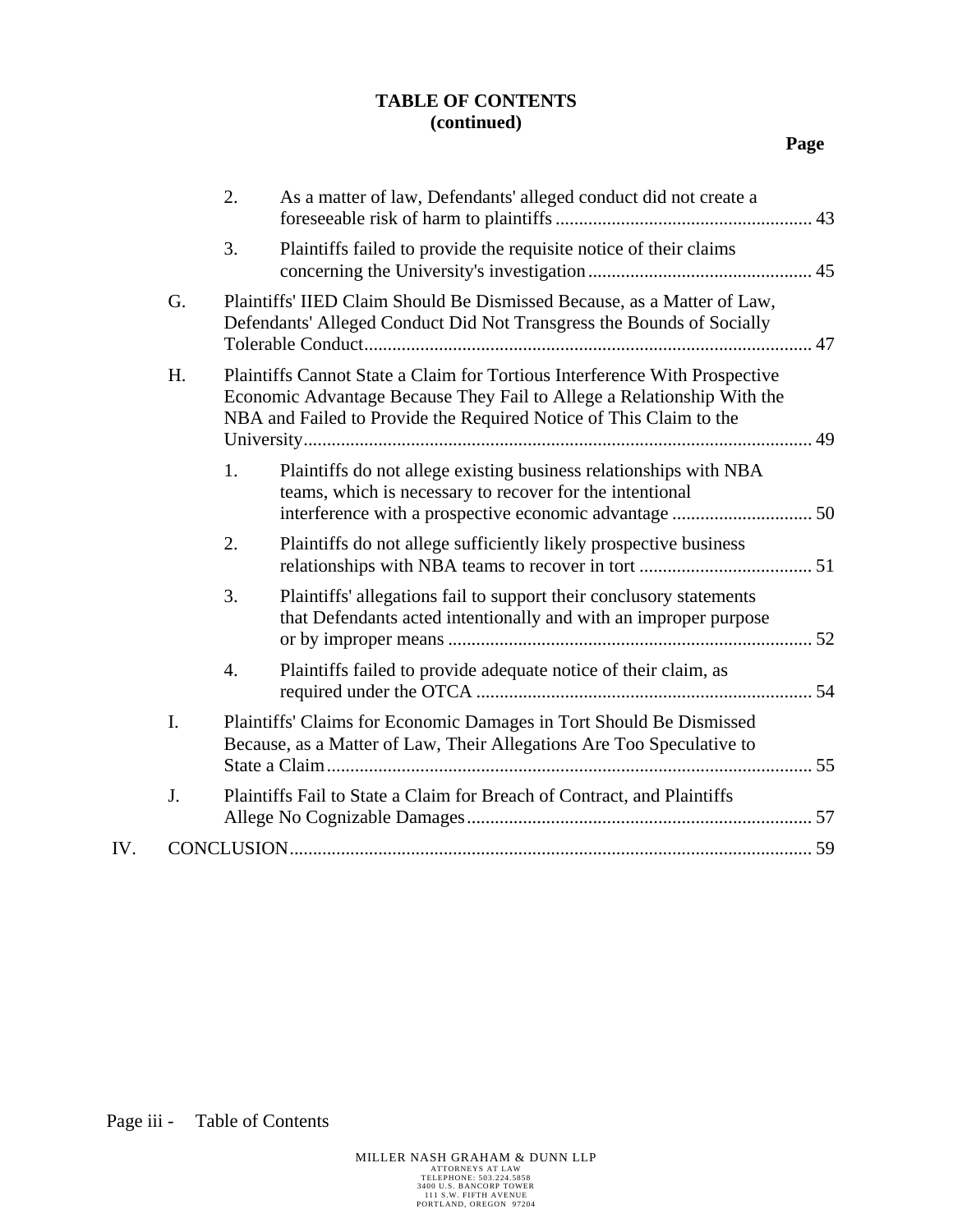# TABLE OF AUTHORITIES

| Aetna Cas. & Sur. Co. v. Gosdin,             |
|----------------------------------------------|
| Albright v. Oliver,                          |
| Allen v. Hall,                               |
| Anderson v. Creighton,                       |
| Ashcroft v. al-Kidd,                         |
| Ashcroft v. Iqbal,                           |
| Bateson v. Geisse,                           |
| Bd. of Curators of Univ. of Mo. v. Horowitz, |
| Bd. of Regents of State Colls. v. Roth,      |
| Bell Atl. Corp. v. Twombly,                  |
| Bell v. PERB,                                |
| Brandon Austin v. Univ. of Oregon et al.,    |
| Brands v. Sheldon Cmty. Sch.,                |
| Brown v. Zimbrick Logging,                   |

**Cases**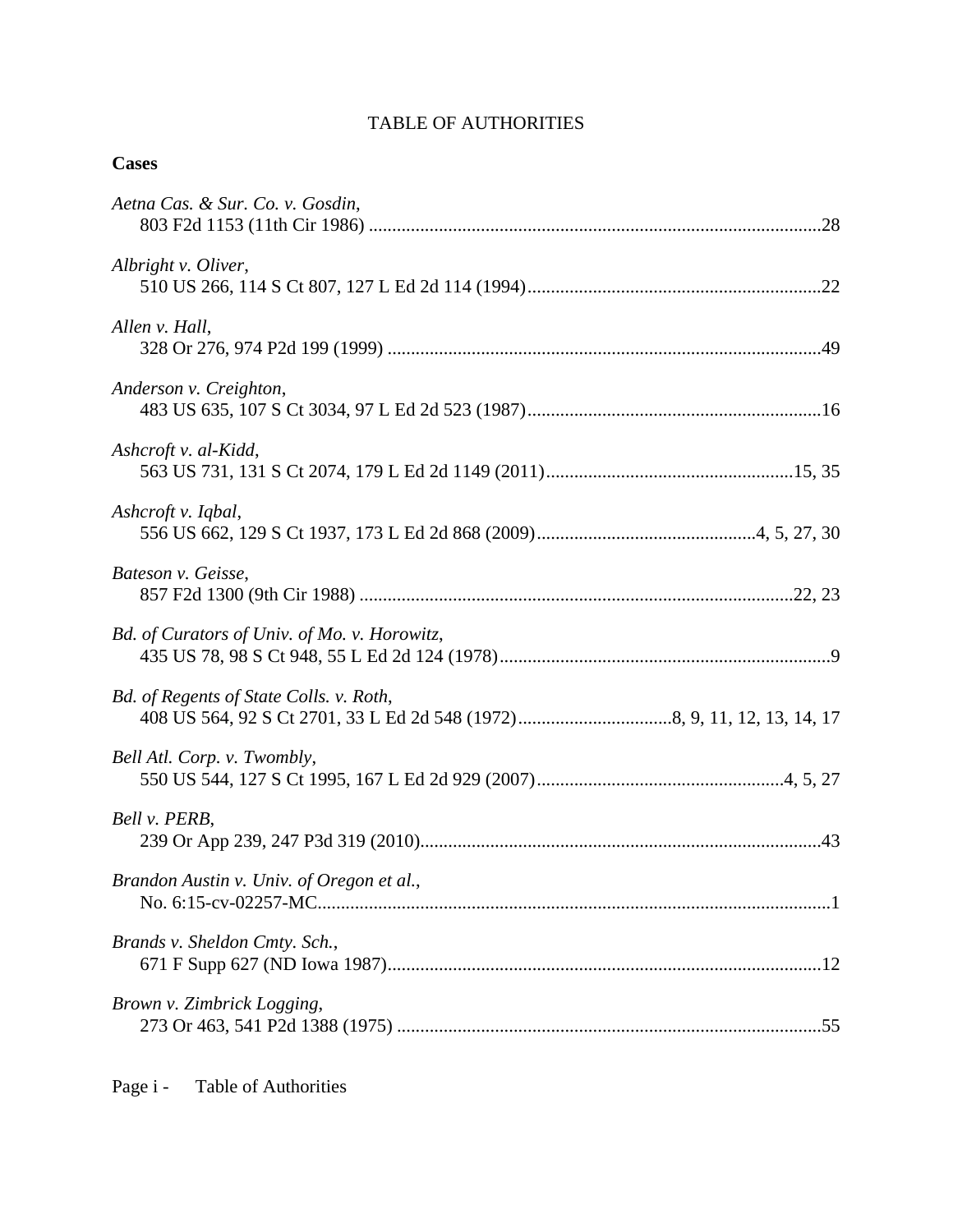| Chapman v. Mayfield,                                       |
|------------------------------------------------------------|
| Chavez v. Boise Cascade Corp.,                             |
| Colo. Seminary (Univ. of Denver) v. NCAA,                  |
| Cont. Plants v. Measured Mkt,                              |
| Conway v. Pacific University,                              |
| Cron v. Zimmer,                                            |
| D. H. Overmyer Co. v. Frick Co.,                           |
| Dauven v. George Fox Univ.,                                |
| Davies v. Grossmont Union High Sch. Dist.,                 |
| Davis Next Friend LaShonda D. v. Monroe Cty. Bd. of Educ., |
| Delaney v. Clifton,                                        |
| Detroit Bank v. United States,                             |
| Doe v. Columbia Univ.,                                     |
| Doe v. Univ. of Mass.-Amherst,                             |
| Doe v. Univ. of the South,                                 |

Page ii - Table of Authorities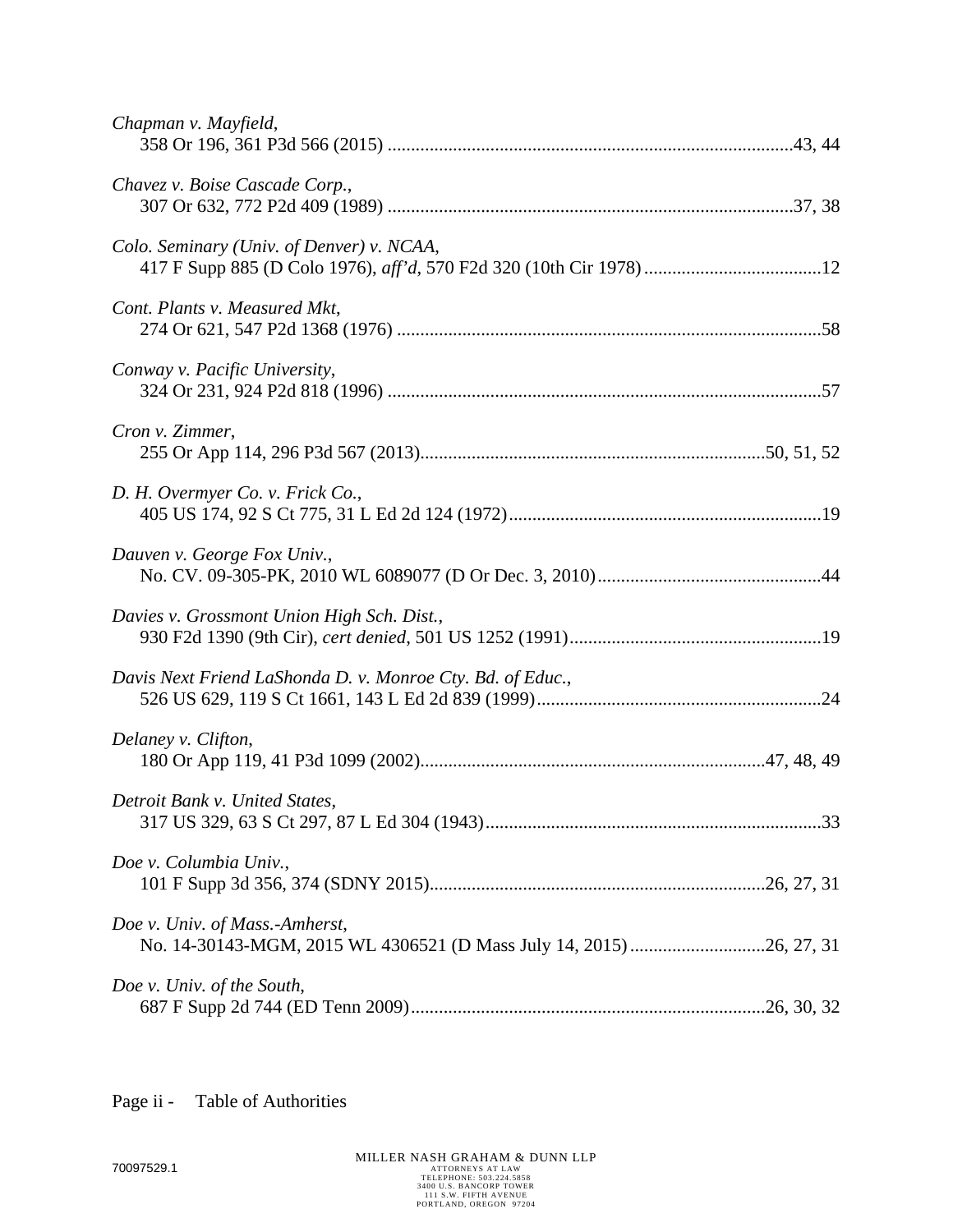| Doyle v. Oregon Bank,                    |
|------------------------------------------|
| Drews v. EBI Companies,                  |
| Dunn v. Castro,                          |
| Erlandson v. Pullen,                     |
| Fernandez v. Rosenzwieg,                 |
| Flug v. University of Oregon,            |
| Freeman v. Busch,                        |
| G.C. v. North Clackamas School Dist.,    |
| Galbraith v. Hartford Fire Ins. Co.,     |
| Georgetown Realty v. The Home Ins. Co.,  |
| Goffstein v. State Farm Fire & Cas. Co., |
| Goldberg v. Kelly,                       |
| Goss v. Lopez,                           |
| Grossman v. City of Portland,            |
| Halverson v. Skagit Cty.,                |

Page iii - Table of Authorities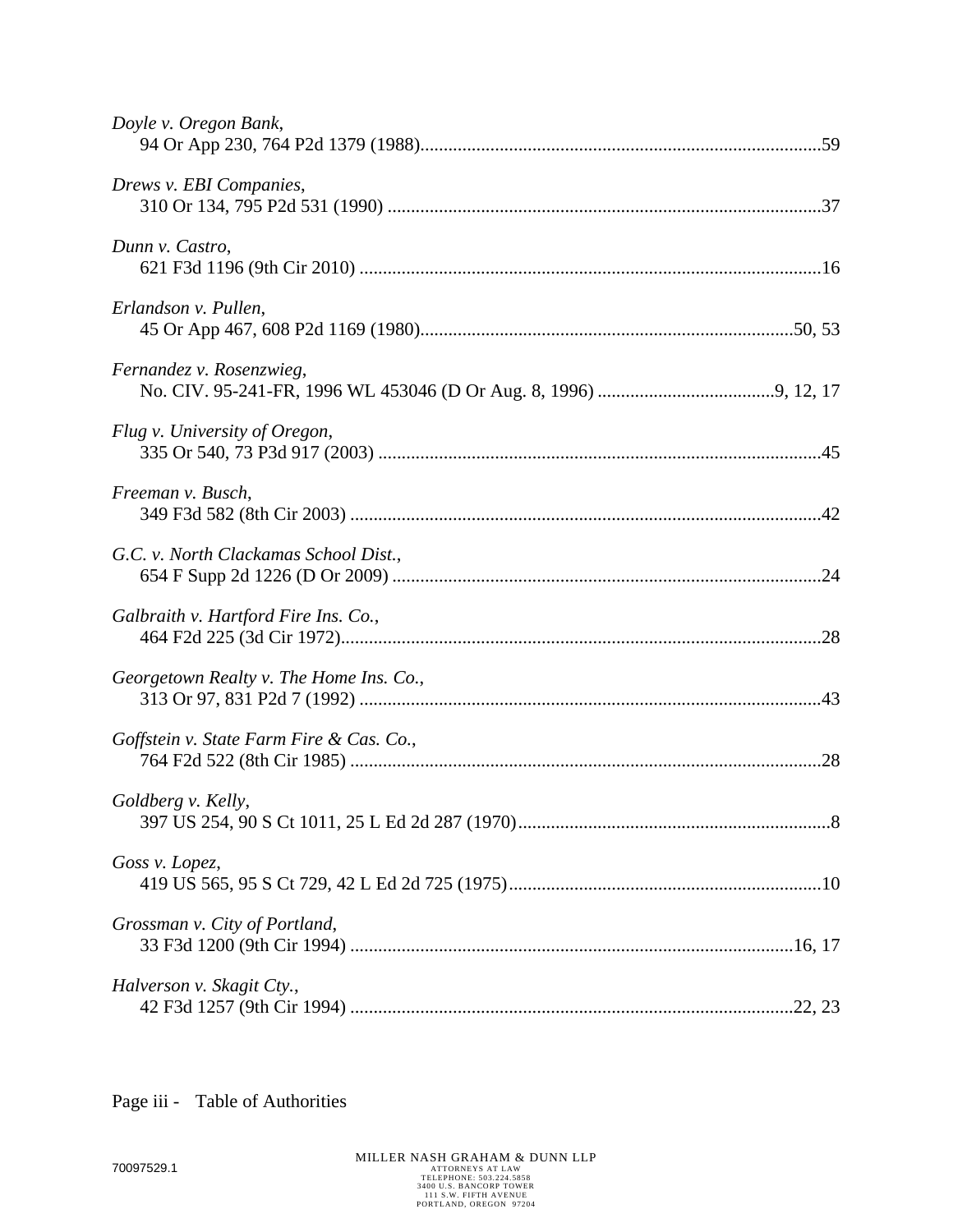| Hammond v. Central Lane Communications Center,        |  |
|-------------------------------------------------------|--|
| Harrell v. S. Or. Univ.,                              |  |
| Hawkins v. NCAA,                                      |  |
| House v. Hicks,                                       |  |
| Hunter v. Bryant,                                     |  |
| Hussey v. Milwaukee Cnty.,                            |  |
| Hysaw v. Washburn Univ. of Topeka,                    |  |
| Justice v. Nat'l Collegiate Athletic Ass'n,           |  |
| Kahn v. Pony Express Courier Corp.,                   |  |
| Kelly's Auto Parts, No. 1, Inc. v. Boughton,          |  |
| Klein v. Grynberg,                                    |  |
| Lake County v. State of Oregon,                       |  |
| Lindsey v. Shalmy,                                    |  |
| Living Designs, Inc. v. E.I. DuPont de Nemours & Co., |  |
| Ludwig v. Astrue,                                     |  |
|                                                       |  |

Page iv - Table of Authorities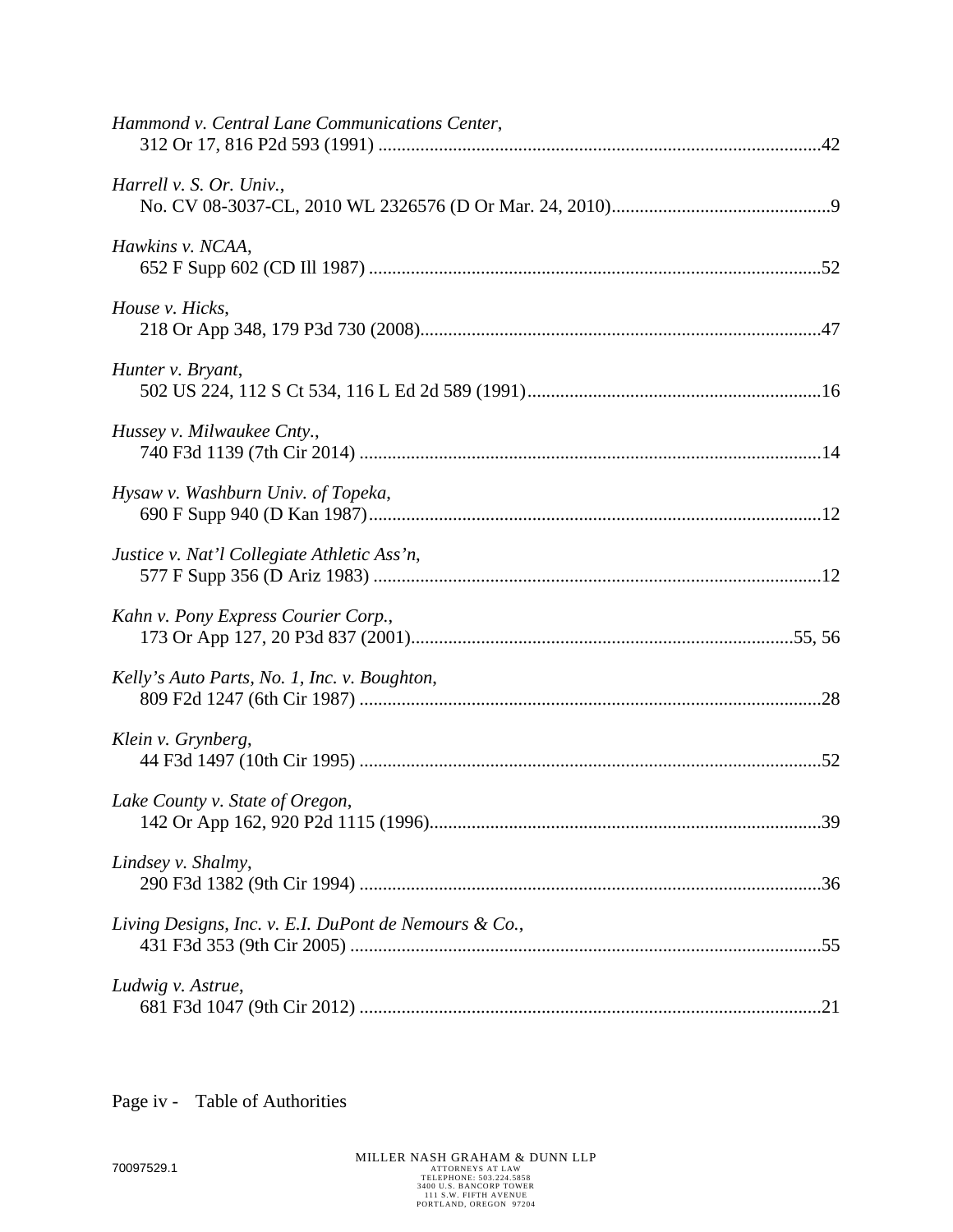| Lumbreras v. Roberts,                            |
|--------------------------------------------------|
| Marquez v. Harper Sch. Dist. No. 66,             |
| McAdoo v. Univ. of N.C. at Chapel Hill,          |
| McGanty v. Staudenraus,                          |
| McManus v. Auchincloss,                          |
| Miller v. Cty. of Santa Cruz,                    |
| Mitchell v. Forsyth,                             |
| Navarro v. Block,                                |
| Nelson v. Emerald People's Utility Dist.,        |
| Northwest Natural Gas Co. v. Chase Gardens, Inc, |
| Orr v. City of Eugene,                           |
| Padilla v. Yoo,                                  |
| Parish v. NCAA,                                  |
| Parrino v. FHP, Inc.,                            |
| Patterson v. Hudson Area Sch.,                   |

Page v - Table of Authorities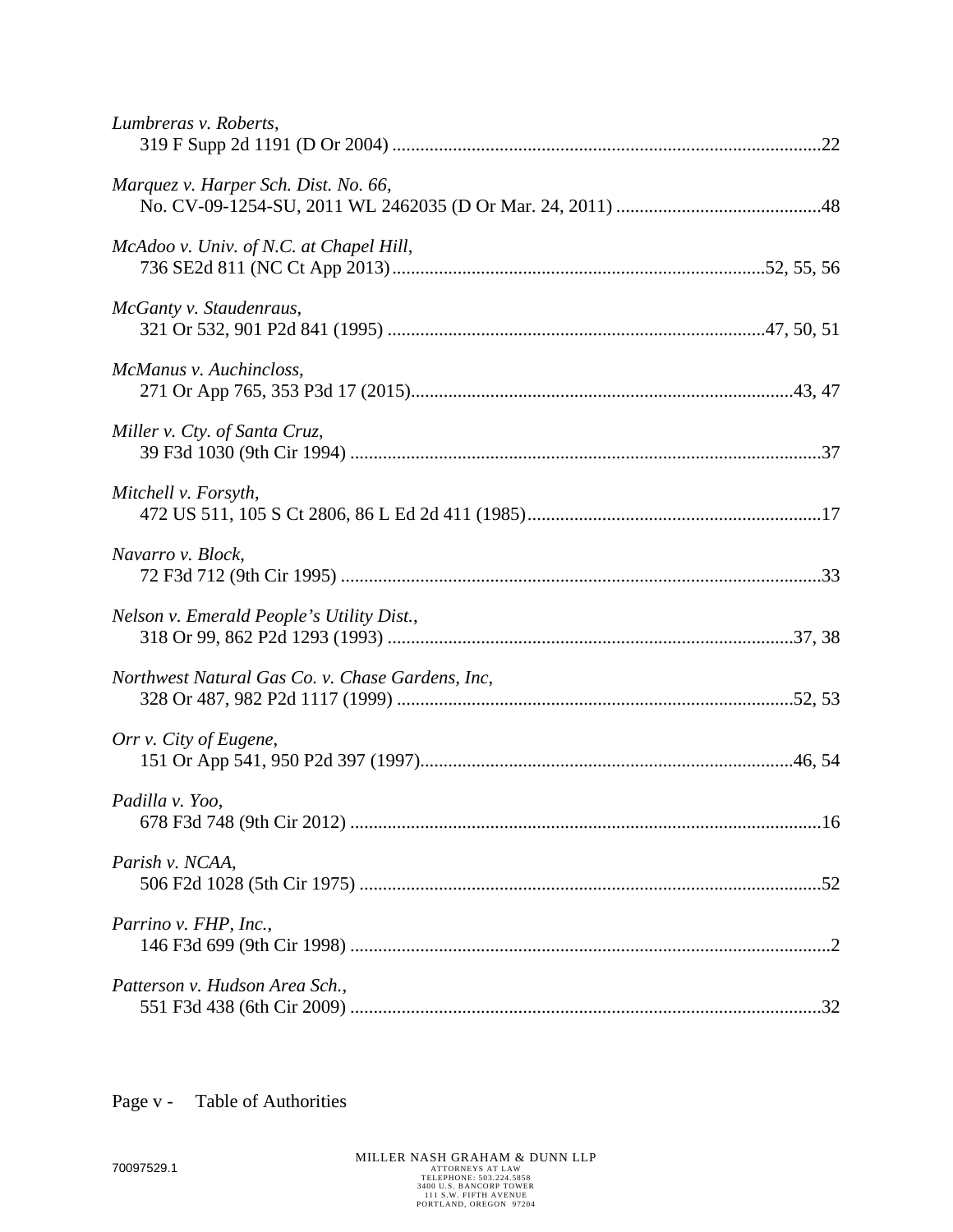| Paul v. Davis,                                    |
|---------------------------------------------------|
| Paul v. Providence Health Sys.-Oregon,            |
| Rabon v. Great Sw. Fire Ins. Co.,                 |
| Ramirez v. Hawaii T & S Enterprises, Inc.,        |
| Reese v. Jefferson Sch. Dist. No. 14J,            |
| Robinson v. Shipley,                              |
| Rosenthal v. Erven,                               |
| Ross v. Creighton Univ.,                          |
| Rowinsky v. Bryan Indep. Sch. Dist.,              |
| Ryan v. Harlan,                                   |
| Sahm v. Miami Univ.,                              |
| Serrano v. Francis,                               |
| Shanks v. Dressel,                                |
| Shin v. Sunriver Preparatory School, Inc.,        |
| Sinaloa Lake Owners Ass'n v. City of Simi Valley, |
|                                                   |

Page vi - Table of Authorities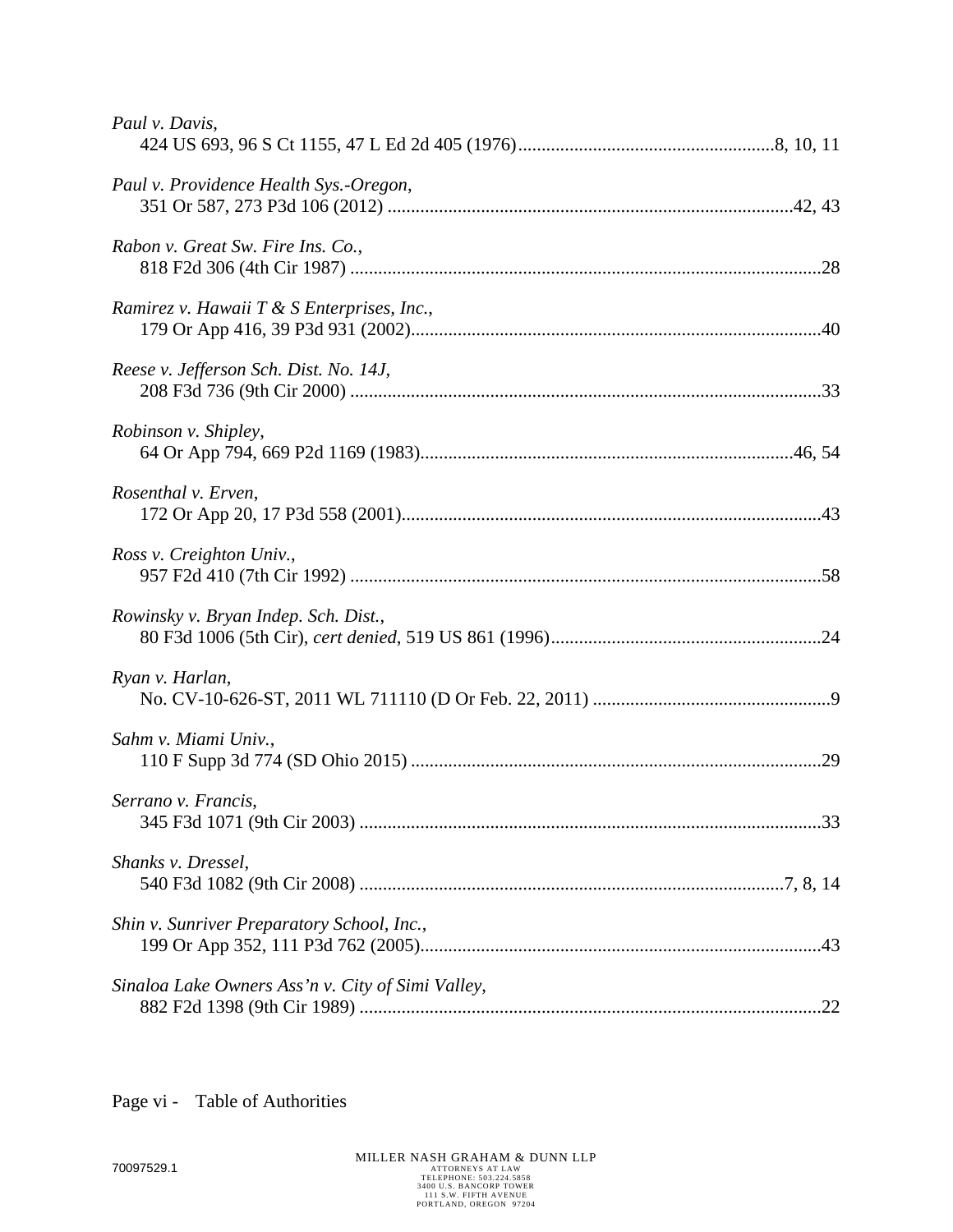Page vii - Table of Authorities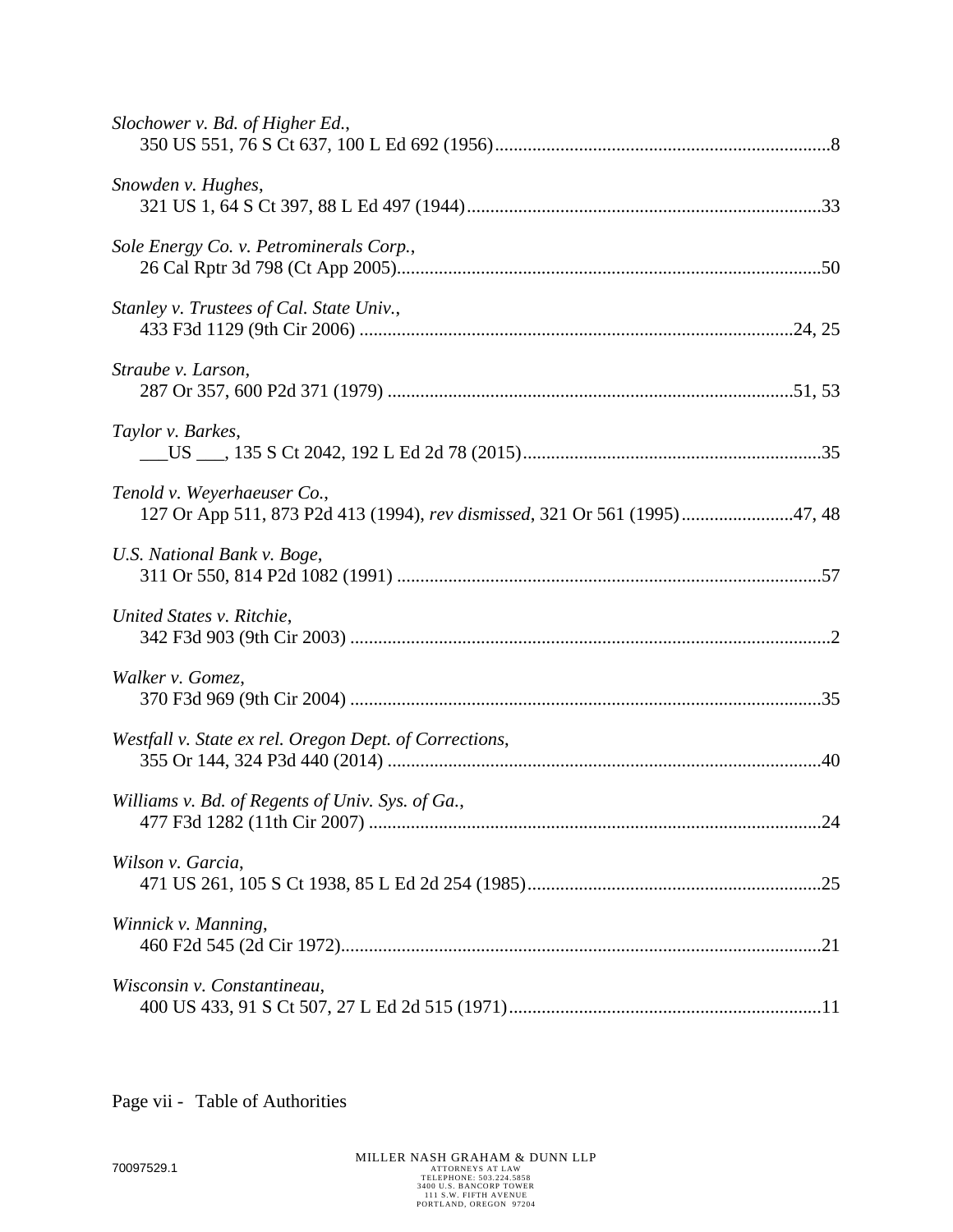| Yusuf v. Vassar Coll.,   |        |
|--------------------------|--------|
| Zehr v. Haugen,          |        |
| <b>Statutes</b>          |        |
|                          |        |
|                          |        |
|                          |        |
|                          |        |
|                          |        |
|                          |        |
|                          |        |
|                          |        |
|                          |        |
|                          |        |
|                          |        |
|                          |        |
|                          |        |
| ORS 183.484.             | 23, 39 |
|                          |        |
|                          |        |
|                          |        |
|                          |        |
| <b>Other Authorities</b> |        |
|                          |        |

Page viii - Table of Authorities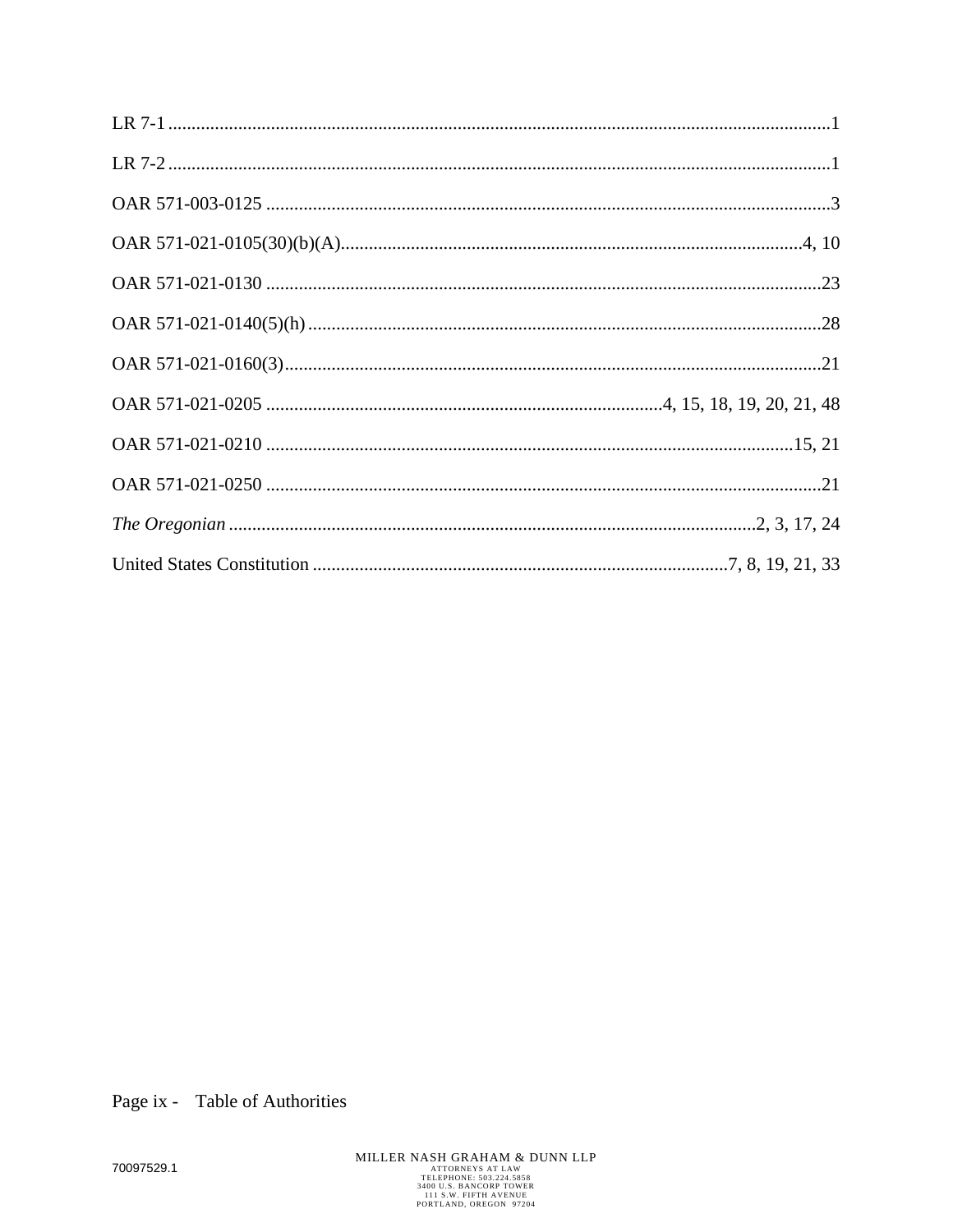#### **LR 7-1 CERTIFICATE**

Counsel for defendants, University of Oregon (the "University"), Sandy

Weintraub, Chicora Martin, Robin Holmes, and Michael R. Gottfredson (collectively, the "Individual Defendants" and, together with the University, "Defendants"), conferred with counsel for plaintiffs about the dispute through a telephone conference, but the parties have been unable to resolve the dispute.

#### **LOCAL RULE 7-2 CERTIFICATION**

This memorandum complies with LR 7-2(b) because the court granted Defendants' request to file a brief of this length.

#### **MOTION**

In accordance with Fed R Civ P 12(b)(6), Defendants move to dismiss the complaint because it fails to state a claim on which relief can be granted.

### **MEMORANDUM**

#### **I. INTRODUCTION**

Plaintiffs' claims emerge from events that allegedly transpired after plaintiffs were accused of rape by a fellow undergraduate student. Their complaint is virtually identical to a pending lawsuit filed against Defendants by Brandon Austin, plaintiffs' former teammate, *see Brandon Austin v. Univ. of Oregon et al.*, No. 6:15-cv-02257-MC, though plaintiffs assert one claim (an alleged 42 USC § 1983 equal protection violation) not asserted by Austin. Because of the overlapping facts and legal claims, when applicable, this motion restates the grounds for dismissal that Defendants articulated in their motion to dismiss Austin's lawsuit.

As did Austin, plaintiffs assert invalid legal theories arising out of the University's finding that plaintiffs violated its Student Conduct Code by engaging in sexual misconduct. The allegations and claims in the complaint show that this case can and should be decided now as a matter of law. Plaintiffs assert that Defendants are liable for the following: (1) the University's investigation of a report that plaintiffs raped a fellow student, (2) the manner in which

Page 1 - Defendants' Motion to Dismiss and Memorandum in Support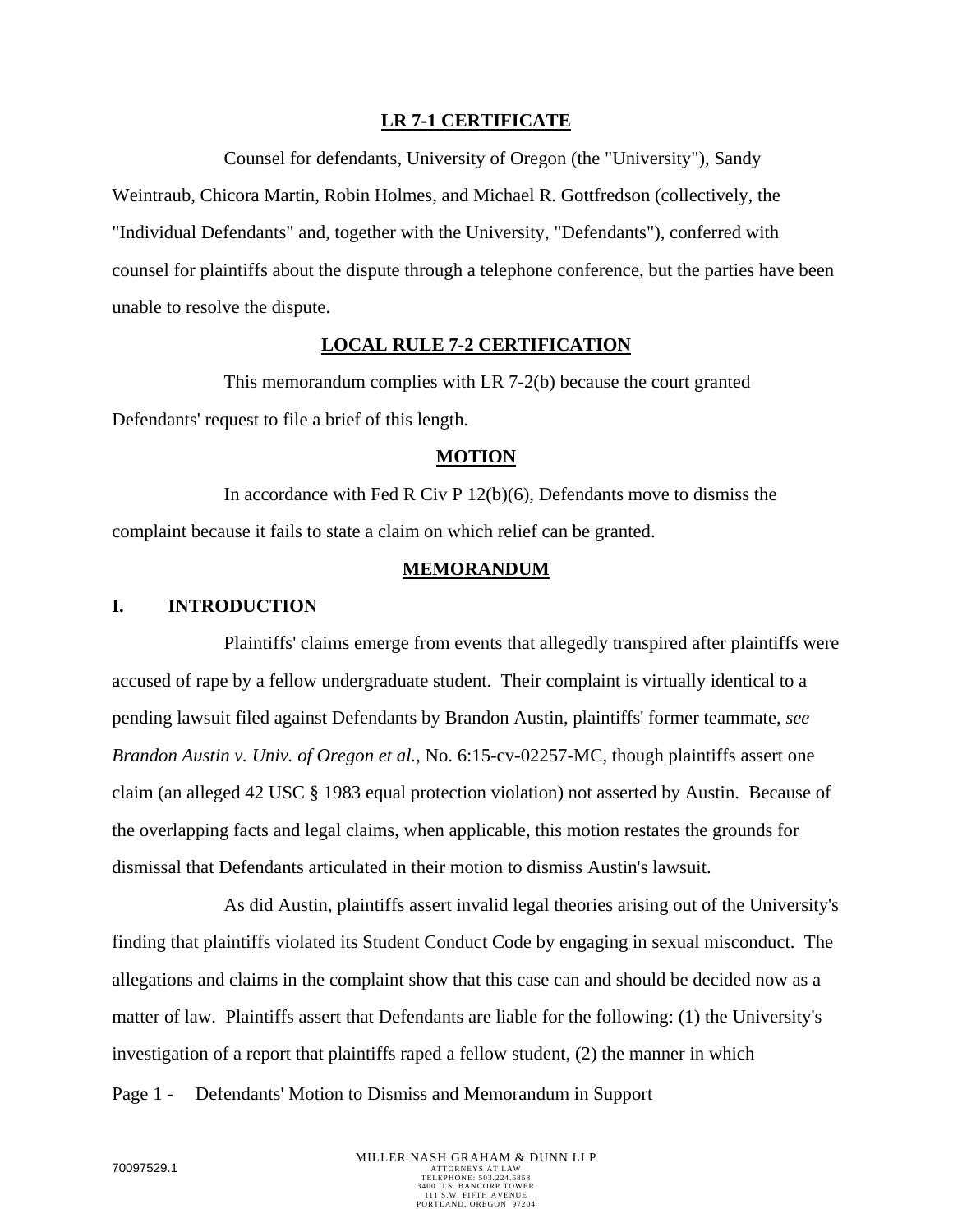Defendants conducted plaintiffs' administrative hearing, and (3) the nonrenewal of plaintiffs' athletic scholarships. But neither federal law nor Oregon law prevents a public university from applying its student conduct code by suspending students found to have engaged in an act of sexual misconduct, as defined by that code. In fact, our public universities are authorized by state law to issue such educational sanctions. According to plaintiffs, when student-athletes are suspended by a public university for violating the student conduct code, the university should be held liable for theoretically diminishing the students' chances of professional sports careers. Plaintiffs' theory, however, has no basis in law. The allegations in plaintiffs' complaint do not give rise to any viable legal claims and do not meet the standards to survive dismissal under Fed R Civ P 12(b)(6).

# **II. FACTUAL ALLEGATIONS FOR PURPOSES OF THIS MOTION**

For purposes of this motion to dismiss, Defendants move against the allegations contained in plaintiffs' complaint, as they are obligated to do. Defendants also submit a few additional documents that were incorporated by reference into the complaint,  $\mu$  the contents of which cannot be disputed in good faith by plaintiffs, and therefore their submission creates no factual dispute: (1) plaintiffs' 2013-2014 athletic scholarships, (2) the redacted police report published by *The Oregonian*, (3) Gottfredson's public statement, (4) documentation of plaintiffs' waivers of a panel hearing, (5) the University's decision letters finding that plaintiffs "engaged in sexual acts with a fellow student without obtaining explicit consent," and (6) plaintiffs' Tort Claims Notices to the University. (Documents are attached as exhibits to the declarations of Michelle Barton Smigel ("Smigel Decl.") and Lisa Thornton ("Thornton Decl.").)

Page 2 - Defendants' Motion to Dismiss and Memorandum in Support

 $\overline{a}$ 

<sup>1</sup> *See United States v. Ritchie*, 342 F3d 903, 907-08 (9th Cir 2003) (a court may properly consider documents incorporated by reference in a complaint on a Fed R Civ P 12(b)(6) motion "without converting the motion to dismiss into a motion for summary judgment"); *see also Parrino v. FHP, Inc.*, 146 F3d 699, 706 (9th Cir 1998) (a court may properly consider documents outside the pleadings that are "crucial to the plaintiff's claims, but not explicitly incorporated into the complaint" because plaintiffs cannot survive a Fed R Civ P 12(b)(6) motion by "deliberately omitting references to documents upon which their claims are based").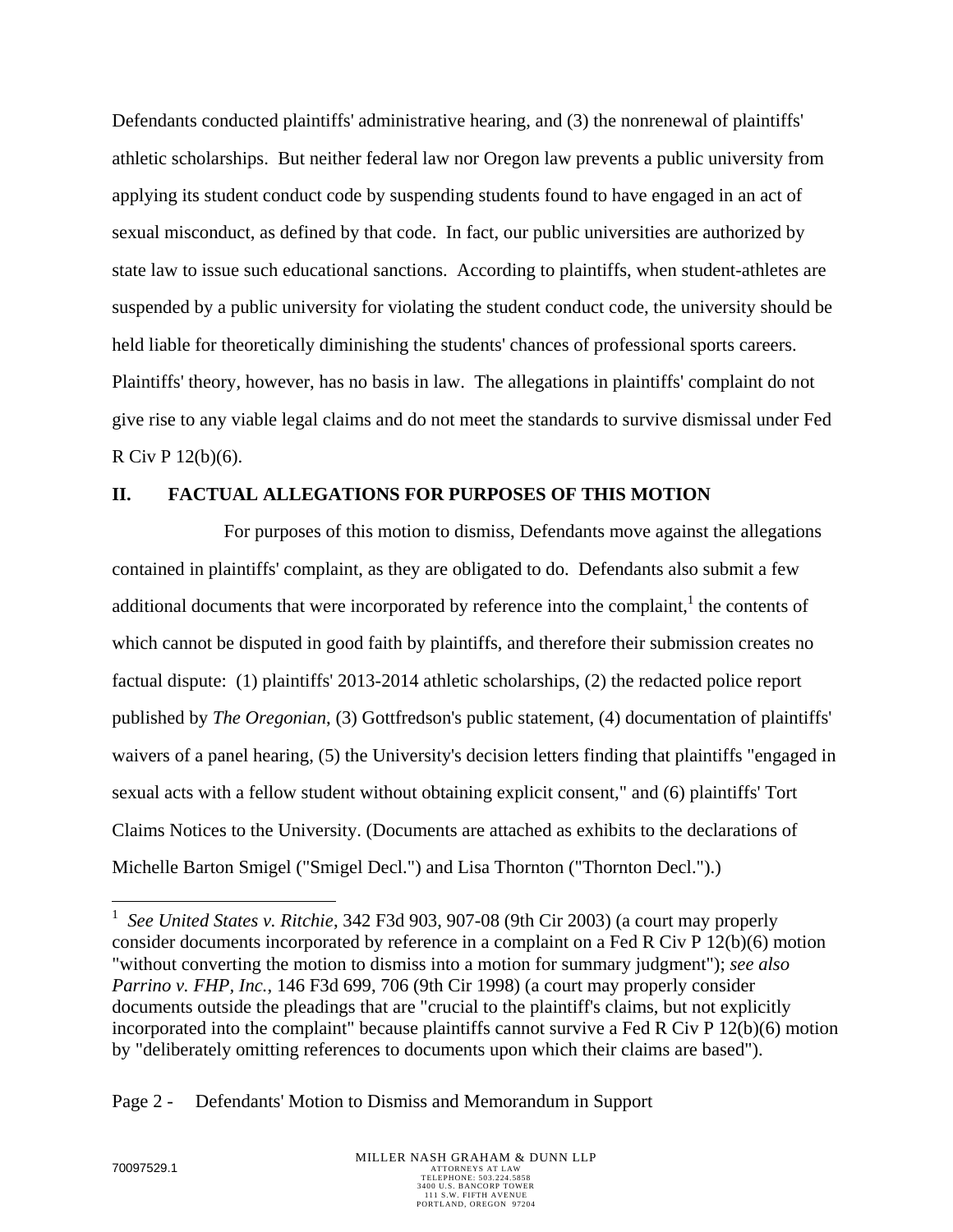Plaintiffs are former University of Oregon students and scholarship-athletes for the University's men's basketball team. (Compl. ¶¶ 2, 42.) (Plaintiffs' scholarships for the 2013- 2014 academic year are attached as Exhibit A to Thornton Decl., ¶ 4.) On March 13, 2014, a University of Oregon undergraduate filed a report with the Eugene Police Department, accusing plaintiffs (as well as their teammate and plaintiff in a related lawsuit against the University, Brandon Austin) of raping her. (Compl.  $\P$  24.) After receiving a copy of this report, the University temporarily suspended plaintiffs from school on an emergency basis. (Compl. 1929.)

On May 1, 2014, plaintiffs were dismissed from the basketball team. Plaintiffs continued to receive their athletic scholarships through the end of the academic year, consistent with the terms of their scholarships. The University, however, elected not to renew plaintiffs' scholarships for the following year. Plaintiffs could have appealed the nonrenewal of their scholarships under OAR 571-003-0125.<sup>2</sup> But neither plaintiff did, nor does either plaintiff allege that he did.

On or about May 5, 2014, *The Oregonian* published the March 13 police report, which referenced plaintiffs by name. (Police report attached as Exhibit A to Smigel Decl.,  $\P$ 2.) (Compl. ¶ 26.) In response, Gottfredson, who was the University's President at the time, held a press conference on May 9, 2014, to address public concerns regarding the police report and sexual violence in the surrounding community. (Compl. ¶ 28.) His statement did not reference plaintiffs by name. (Gottfredson's statement attached as Exhibit B to Thornton Decl., ¶ 5.)

In accordance with the University's Student Conduct Code, the University began the process of scheduling plaintiffs' administrative hearings. As plaintiffs' hearings approached, Artis's then-attorney, Greg Veralrud, and Dotson's then-attorney, Shaun McCrea, requested that plaintiffs receive a consolidated hearing (along with Austin). Plaintiffs agreed that their hearing

<sup>&</sup>lt;sup>2</sup> At the time of the events relevant to the complaint, the University's Student Conduct Code was subject to the 2014 edition of the Oregon Administrative Rules. The Student Conduct Code has since been amended and renamed as a University policy.

Page 3 - Defendants' Motion to Dismiss and Memorandum in Support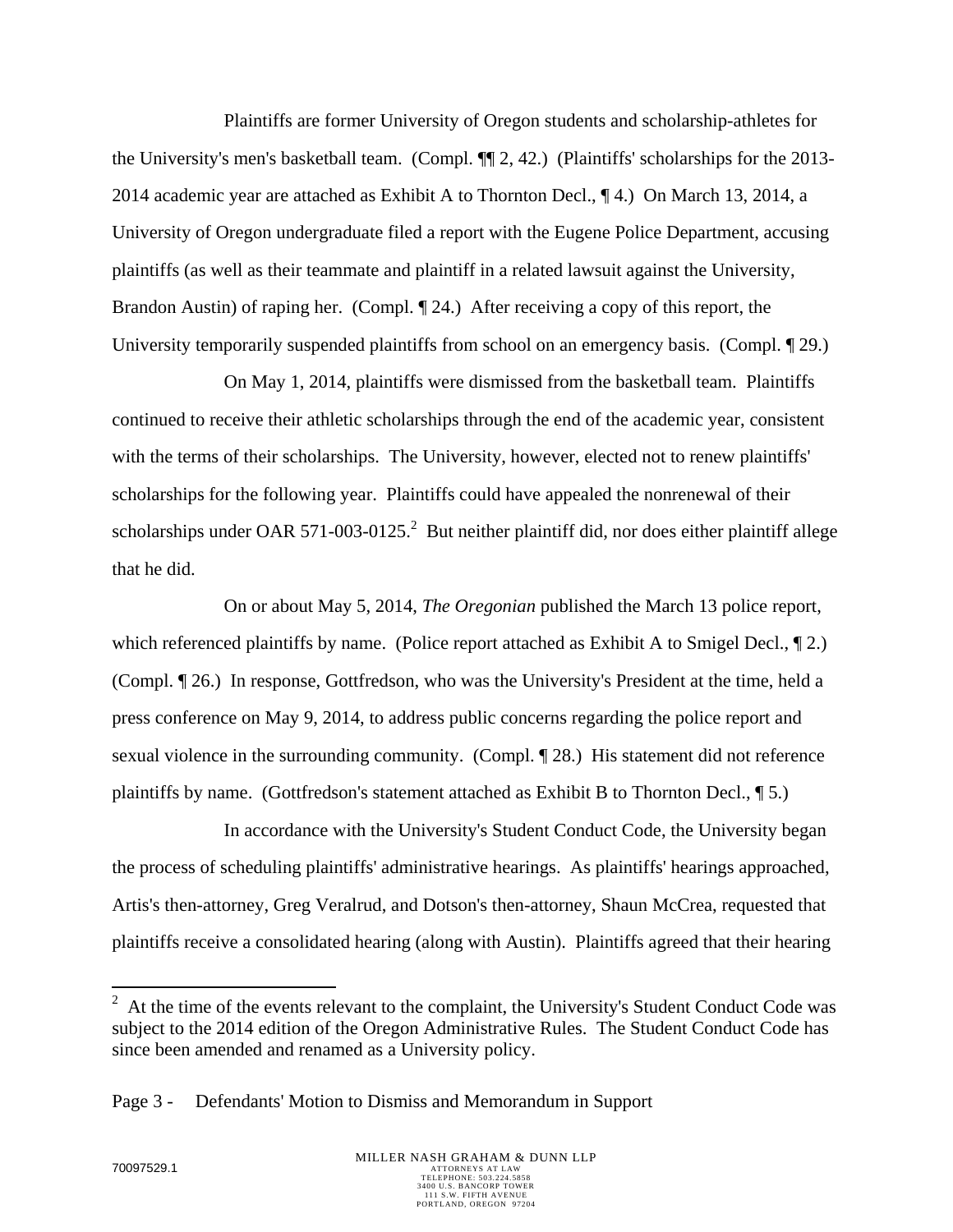would be conducted according to the procedures of an administrative conference, as defined by OAR 571-021-0205, and in return, the University agreed to take "expulsion" off the table so that "suspension" from school was the maximum sanction that plaintiffs would face. (Plaintiffs' waivers are attached as Exhibit C to Thornton Decl., ¶ 6.)

Plaintiffs' hearing was conducted by Sandy Weintraub, Director of Student Conduct & Community Standards at the University (Compl. ¶ 37), on June 17, 2014. Plaintiffs were represented by counsel (Veralrud and McCrea). Based on the evidence presented at their hearing, Weintraub determined that plaintiffs had violated the University's Student Conduct Code by engaging in sexual misconduct, specifically, penetration without "first obtain[ing] Explicit Consent." OAR 571-021-0105(30)(b)(A). Plaintiffs were accordingly suspended from the University for four to ten years. (The University's administrative hearing decision final letters are attached as Exhibit D to Thornton Decl., ¶ 7.)

Plaintiffs did not appeal their suspensions to state court, nor does either plaintiff allege that he did. Plaintiffs also did not file any other appeal or grievance under the University's grievance rules. Rather, on October 8, 2014, the University received a letter from Veralrud informing the University of Artis's intent to sue. The following day, the University received an identical letter from McCrea informing the University of Dotson's intent to sue. (Plaintiffs' Tort Claims Notices are attached as Exhibit E to Thornton Decl., ¶ 8.) (Compl. ¶ 44.)

#### **III. ARGUMENT**

A Fed R Civ P 12(b)(6) motion should be granted if the plaintiffs fail to adequately allege the "grounds" of their "entitlement to relief." *Bell Atl. Corp. v. Twombly*, 550 US 544, 555, 127 S Ct 1995, 167 L Ed 2d 929 (2007) (internal punctuation and citation omitted). To survive a motion to dismiss, a complaint must contain sufficient factual matter to "state a claim to relief that is plausible on its face." *Ashcroft v. Iqbal*, 556 US 662, 663, 129 S Ct 1937, 173 L Ed 2d 868 (2009) (internal quotation marks and citation omitted). When evaluating whether a complaint states a claim for relief, a court should not accept nonfactual matters or

Page 4 - Defendants' Motion to Dismiss and Memorandum in Support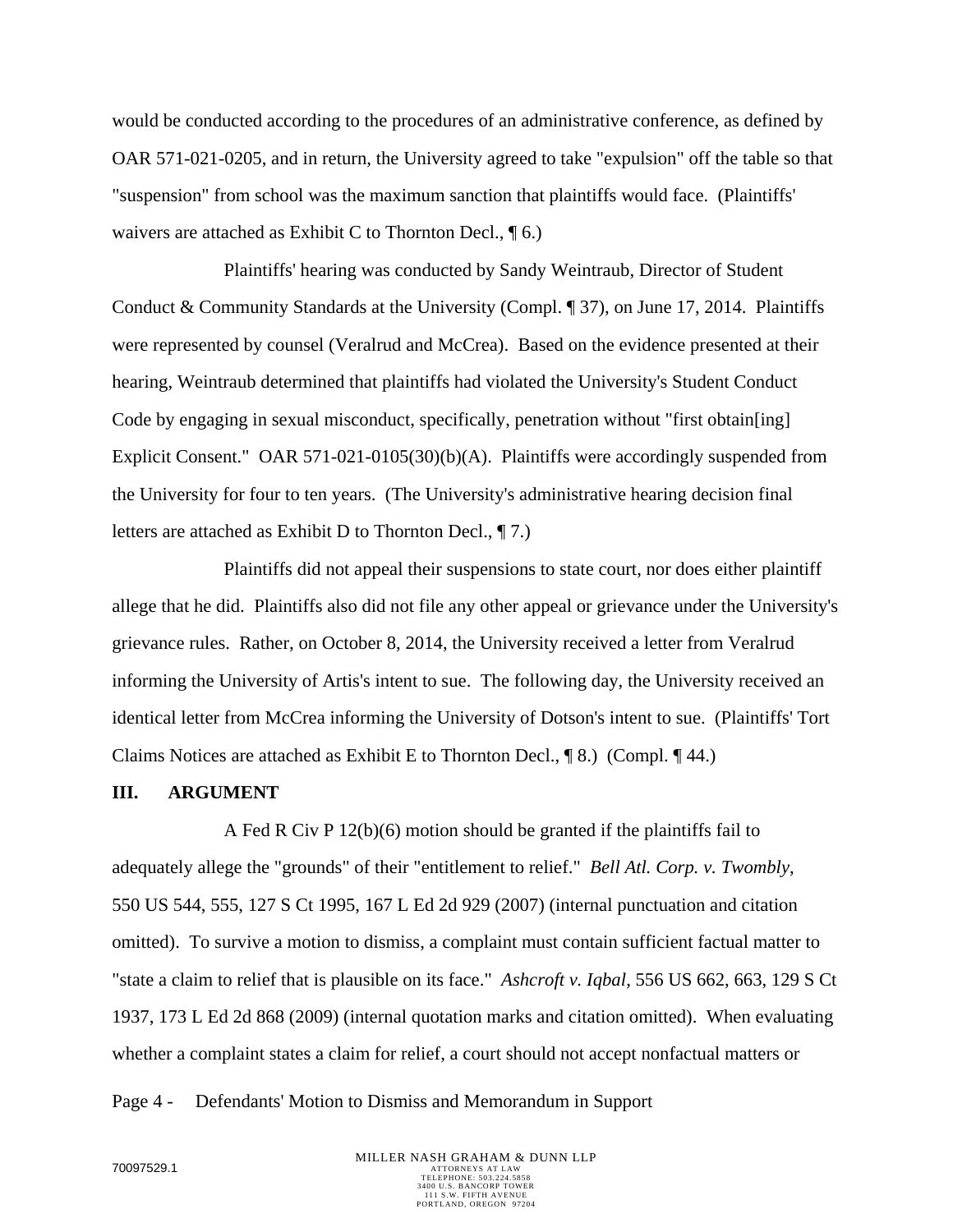conclusory statements set forth in the complaint as true. *Id.* Instead, a court must follow a twostep approach in assessing the sufficiency of each claim. *Iqbal*, 556 US at 680-81. First, the court must distinguish between facts, on the one hand, and "mere conclusory statements" or legal conclusions, on the other hand; the latter are not entitled to the presumption of truth and must be disregarded. *Iqbal*, 556 US at 678-79. Second, the court must "consider the factual allegations in [the] complaint to determine if they plausibly suggest an entitlement to relief." *Iqbal*, 556 US at 681. If the plaintiffs' pleadings "have not nudged [their] claims across the line from conceivable to plausible, [their] complaint must be dismissed." *Twombly*, 550 US at 570.

Plaintiffs pleaded seven causes of action, all of which should be dismissed for the following procedural and substantive reasons, in addition to the other reasons raised in this memorandum:

- Plaintiffs' 42 USC § 1983 due process claim: Plaintiffs' claim should be dismissed because: (1) the alleged conduct of the Individual Defendants did not implicate a constitutionally protected interest, (2) even if it did, this interest was not clearly established and the Individual Defendants are entitled to qualified immunity, and (3) in any event, as the complaint shows, plaintiffs received notice and had an opportunity to be heard before they were suspended (based on a hearing that provided all the process that plaintiffs were due under the law) and the Individual Defendants' alleged conduct did not shock the conscience. In addition, the doctrine of issue preclusion bars plaintiffs from using this action to challenge their suspensions, which were valid administrative orders under Oregon law.
- Plaintiffs' 20 USC § 1681 ("Title IX") claim: Plaintiffs' claim should be dismissed because plaintiffs do not plead factual allegations supporting their theories that: (1) the University selectively enforced Title IX by suspending plaintiffs for sexual misconduct because of their gender or sex, (2) the University's investigation or plaintiffs' administrative conferences were flawed or any purported flaw was
- Page 5 Defendants' Motion to Dismiss and Memorandum in Support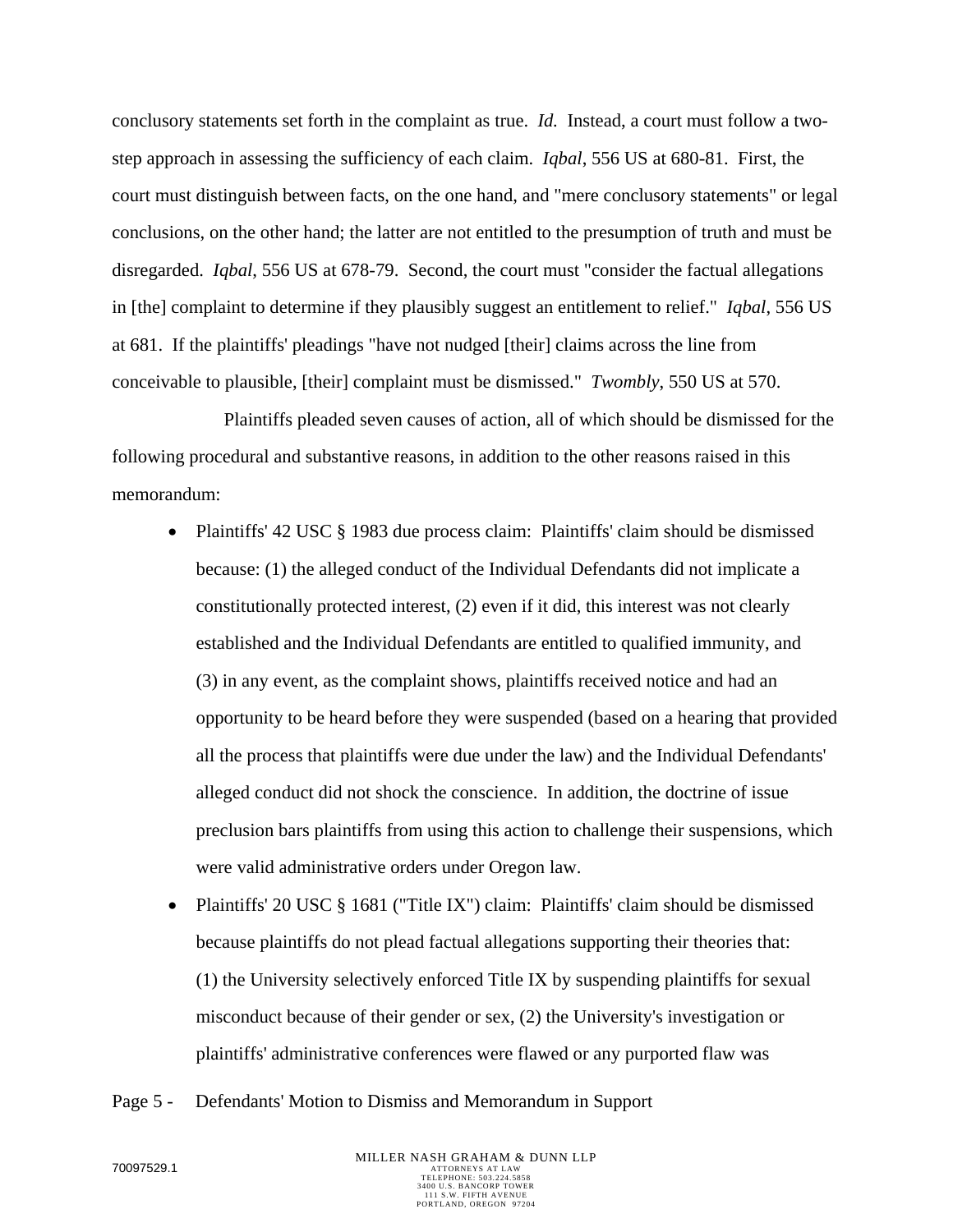motivated by plaintiffs' gender or sex, or (3) the University was deliberately indifferent to plaintiffs' rights under Title IX.

- Plaintiffs' 42 USC § 1983 equal protection claim: Plaintiffs' claim should similarly be dismissed because plaintiffs do not plead factual allegations that plausibly suggest that the Individual Defendants purposefully discriminated against plaintiffs based on their gender and because the Individual Defendants are entitled to qualified immunity.
- Plaintiffs' tort claims: Plaintiffs' fourth, fifth, and sixth claims should be dismissed because plaintiffs failed to challenge their suspension from the University in accordance with state law and because Defendants are entitled to discretionary immunity.
- Plaintiffs' negligence claim: Plaintiffs' negligence claim should be dismissed as a matter of law because plaintiffs have not pleaded cognizable damages and Defendants' alleged conduct did not create a foreseeable risk of harm to an interest that Oregon law protects.
- Plaintiffs' intentional infliction of emotional distress ("IIED") claim: Plaintiffs' claim fails to state a claim because plaintiffs cannot plausibly allege that Defendants intended to inflict severe emotional distress, that their alleged actions transgressed the bounds of socially tolerable conduct, or that plaintiffs had a special relationship with Defendants.
- Plaintiffs' tortious interference claim: Plaintiffs' claim for tortious interference with their hypothetical professional basketball careers fails to state a claim because plaintiffs cannot plausibly allege that they had an actual or contemplated business relationship with any National Basketball Association ("NBA") team and because plaintiffs failed to provide Defendants with the requisite notice under the Oregon Tort Claims Act (the "OTCA").
- Page 6 Defendants' Motion to Dismiss and Memorandum in Support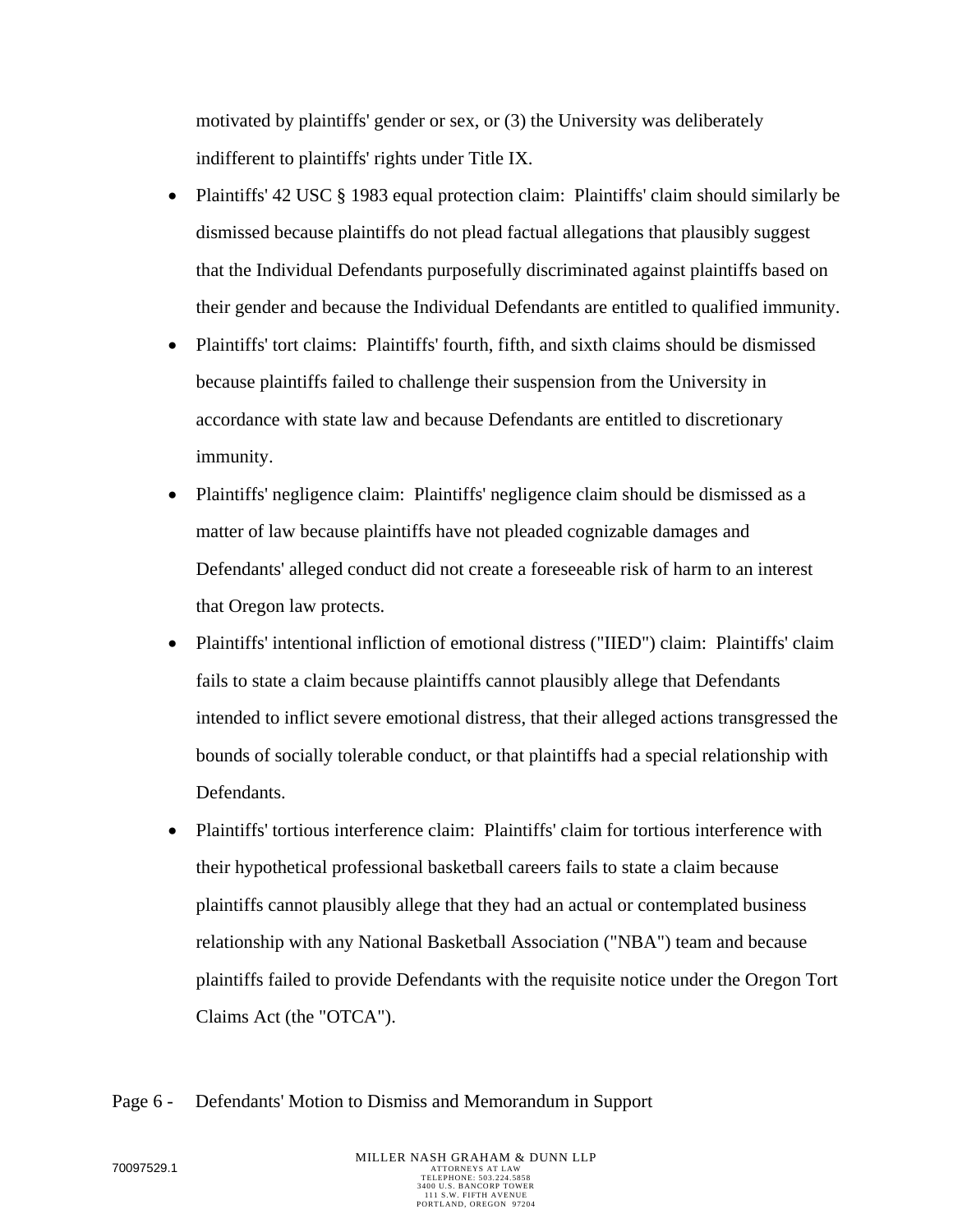• Plaintiffs' breach-of-contract claim: Plaintiffs' claim should be dismissed because the allegations confirm that the University fulfilled its obligations under the terms of plaintiffs' scholarships, which were the only contractual obligations to which plaintiffs were entitled.

### **A. Plaintiffs' Due Process Claim Should Be Dismissed Because the Individual Defendants Did Not Deprive Plaintiffs of a Constitutionally Protected Interest**

1. The Individual Defendants' alleged actions did not implicate a constitutionally protected property right or liberty interest

Plaintiffs assert that the Individual Defendants violated their due process rights guaranteed by the United States Constitution based on the manner in which the University conducted its investigation and the outcome and process of plaintiffs' administrative hearing. To prevail on a due process claim, plaintiffs must first "establish the existence of '\* \* \* a liberty or property interest.'" *Shanks v. Dressel*, 540 F3d 1082, 1090 (9th Cir 2008) (quoting *Portman v. Cty. of Santa Clara*, 995 F2d 898, 904 (9th Cir 1993)). Plaintiffs cannot establish such an interest.

Neither the University's investigation nor the administrative hearing implicated plaintiffs' constitutional rights because plaintiffs did not have a constitutionally protected property or liberty interest in attending the University, playing for its basketball team, having their scholarships renewed by the University, or being free from "the opprobrium associated with a suspension from a university, and the opprobrium associated with committing a sexual assault." (Compl. ¶ 43.) Consequently, the Individual Defendants' conduct during the investigation and hearing cannot constitute a due process violation, no matter what procedure plaintiffs were provided (which, nevertheless, was constitutionally adequate). In addition, the sanction did not implicate plaintiffs' liberty interests because they received notice and the opportunity to be heard before being suspended.

### Page 7 - Defendants' Motion to Dismiss and Memorandum in Support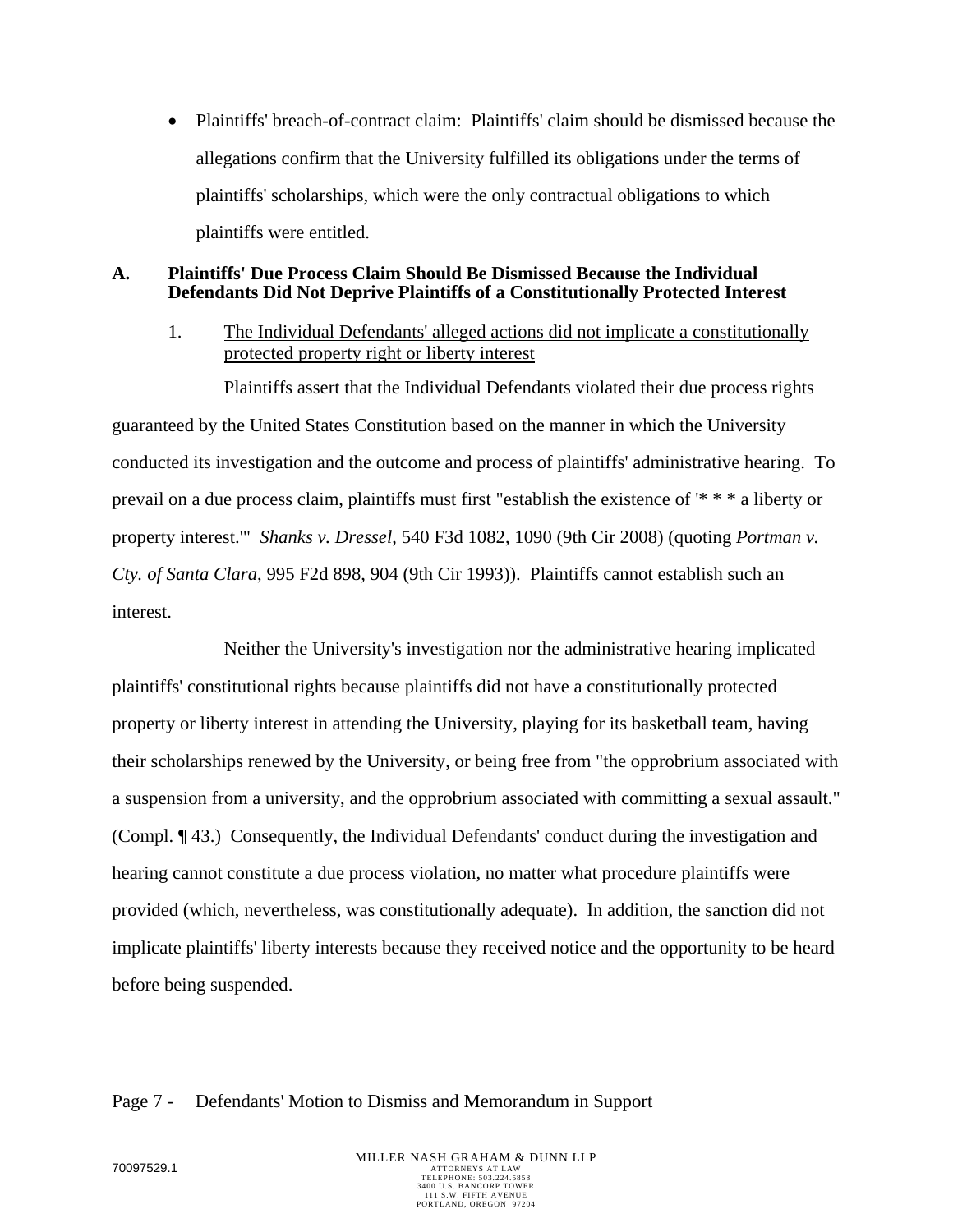Protected interests in property "are not created by the Constitution. Rather, they are created and their dimensions are defined by existing rules or understandings that stem from an independent source such as state law \* \* \* that support claims of entitlement to those benefits." *Bd. of Regents of State Colls. v. Roth*, 408 US 564, 577, 92 S Ct 2701, 33 L Ed 2d 548 (1972). "Not every procedural requirement ordained by state law, however, creates a substantive property interest entitled to constitutional protection. Rather, only those rules or understandings that support legitimate claims of entitlement give rise to protected property interests." *Shanks*, 540 F3d at 1091 (internal quotation marks and citations omitted). To be entitled to constitutional due process, "a person clearly must have more than an abstract need or desire \* \* \* [or] unilateral expectation of" a benefit. *Roth*, 408 US at 577. Examples of legitimate entitlements are the continued receipt of welfare benefits issued in accordance with statutory or administrative standards defining eligibility, *Goldberg v. Kelly*, 397 US 254, 90 S Ct 1011, 25 L Ed 2d 287 (1970), and the continued employment of a tenured professor at a public university, *Slochower v. Bd. of Higher Ed.*, 350 US 551, 76 S Ct 637, 100 L Ed 692 (1956).

Liberty interests are "'those privileges long recognized . . . as essential to the orderly pursuit of happiness by free men.'" *Roth*, 408 US at 572 (quoting *Meyer v. Nebraska*, 262 US 390, 399, 43 S Ct 625, 67 L Ed 1042 (1923)). Liberty interests are reserved for the most fundamental of our rights, and "attain this constitutional status by virtue of the fact that they have been initially recognized and protected by state law." *Paul v. Davis*, 424 US 693, 710-11, 96 S Ct 1155, 47 L Ed 2d 405 (1976). The Supreme Court has "repeatedly ruled that the procedural guarantees of the Fourteenth Amendment apply [only when] the State seeks to remove or significantly alter that protected status." *Id.* The Court has, for example, refused to find liberty interests in the nonrenewal of a fixed-term employment contract, *Roth*, 408 US 564, or damage to one's personal reputation, without additional injury, *Davis*, 424 US 693.

Plaintiffs had no property interest in enrollment at the University, their position on its basketball team, or their receipt of future athletic scholarships from the University. The

Page 8 - Defendants' Motion to Dismiss and Memorandum in Support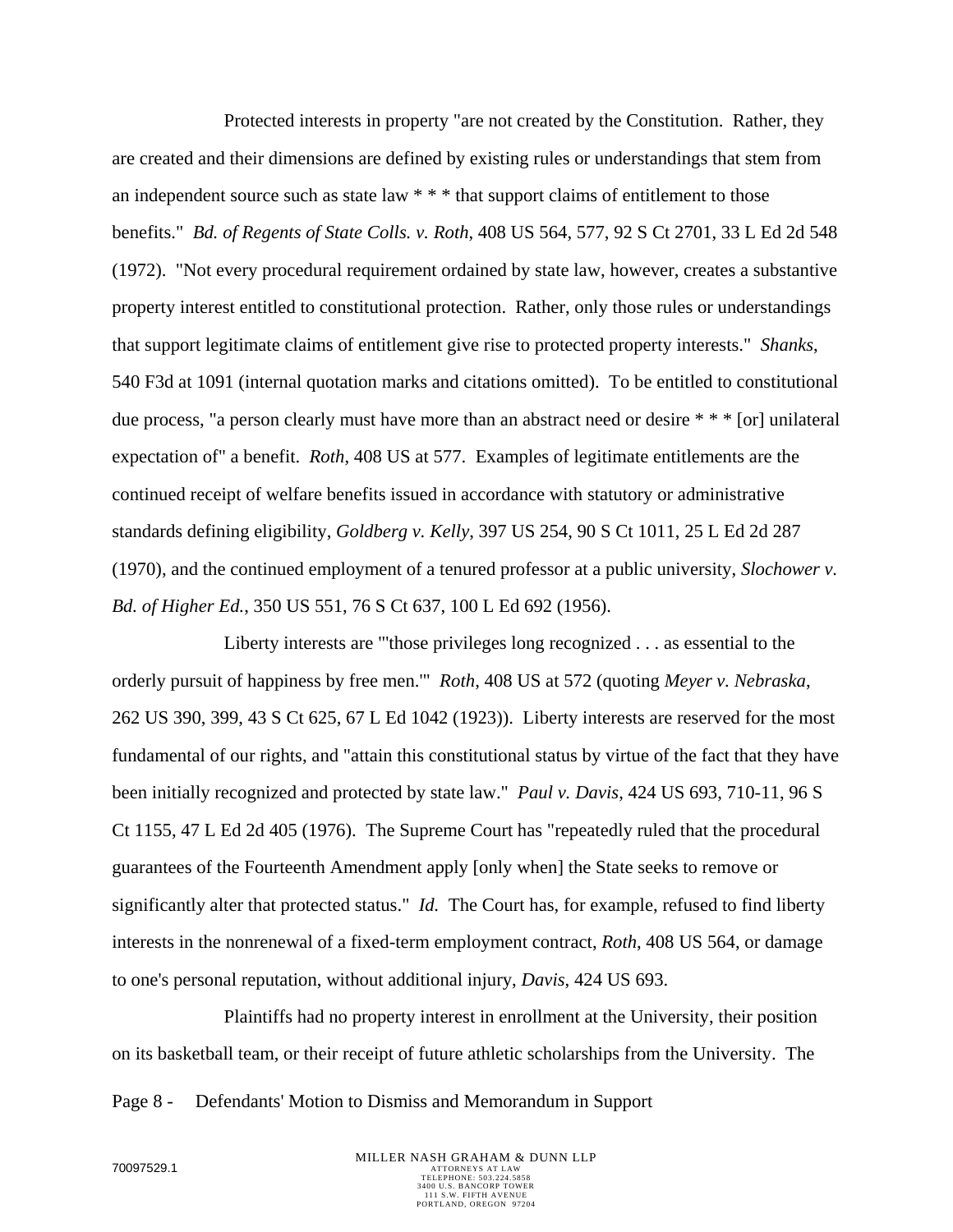Constitution therefore did not guarantee plaintiffs any due process rights with regard to the University's investigation or their administrative hearing. And plaintiffs cannot plausibly contend that their liberty interests were implicated by the alleged conduct of the Individual Defendants because their suspension (after a finding that they violated the Student Conduct Code) did not implicate any interest "'essential to the orderly pursuit of happiness.'" *Roth*, 408 US at 572 (quoting *Meyer*, 262 US at 399).

### a. Plaintiffs did not have a property or liberty interest in attending the University

Students do not have a constitutionally protected property or liberty interest in public postsecondary education in Oregon. *See Ryan v. Harlan*, No. CV-10-626-ST, 2011 WL 711110, at \*7 (D Or Feb. 22, 2011) (The court held that a former university student had "no recognized due process interest in graduate level education. There is an established and significant property interest in universal elementary and high school education *due to mandated attendance by state laws*. However, post-high school, when attendance is not mandated, the property interest is less and less protected.") (emphasis added) (citation omitted); *Harrell v. S. Or. Univ.*, No. CV 08-3037-CL, 2010 WL 2326576, at \*8 (D Or Mar. 24, 2010) ("Plaintiff cannot argue an entitlement to post-secondary education. Plaintiff cites no Oregon statutes to support his contention of a property or liberty interest, and, further, the Supreme Court has explicitly stated that 'education . . . is not among the rights afforded explicit protection under our Federal Constitution.'") (quoting *San Antonio Indep. Sch. Dist. v. Rodriguez*, 411 US 1, 35, 93 S Ct 1278, 36 L Ed 2d 16 (1972)); *Fernandez v. Rosenzwieg*, No. CIV. 95-241-FR, 1996 WL 453046, at \*3 (D Or Aug. 8, 1996) ("There is no case holding that a student has a federallyprotected due process, property or liberty interest in continued enrollment in or graduation from a state university. This court will not so hold.").

The Supreme Court has explained that public university students have a legitimate claim of entitlement to their education *only if* state law confers this interest. *Bd. of Curators of* 

Page 9 - Defendants' Motion to Dismiss and Memorandum in Support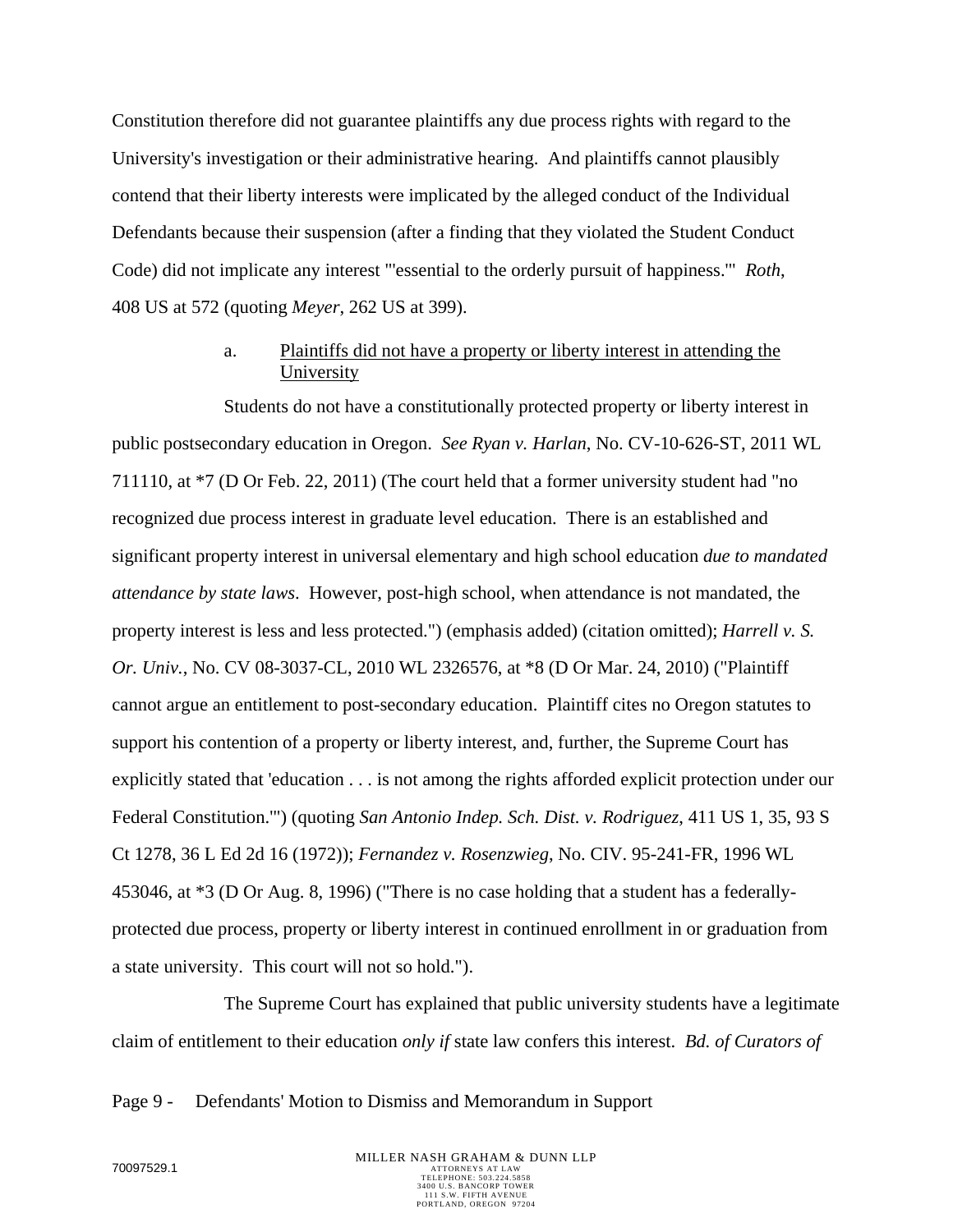*Univ. of Mo. v. Horowitz*, 435 US 78, 82, 98 S Ct 948, 55 L Ed 2d 124 (1978) ("Because property interests are creatures of state law, respondent would have been required to show at trial that her seat at the Medical School was a 'property' interest recognized by Missouri state law.") (citation omitted). The rationale outlined in *Goss v. Lopez*, 419 US 565, 95 S Ct 729, 42 L Ed 2d 725 (1975), which confirmed the existence of a constitutionally protected property interest in mandatory K-12 education in Ohio, applies here to demonstrate the lack of any property interest. The Court found that "*on the basis of state law,* appellees plainly had legitimate claims of entitlement to a public education. [Ohio laws] direct local authorities to provide a free [K-12] education to all residents between five and 21 years of age, and a compulsory-attendance law requires attendance \* \* \*." 419 US at 573 (emphasis added). Here, in stark contrast to laws for K-12 education in Ohio (and in Oregon), Oregon does not mandate that college-age residents (let alone nonresidents such as plaintiffs) attend college, nor does it provide free education at its public universities to all college-age residents. Because Oregon law does not establish an entitlement to public postsecondary education, the Constitution does not afford due process protections to students suspended from Oregon's public universities.

Plaintiffs' claim also incorrectly implies that they had a liberty interest in avoiding "the opprobrium associated with a suspension from a university, and the opprobrium associated with committing a sexual assault."<sup>3</sup> (Compl.  $\P$ 43.) The Constitution does not protect students from purported "opprobrium associated with a suspension" after administrative findings that the students engaged in sexual misconduct. Even if the University's findings were erroneous, in *Davis*, the Supreme Court explained that it "has never held that the mere defamation of an individual, whether by branding him disloyal or otherwise, was sufficient to invoke the

 $\overline{a}$ 

 $3$  The University did not suspend plaintiffs for "committing sexual assault." Plaintiffs were suspended for "sexual misconduct," a term defined by the Student Conduct Code as, in relevant part, "penetration of another person \* \* \* when one \* \* \* [d]oes not first obtain Explicit Consent from that person." OAR 571-021-0105(30)(b)(A).

Page 10 - Defendants' Motion to Dismiss and Memorandum in Support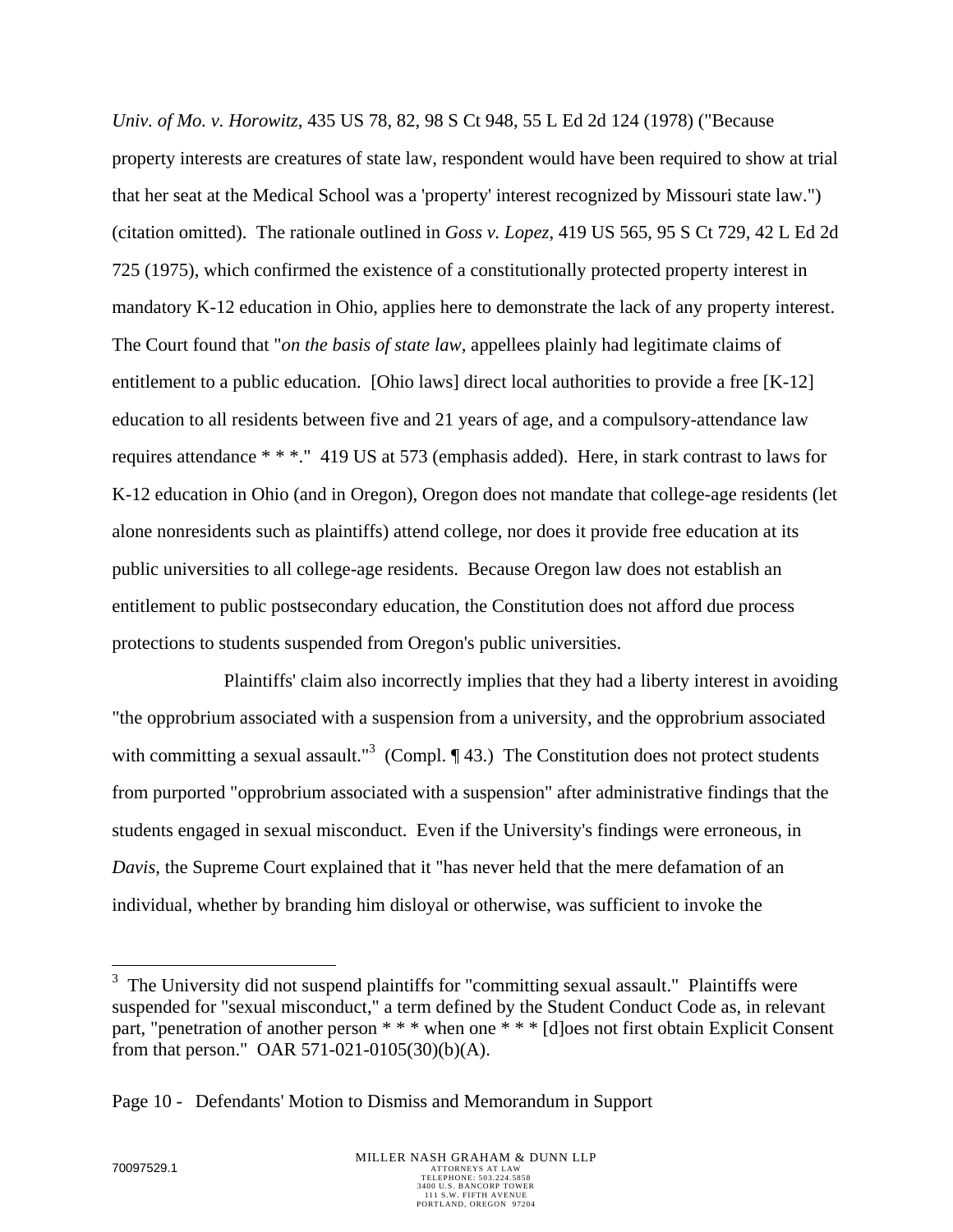guarantees of procedural due process" unless "a right or status previously recognized by state law was [also] distinctly altered or extinguished." 424 US at 706, 711. The Court's ruling clarified that, properly interpreted, *Wisconsin v. Constantineau*, 400 US 433, 437, 91 S Ct 507, 27 L Ed 2d 515 (1971)—which reasoned that "[w]here a person's good name, reputation, honor, or integrity is at stake because of what the government is doing to him, notice and an opportunity to be heard are essential"—and the Court's subsequent jurisprudence "establish[] no constitutional doctrine converting every defamation by a public official into a deprivation of liberty within the meaning of the Due Process Clause." *Davis*, 424 US at 702.

To the extent that plaintiffs allege the violation of a liberty interest, their assertion fails for at least three reasons. First, plaintiffs were not sanctioned until *after* they received notice and had the opportunity to be heard at an administrative hearing. (Compl. 1 37.) Moreover, plaintiffs do not allege that the Individual Defendants notified the public of plaintiffs' suspension; thus, the Individual Defendants cannot be held liable for any "opprobrium" plaintiffs claim. *See Davis*, 424 US at 711. Second, plaintiffs' suspension did not alter or extinguish a right previously recognized by state law. *See id.* As discussed above, there is no right to public postsecondary education in Oregon, and consequently no right to being a student in good standing. Plaintiffs' suspensions from the University therefore could not have altered a cognizable educational right, because they had none. Finally, plaintiffs have not alleged that the Individual Defendants sought to prevent them from pursuing their education elsewhere or from pursuing professional basketball careers. In the absence of efforts to deprive plaintiffs of future opportunity, plaintiffs cannot assert that the Individual Defendants impaired their liberty interests. *See, e.g.*, *Roth*, 408 US at 573-74 ("The State, for example, did not invoke any regulations to bar the respondent from all other public employment in state universities. Had it done so, this \* \* \* would be a different case.").

#### Page 11 - Defendants' Motion to Dismiss and Memorandum in Support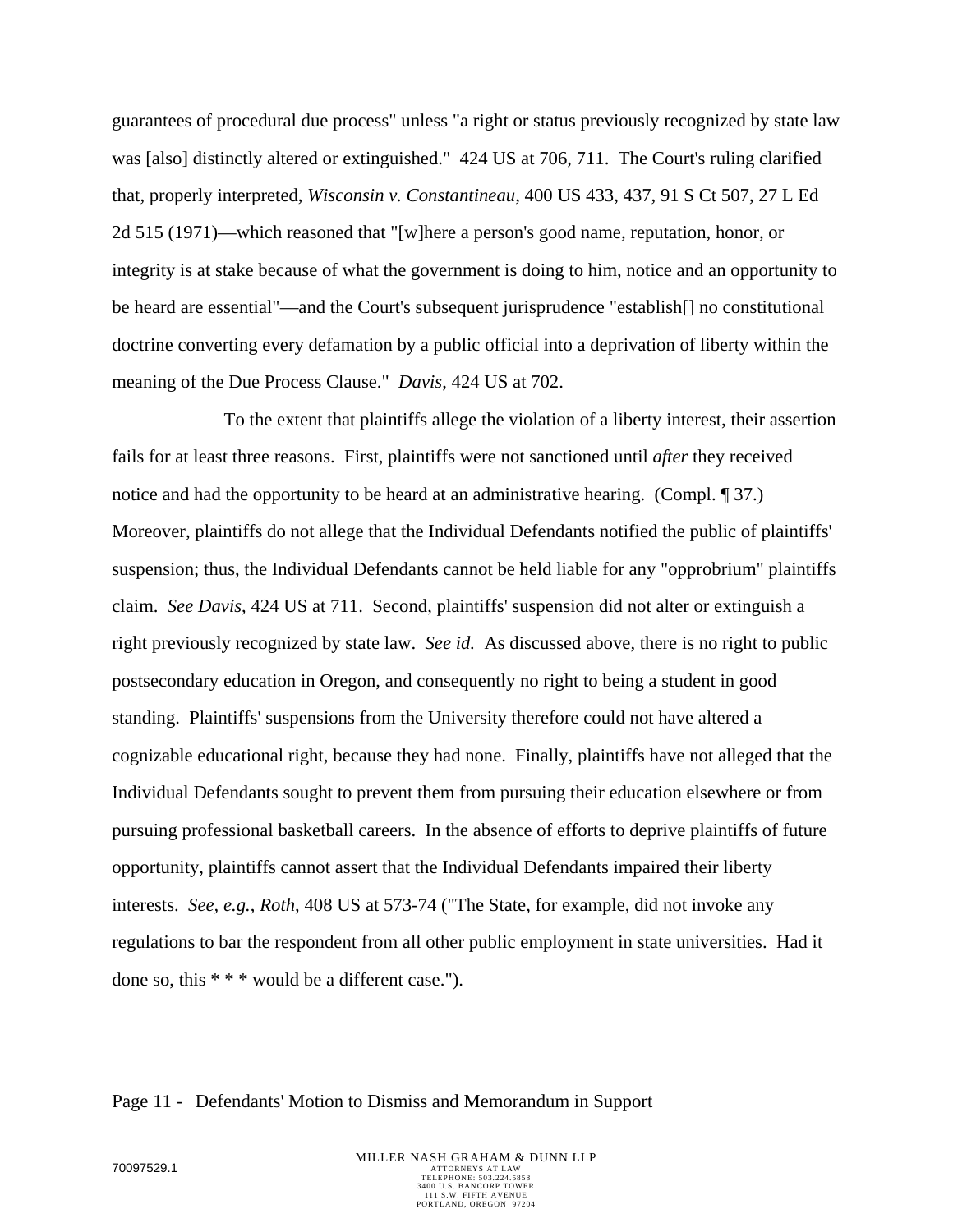Plaintiffs did not have a constitutionally protected property or liberty interest in being enrolled at the University, and their suspensions from the University did not impinge their constitutional interests. Plaintiffs' suspensions therefore cannot give rise to a due process claim.

## b. Plaintiffs did not have a property interest in playing basketball for the University

Plaintiffs also had no constitutional interest in their position on the University's basketball team. In Oregon, because students do not have a constitutional right to attend a public university, *see, e.g.*, *Fernandez*, 1996 WL 453046, at \*3, they cannot have a constitutional right to participate in intercollegiate athletics sponsored by the University.

The majority of jurisdictions recognize that "participation in intercollegiate athletics is not a constitutionally protected interest." *Justice v. Nat'l Collegiate Athletic Ass'n*, 577 F Supp 356, 366 (D Ariz 1983); *see, e.g*,, *Colo. Seminary (Univ. of Denver) v. NCAA*, 417 F Supp 885, 896 (D Colo 1976), *aff'd*, 570 F2d 320 (10th Cir 1978) ("[T]he plaintiff studentathletes have no constitutionally protected property or liberty interest in participation in intercollegiate athletics."); *Hysaw v. Washburn Univ. of Topeka*, 690 F Supp 940 (D Kan 1987) (plaintiffs' athletic scholarships did not confer a right to play on the university's football team); *Brands v. Sheldon Cmty. Sch.*, 671 F Supp 627, 631 (ND Iowa 1987) ("A clear majority of courts addressing this question in the context of interscholastic or intercollegiate athletics has found that athletes have no legitimate entitlement to participate.").

In accordance with *Roth*, unless "existing rules or understandings \* \* \* such as state law" establish that college athletes are entitled to compete in intercollegiate athletics, dismissing student-athletes from a college team does not disturb their civil rights. *See* 408 US at 577. Plaintiffs cannot establish a property interest in playing basketball for the University because no rule or Oregon law creates an entitlement to participate in intercollegiate athletics. Plaintiffs' dismissal from the team therefore cannot give rise to a due process claim.

Page 12 - Defendants' Motion to Dismiss and Memorandum in Support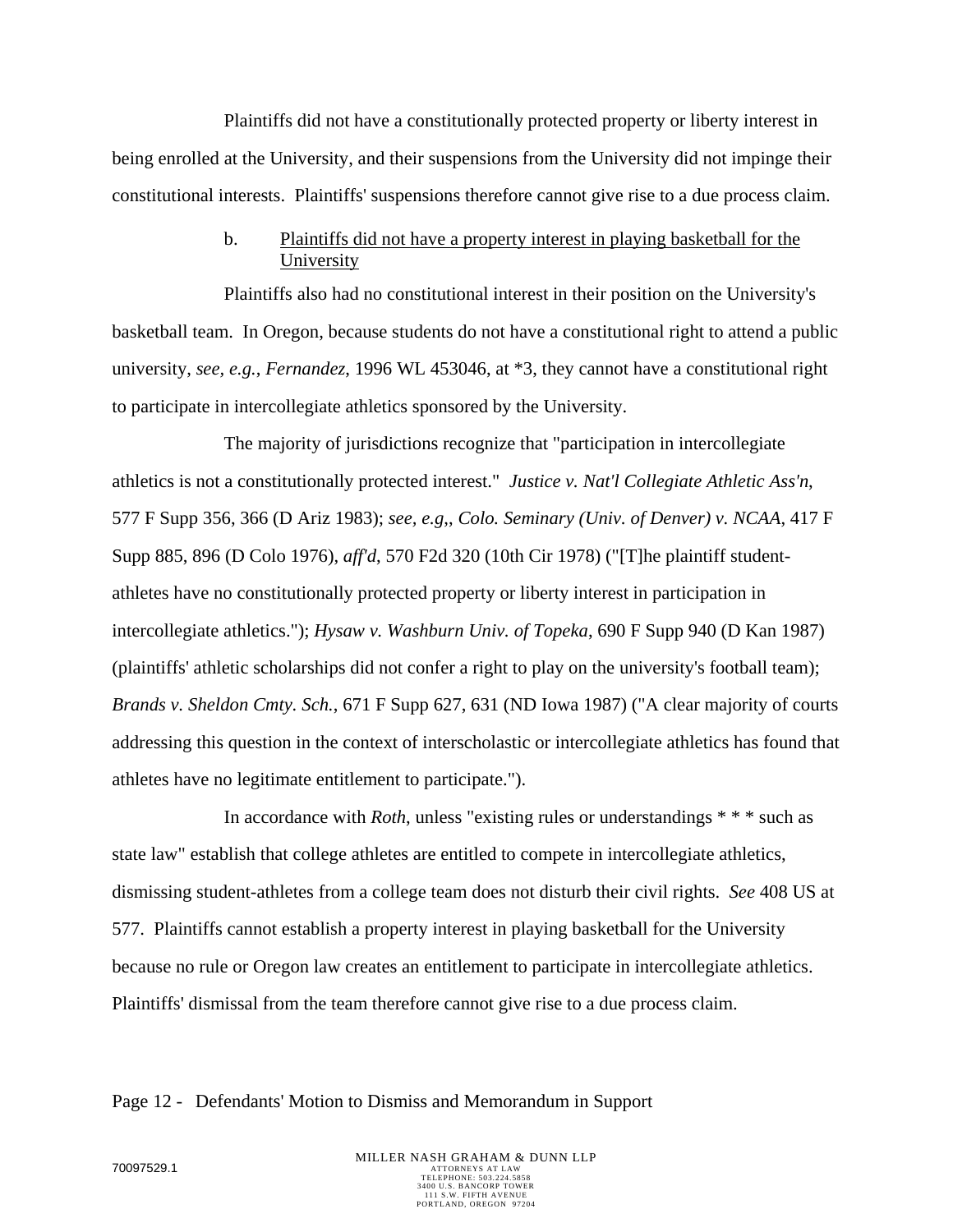# c. Plaintiffs did not have a property interest in the renewal of their fixed-term athletic scholarships

Plaintiffs' fixed-term athletic scholarships did not confer a property interest, and under the express terms of their contracts with the University, plaintiffs were not entitled to have their scholarships renewed for the 2014-2015 academic year. (Thornton Decl., Exhibit A.) Plaintiffs do not allege that their scholarships were revoked before the end of spring quarter 2014 or that the University failed to provide them with any benefit due under the terms of their existing scholarships. This is significant. Because the University fulfilled its obligations under the terms of the scholarships, plaintiffs' claim can succeed only if they establish a property interest in the renewal of their scholarships. To do so, plaintiffs must show that state law, or some binding rule, entitled them to receive another scholarship. But no rule or Oregon law required that the University renew plaintiffs' scholarships. Furthermore, such a claim contradicts the terms of their scholarships, which was offered only "for the 2013-14 academic year" and thus expired at the end of spring quarter 2014.

In *Roth*, the Supreme Court held that a fixed-term employment contract that does not guarantee an extension or renewal "secure[s] absolutely no interest in re-employment" after the contract expires on its own terms. 408 US at 578. This is because any property interest in an employment contract is "created and defined by the terms of [the] appointment." *Id.* In this case, plaintiffs' scholarships secured an interest less significant than employment and one that did not rise to the level of a constitutional property interest. But similar to Roth's contract, plaintiffs' athletic scholarships were offered for a fixed term, without the promise of renewal. Under the terms of plaintiffs' contracts, the University had no obligation to renew plaintiffs' scholarships for the subsequent academic year. Plaintiffs' "unilateral expectation" that their scholarships would be renewed did not create an entitlement to a scholarship renewal. Consequently, as a matter of law, plaintiffs had no constitutionally protected interest in the

#### Page 13 - Defendants' Motion to Dismiss and Memorandum in Support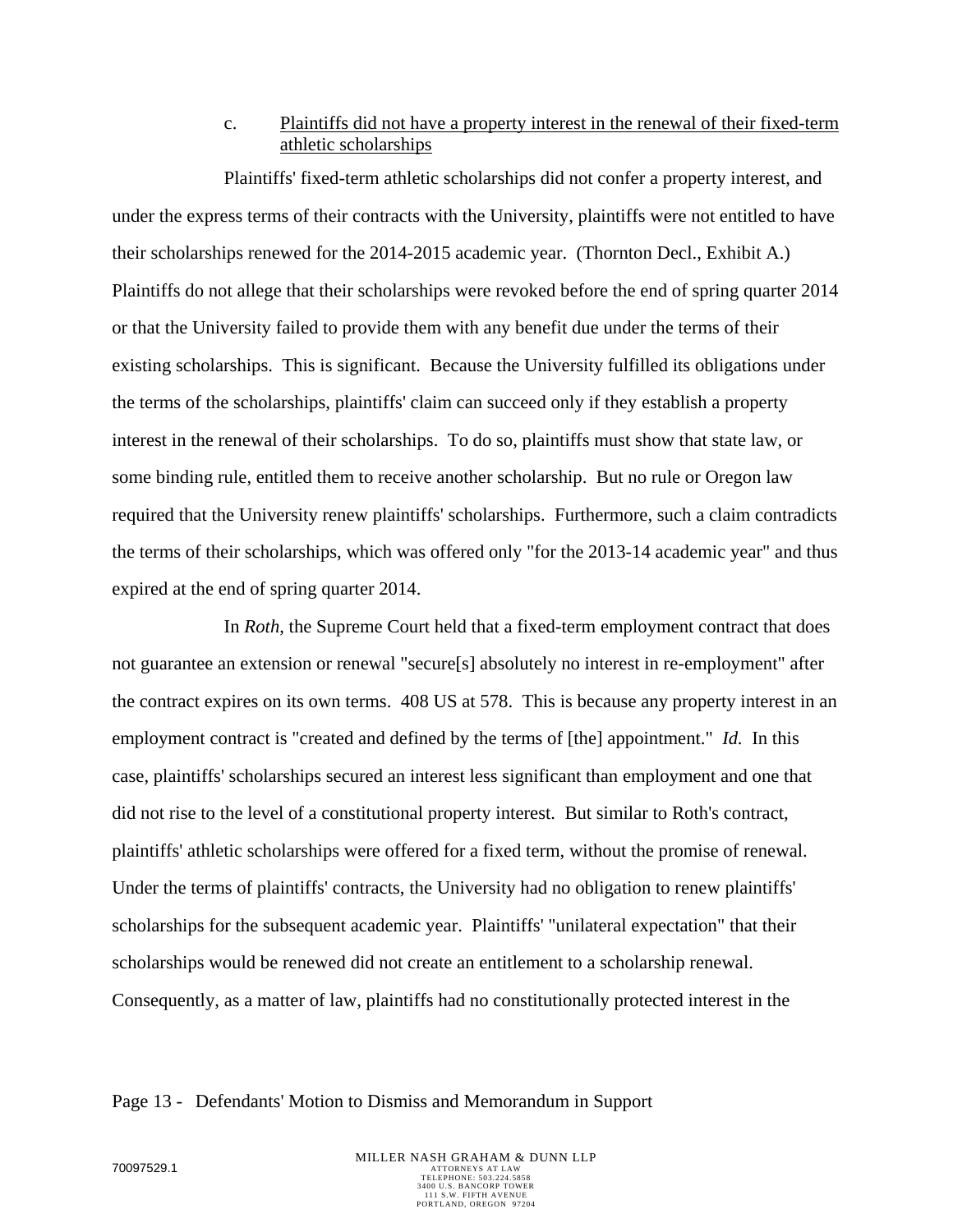renewal of their athletic scholarships.<sup>4</sup> Plaintiffs' claimed property interest therefore fails as matter of law.

### d. Plaintiffs did not have a property interest in future NBA contracts

Plaintiffs do not appear to allege, nor could they be, entitled to NBA contracts and their "unilateral expectation" of signing NBA contracts at some future point is insufficient to create a constitutionally protected property interest. *Roth*, 408 US at 577. Plaintiffs fail to allege that any NBA team even so much as contacted them one time (and plaintiffs would need to assert far more developed relationships with NBA teams to allege a property interest in future NBA contracts). Without any contact from the NBA—let alone facts indicating that future NBA contracts were "securely and durably" their property—plaintiffs cannot, as a matter of law, establish an entitlement to future contractual relationships with the NBA. *Hussey v. Milwaukee Cnty.*, 740 F3d 1139, 1142 (7th Cir 2014).

# e. Oregon's Administrative Procedures Act did not confer a constitutionally protected interest on plaintiffs

Plaintiffs pleaded that the Individual Defendants conducted their administrative hearing in a manner that violated the Oregon Administrative Procedures Act (the "APA"), and in doing so violated their federal due process rights. (Compl. ¶ 34.) Plaintiffs allege violations of ORS 351.088, ORS 183.413-.497, and ORS 183.502. These statutes, however, do not confer a property or liberty interest on plaintiffs (instead, they grant the University rulemaking authority and describe procedures applicable to contested hearings), which is a prerequisite for establishing a due process violation. *See Shanks*, 540 F3d at 1090-91.

 $\overline{a}$ 

<sup>4</sup> Plaintiffs claim that they were automatically entitled to renewed athletic scholarships. (Compl. ¶ 114.) But that is not true. In accordance with the NCAA Bylaws cited in plaintiffs' scholarship offers, plaintiffs' scholarships could have been nonrenewed for any number of reasons not based on their athletic ability, from being academically ineligible to being late for practice. *See* 2013- 14 NCAA Manual, NCAA Bylaw 15.3.5.

Page 14 - Defendants' Motion to Dismiss and Memorandum in Support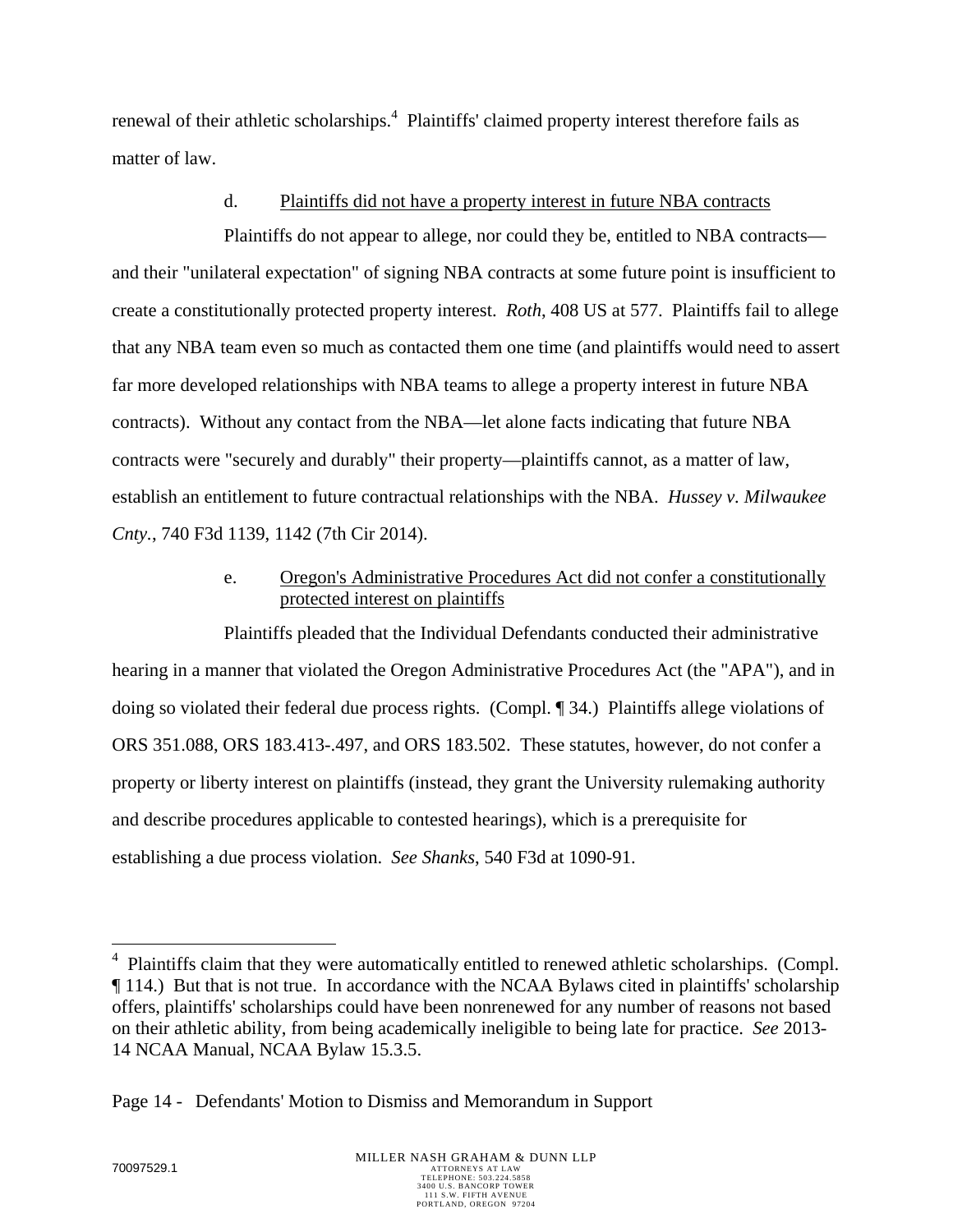In addition, the University was not bound to the administrative procedures provided by ORS 183.413-.497 because ORS 351.088 grants the University the authority to "establish [its own] adjudicative procedures." In accordance with this authority, the University established procedures for administrative conferences, OAR 571-021-0205, and panel hearings, OAR 571-021-0210, as the exclusive procedures for adjudicating alleged violations of its Student Conduct Code. In consequence, plaintiffs' complaint alleges violations of administrative procedures (those applicable in contested hearings) that, as a matter of law, were not applicable to plaintiffs and that they were therefore not entitled to receive. Moreover, as discussed below, plaintiffs voluntarily, knowingly, and intelligently agreed to the administrative procedures they received, each waiving his right to a panel hearing or any other procedure that they now allege they were due.

Plaintiffs cannot establish that their constitutional rights were violated by the alleged failure of the Individual Defendants to comply with the cited provisions of the APA because these laws conferred no rights on plaintiffs and the University was not obligated to follow the hearing procedures described in ORS 183.413-.497.

2. The Individual Defendants are entitled to qualified immunity because they did not violate a clearly established constitutional right

No clearly established constitutional rights were implicated by the alleged conduct of the Individual Defendants, and they are therefore entitled to qualified immunity and dismissal of plaintiffs' due process claim. "Qualified immunity shields federal and state officials from money damages unless a plaintiff pleads facts showing (1) that the official violated a statutory or constitutional right, and (2) that the right was 'clearly established' at the time of the challenged conduct." *Ashcroft v. al-Kidd*, 563 US 731, 131 S Ct 2074, 2080, 179 L Ed 2d 1149 (2011) (quoting *Harlow v. Fitzgerald*, 457 US 800, 818, 102 S Ct 2727, 73 L Ed 2d 396 (1982)). "[W]hether an official protected by qualified immunity may be held personally liable for an allegedly unlawful official action generally turns on the objective legal reasonableness of the

#### Page 15 - Defendants' Motion to Dismiss and Memorandum in Support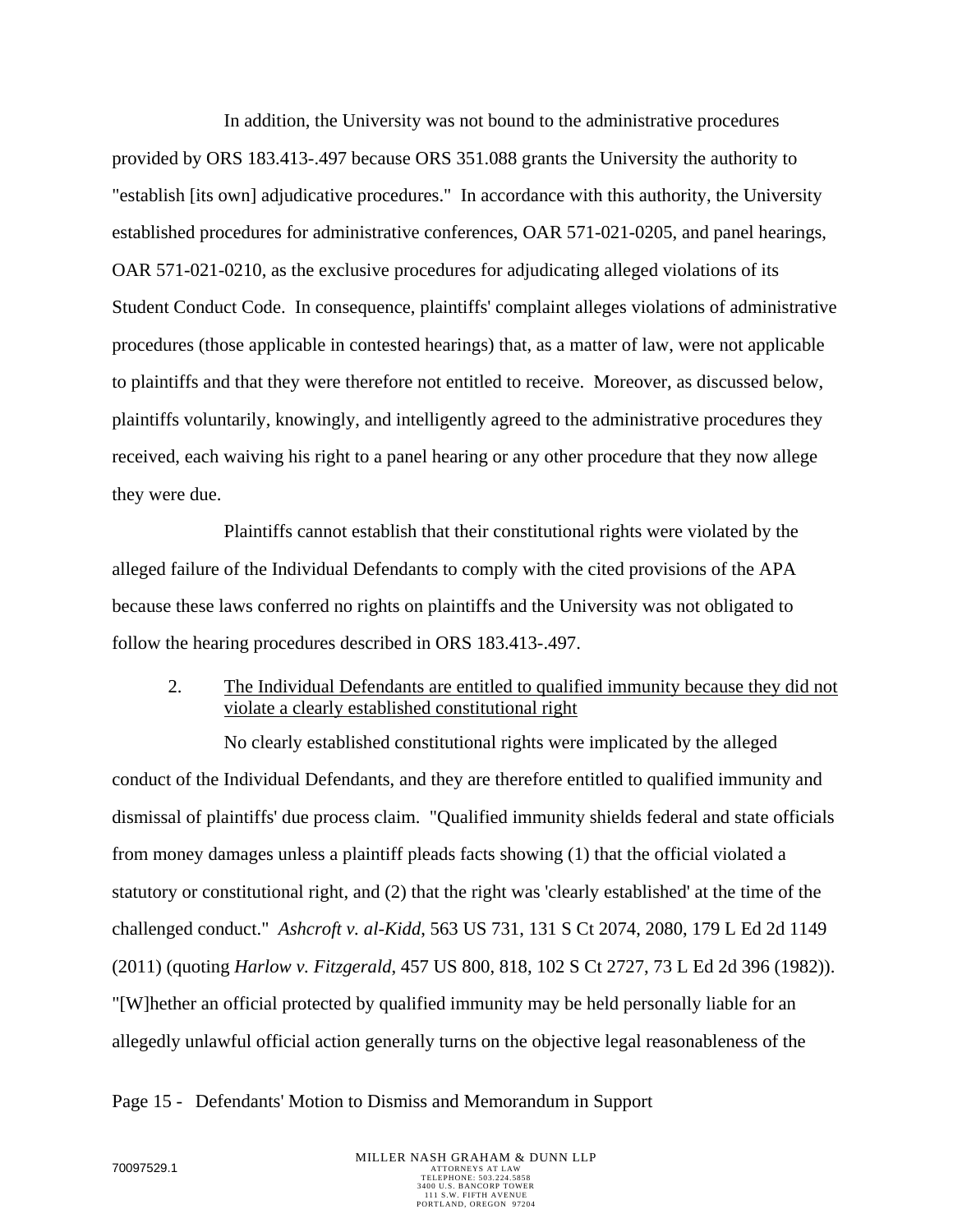action assessed in light of the legal rules that were clearly established at the time it was taken." *Anderson v. Creighton*, 483 US 635, 639, 107 S Ct 3034, 97 L Ed 2d 523 (1987) (internal quotation marks and citation omitted). Put differently, a public official's claim of qualified immunity is defeated only if "'in the light of pre-existing law' the unlawfulness of his conduct was 'apparent.'" *Grossman v. City of Portland*, 33 F3d 1200, 1208 (9th Cir 1994) (quoting *Anderson*, 483 US at 640).

The Ninth Circuit has explained that it is appropriate to rule on qualified immunity on a motion to dismiss. *See, e.g.*, *Dunn v. Castro*, 621 F3d 1196, 1198-99 (9th Cir 2010) (reversing district court's denial of qualified immunity at motion-to-dismiss stage); *Padilla v. Yoo*, 678 F3d 748, 757 (9th Cir 2012) (same); *see also Hunter v. Bryant*, 502 US 224, 227, 112 S Ct 534, 116 L Ed 2d 589 (1991) ("[B]ecause the entitlement is an immunity from suit rather than a mere defense to liability, we repeatedly have stressed the importance of resolving immunity questions at the earliest possible stage in litigation.") (internal punctuation, emphasis, and citations omitted). According to the *Dunn* court, qualified immunity should be granted on a motion to dismiss if the law is not clearly established as applied to the facts, which are taken as pleaded:

"On review of a denial of a motion to dismiss based on qualified immunity, we review de novo whether governing law was clearly established at the time of the alleged violation.

\* \* \*

 "We find it particularly appropriate to resolve Dunn's case at this stage because the Supreme Court has repeatedly stressed the importance of resolving immunity questions at the earliest possible stage in litigation." 621 F3d at 1198- 99 (internal punctuation and citations omitted).

Plaintiffs did not have an entitlement to attend the University, play for its basketball team, have their athletic scholarships renewed, enter into contracts with the NBA, or be free from the "opprobrium" of receiving suspensions for sexual misconduct. But even if the

Page 16 - Defendants' Motion to Dismiss and Memorandum in Support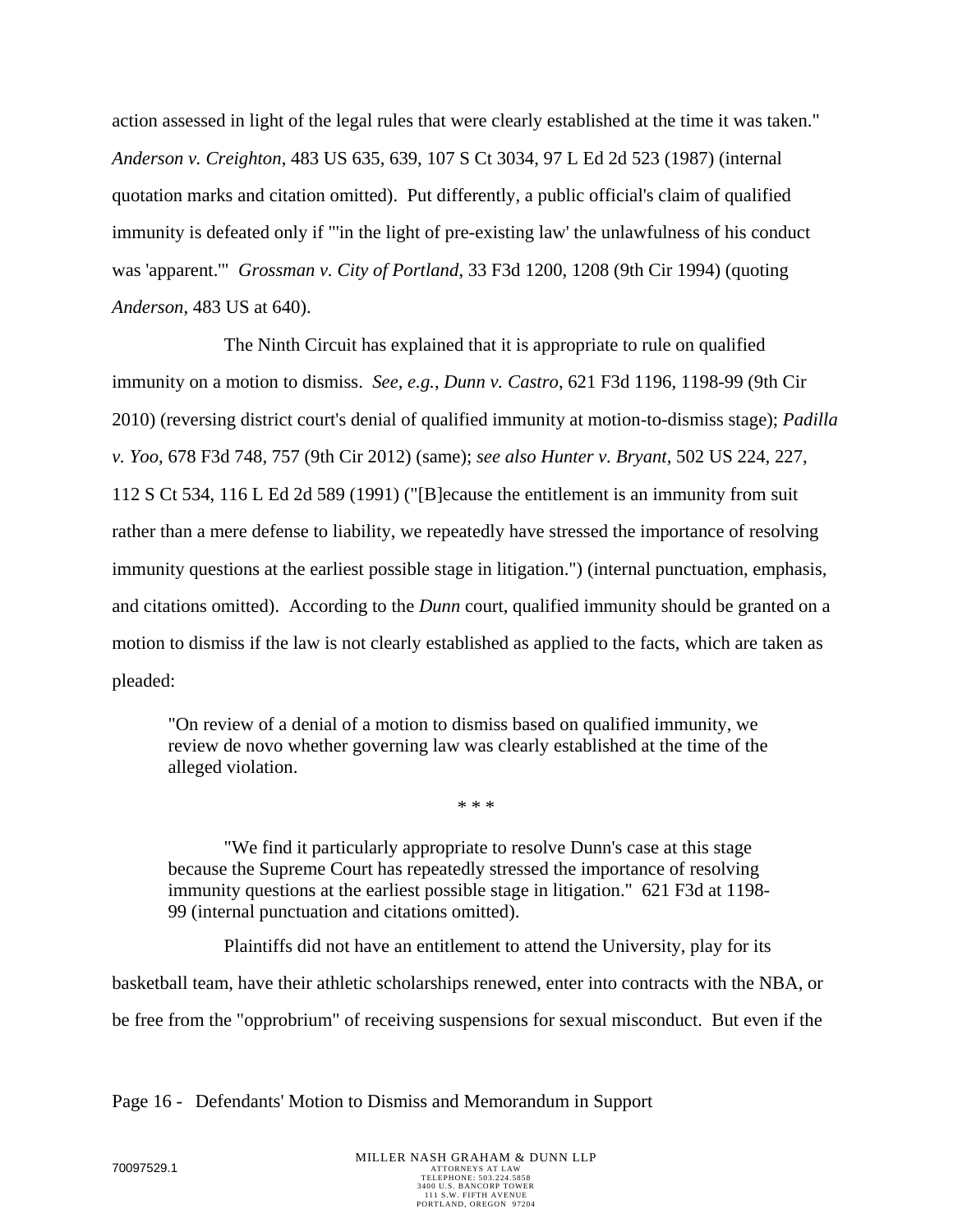court finds that interfering with any of these "unilateral expectation[s]," *Roth*, 408 US at 577, implicated a constitutionally protected right, such a right was not clearly established at the time of plaintiffs' administrative hearing because no court in Oregon or the Ninth Circuit has ever found such a right to exist under similar circumstances. Moreover, several Oregon district court decisions have expressly rejected a constitutional right to public higher education. *See, e.g.*, *Fernandez*, 1996 WL 453046, at \*3. And if anything, it is clearly established that there is no constitutionally protected interest in public university education, intercollegiate athletics, athletic scholarships, hypothetical NBA contracts, and attention for engaging in sexual misconduct. In light of preexisting law, it could not have been apparent to the Individual Defendants that their alleged actions implicated plaintiffs' constitutionally protected interests. *See Grossman*, 33 F3d at 1208 (quoting *Anderson*, 483 US at 640). In accordance with the doctrine of qualified immunity, none of the Individual Defendants should be subject to any aspect of litigation concerning plaintiffs' due process claim, and the claim should be dismissed. *See Mitchell v. Forsyth*, 472 US 511, 526, 105 S Ct 2806, 86 L Ed 2d 411 (1985) (qualified immunity is "an entitlement not to stand trial or face the other burdens of litigation").

Furthermore, plaintiffs' claims against Martin, Gottfredson, and Holmes ask the court to create additional constitutional protections that have never been recognized in this jurisdiction or elsewhere. Plaintiffs plead that Martin, the University's former Assistant Dean of Students, temporarily suspended plaintiffs on an emergency basis after the University received a report accusing plaintiffs of sexual misconduct. (Compl. ¶ 29.) But plaintiffs cannot demonstrate that at the time it was clearly established that a university official violates the Constitution by temporarily suspending a student while the university investigates serious allegations of sexual misconduct. Plaintiffs plead that Gottfredson "imposed discipline upon players \* \* \* by making a public statement condemning the basketball players" soon after *The Oregonian* published a police report in which plaintiffs were accused of rape. (Compl. 128.) But at the time of these remarks, it was not clearly established that a university president violates

Page 17 - Defendants' Motion to Dismiss and Memorandum in Support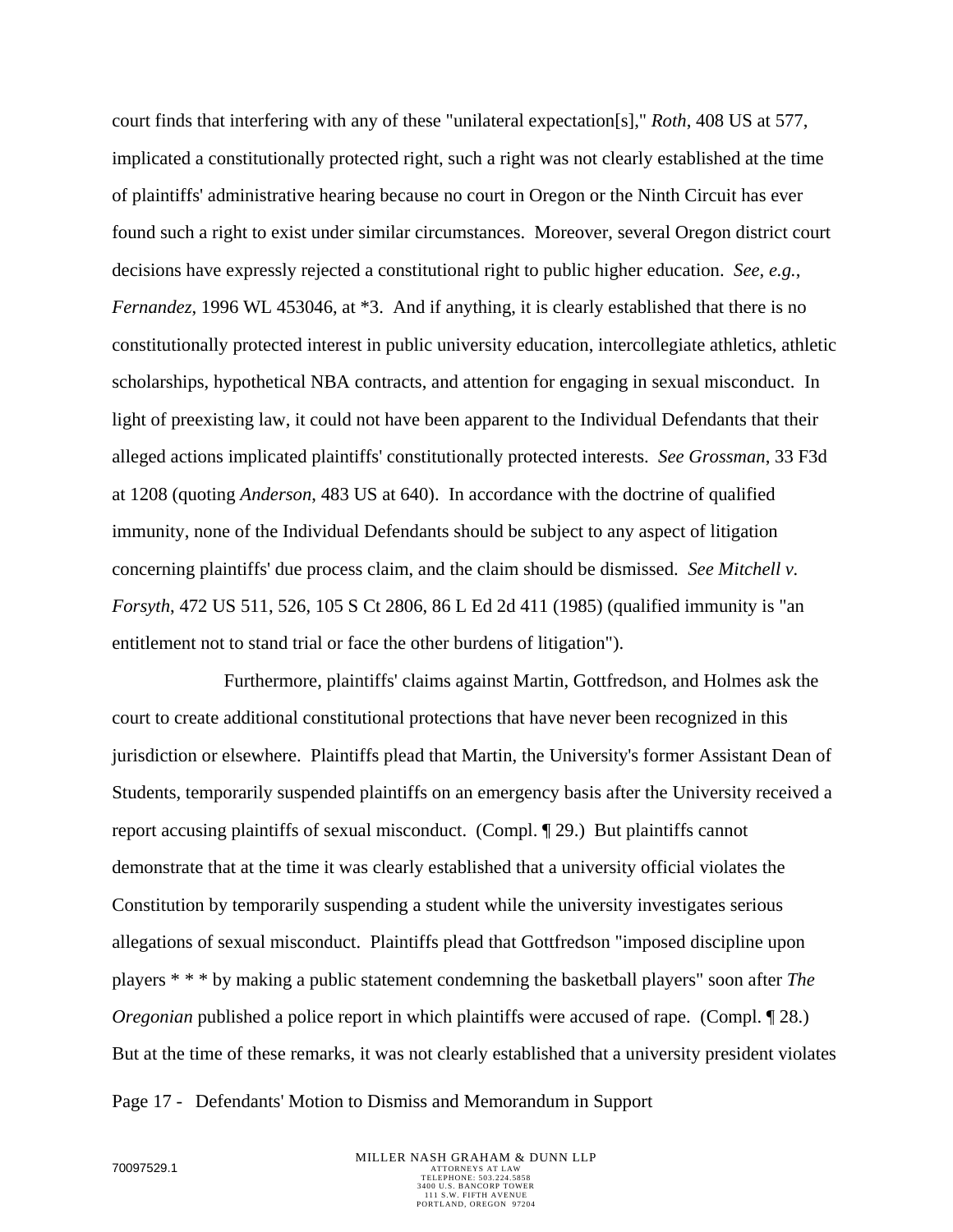the Constitution by allegedly publicly "condemning" behavior that violates a university's student conduct code and is unlawful.<sup>5</sup> Plaintiffs' allegations against Holmes, the University's Vice President of Student Life, similarly fail to overcome qualified immunity. Plaintiffs plead that Holmes "refused to respond to the request for an appeal and did not return multiple phone calls from counsel thereby right [sic] to procedural and substantive due process."<sup>6</sup> (Compl. 1939.) But plaintiffs had no right to an appeal under the rules for University administrative conferences, *see* OAR 571-021-0205, they expressly waived any appeal right they may have otherwise had under the University's administrative procedures, and they did not properly file any appeal or grievance remedy available under the University's grievance rules. Consequently, Holmes's alleged conduct could not have violated any clearly established constitutional right to an appeal, because no such right existed.

Because it could not have been apparent to Martin, Gottfredson, Holmes, or Weintraub that their alleged conduct violated the Constitution, the court should grant the Individual Defendants qualified immunity and dismiss plaintiffs' due process claim.

# 3. Plaintiffs' allegations cannot support an inference that their administrative hearing was constitutionally deficient

Plaintiffs' due process claim should be dismissed not only because no constitutionally protected rights were implicated by the alleged conduct of the Individual Defendants, and because the Individual Defendants are entitled to qualified immunity, but also because plaintiffs' administrative hearing provided all the process they were due.

 $\overline{a}$ 

<sup>&</sup>lt;sup>5</sup> Moreover, Gottfredson's statement condemned the *type* of behavior that was depicted in the March 13 police report, which included underage drinking and group sexual activity, among other things. (Smigel Decl., Exhibit A.) He did not state that plaintiffs had in fact engaged in this behavior, or even mention plaintiffs' names.

 $6\text{ The University disputes this allegation, though that dispute is not relevant to this motion.}$ 

Page 18 - Defendants' Motion to Dismiss and Memorandum in Support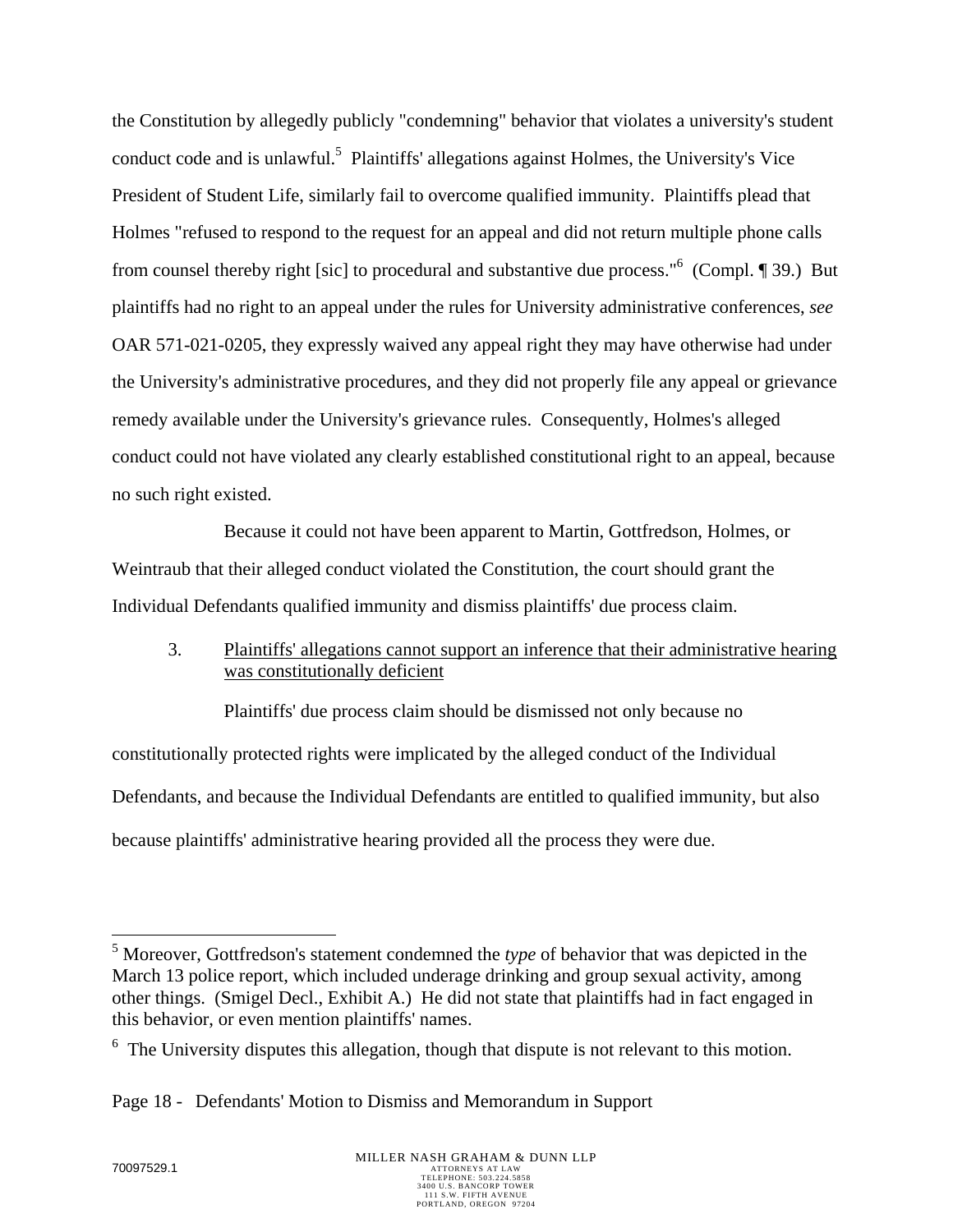a. Plaintiffs agreed to participate in an administrative conference and waived their right to additional procedure

Plaintiffs pleaded that they requested but did not receive a contested hearing, which they allege was a violation of their due process rights. But "due process rights  $***$  are subject to waiver." *D. H. Overmyer Co. v. Frick Co.*, 405 US 174, 185, 92 S Ct 775, 31 L Ed 2d 124 (1972). "The Supreme Court has recognized that constitutional rights may ordinarily be waived if it can be established by clear and convincing evidence that the waiver is voluntary, knowing and intelligent." *Davies v. Grossmont Union High Sch. Dist.*, 930 F2d 1390, 1394-95 (9th Cir), *cert denied*, 501 US 1252 (1991) (citing *Overmyer*, 405 US at 185).

Plaintiffs agreed to participate in an administrative conference in accordance with OAR 571-021-0205, thereby waiving any other procedural rights they may have otherwise been afforded by the University. (Thornton Decl., Exhibit C.) Under the terms of their agreements and in accordance with OAR 571-021-0205, plaintiffs waived their rights (i) to a panel hearing, (ii) to have their accuser present at their administrative conferences, (iii) to request that witnesses be subpoenaed, and (iv) to an appeal. In exchange, the University agreed that plaintiffs would not be expelled from the University, if the allegations against them were substantiated.<sup>7</sup>

Plaintiffs' agreement to the administrative conference and waiver of additional procedure was made while they were represented by counsel. Plaintiffs do not plead that they were not fully informed by their counsel of the procedures for an administrative conference or the consequences of waiving their right to a panel hearing, including waiving their right to appeal the outcome of the hearing. Thus, as a matter of law, plaintiffs cannot establish that their agreement and waiver were anything other than voluntary, knowing, and intelligent. Their

1

 $<sup>7</sup>$  One of the reasons the University agreed to reduce the possible sanction plaintiffs faced was</sup> that by agreeing to an administrative conference, plaintiffs agreed to forgo aspects of a panel hearing that can be grueling for an alleged victim, such as subjecting the alleged victim to crossexamination.

Page 19 - Defendants' Motion to Dismiss and Memorandum in Support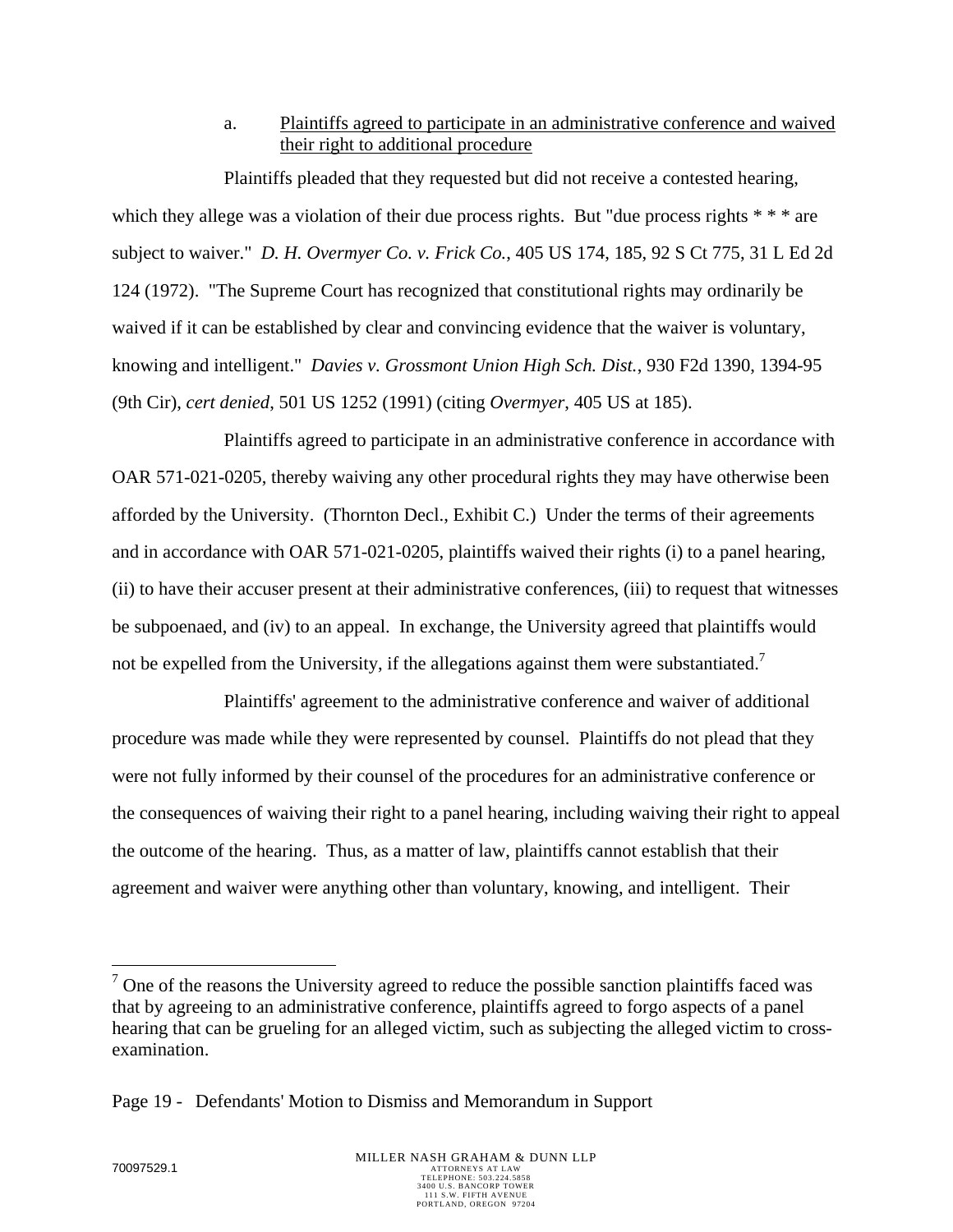procedural rights, under Oregon law, were therefore limited to those rights included in OAR 571- 021-0205.

> b. Plaintiffs failed to plead factual allegations that support an inference that their administrative conference was deficient and they waived the procedures that they now claim not to have received

In relevant part, OAR 571-021-0205(1) requires the following procedures for

University administrative conferences:

"(a) Reasonable access to the case file prior to and during the conference, except to the extent access to such material is prohibited by law. The case file may contain materials that are considered 'education records' pursuant to the Family Education Rights and Privacy Act (FERPA) of 1974, as amended and personal notes of University staff members and complainants. Access to these materials may be prohibited by law. Otherwise, to the extent allowed by law, copies of the case file will be provided upon request.

"(b) An opportunity to respond to all information provided and to ask the Director or designee hearing the case to contact relevant and necessary witnesses.

"(c) The right to be accompanied and assisted by an adviser."

Plaintiffs allege that they were (i) not allowed to subpoena witnesses, (ii) not

provided with unredacted reports, and (iii) not permitted to cross-examine witnesses. (Compl. ¶ 34.) But plaintiffs had no legal right to any of these procedures because they agreed to proceed by administrative conference. The rules for administrative conferences did not give plaintiffs the right to subpoena witnesses, receive unredacted reports, or cross-examine witnesses. *See* OAR 571-021-0205. In accordance with OAR 571-021-0205(1)(b), plaintiffs were permitted to ask Weintraub to contact relevant witnesses on their behalf, but were not entitled to subpoena witnesses. Plaintiffs fail to allege that they asked Weintraub to contact any witnesses or that Weintraub refused to do so. OAR 571-021-0205(1)(a) afforded plaintiffs "[r]easonable access to the case file \* \* \*, *except to the extent access to such material is prohibited by law*," but did not entitle plaintiffs to unredacted reports, particularly when doing so was prohibited by law. Finally, while plaintiffs had the right to "respond to all information provided," they were not

Page 20 - Defendants' Motion to Dismiss and Memorandum in Support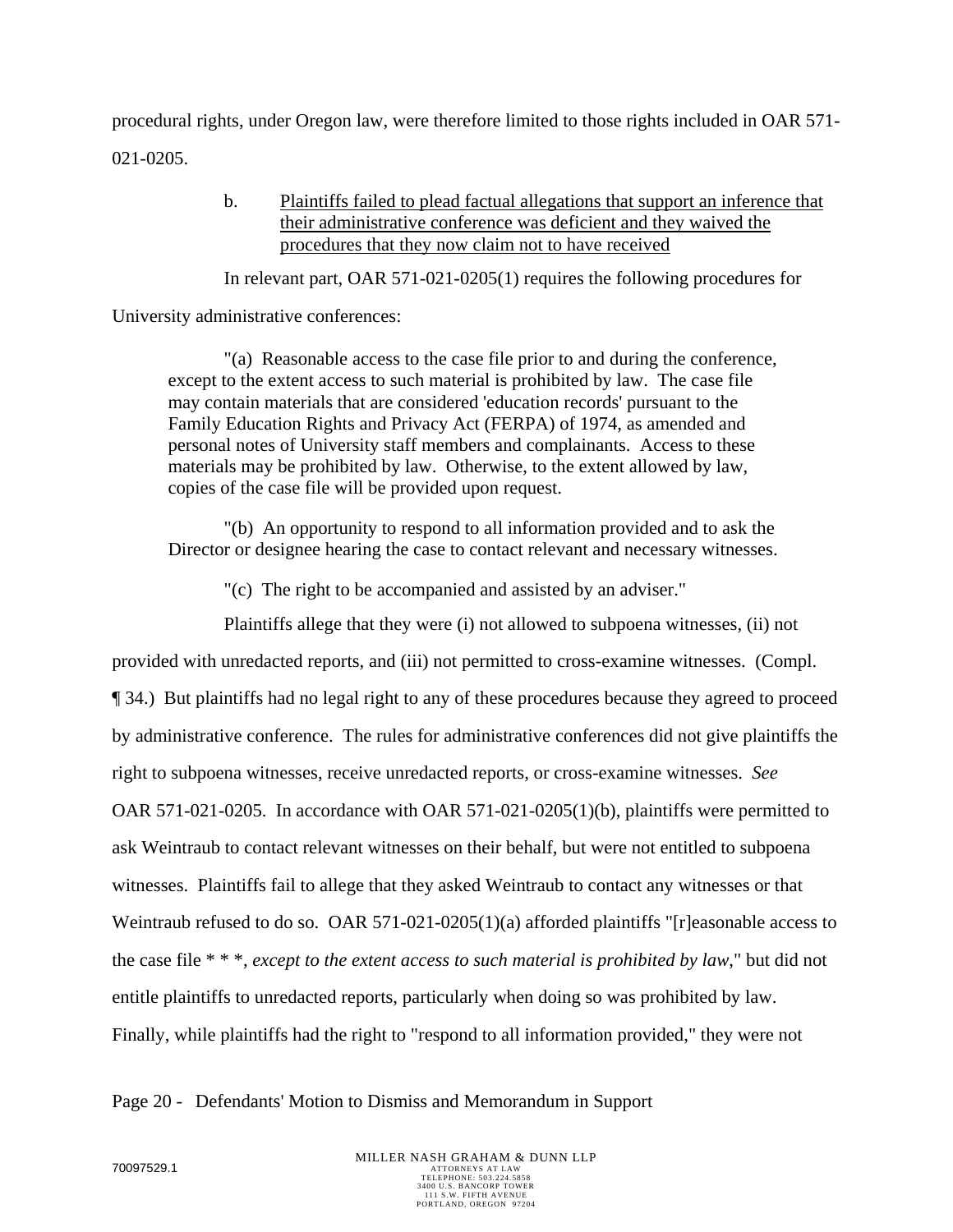entitled to cross-examine witnesses. OAR 571-021-0205(1)(b); *see also Winnick v. Manning*, 460 F2d 545, 549 (2d Cir 1972) ("The right to cross-examine witnesses generally has not been considered an essential requirement of due process in school disciplinary proceedings."). Accordingly, plaintiffs failed to adequately plead that the Individual Defendants denied them any procedures they were due.<sup>8</sup>

Plaintiffs' due process claim should be dismissed because they cannot plausibly allege that the University's investigation or their administrative hearing was deficient, in light of the process they were due after each waived his right to a panel hearing.

# c. Plaintiffs received notice and had an opportunity to be heard before they were suspended from the University

Setting aside plaintiffs' waivers and the shortcomings of their pleadings, plaintiffs' Fourteenth Amendment rights were not violated because they received constitutionally sufficient due process. Plaintiffs do not allege that the University failed to provide them with notice of their hearing or an opportunity to be heard *before* any alleged deprivation of supposed constitutional rights. "Notice and a meaningful opportunity to be heard are the hallmarks of procedural due process." *Ludwig v. Astrue*, 681 F3d 1047, 1053 (9th Cir 2012) (internal punctuation and citation omitted). Regardless of whether plaintiffs had a right to due process, they received it, and therefore their claim fails.

 $\overline{a}$ 

 $8$  If plaintiffs had elected a panel hearing instead of an administrative conference, plaintiffs would have been entitled to additional procedures, including: (i) their hearing would have been conducted by a panel of at least four members of the University Hearings Board, OAR 571-021-  $0160(3)$ ; (ii) at the request of plaintiffs, the chair of the hearings panel could have issued subpoenas requiring relevant witnesses to attend plaintiffs' hearing, OAR 571-021-0210(8); (iii) plaintiffs (though not their attorneys) would have been entitled to ask relevant questions of witnesses, OAR 571-021-0210(13); and (iv) plaintiffs could have appealed the outcome of their hearings panel, OAR 571-021-0250.

Page 21 - Defendants' Motion to Dismiss and Memorandum in Support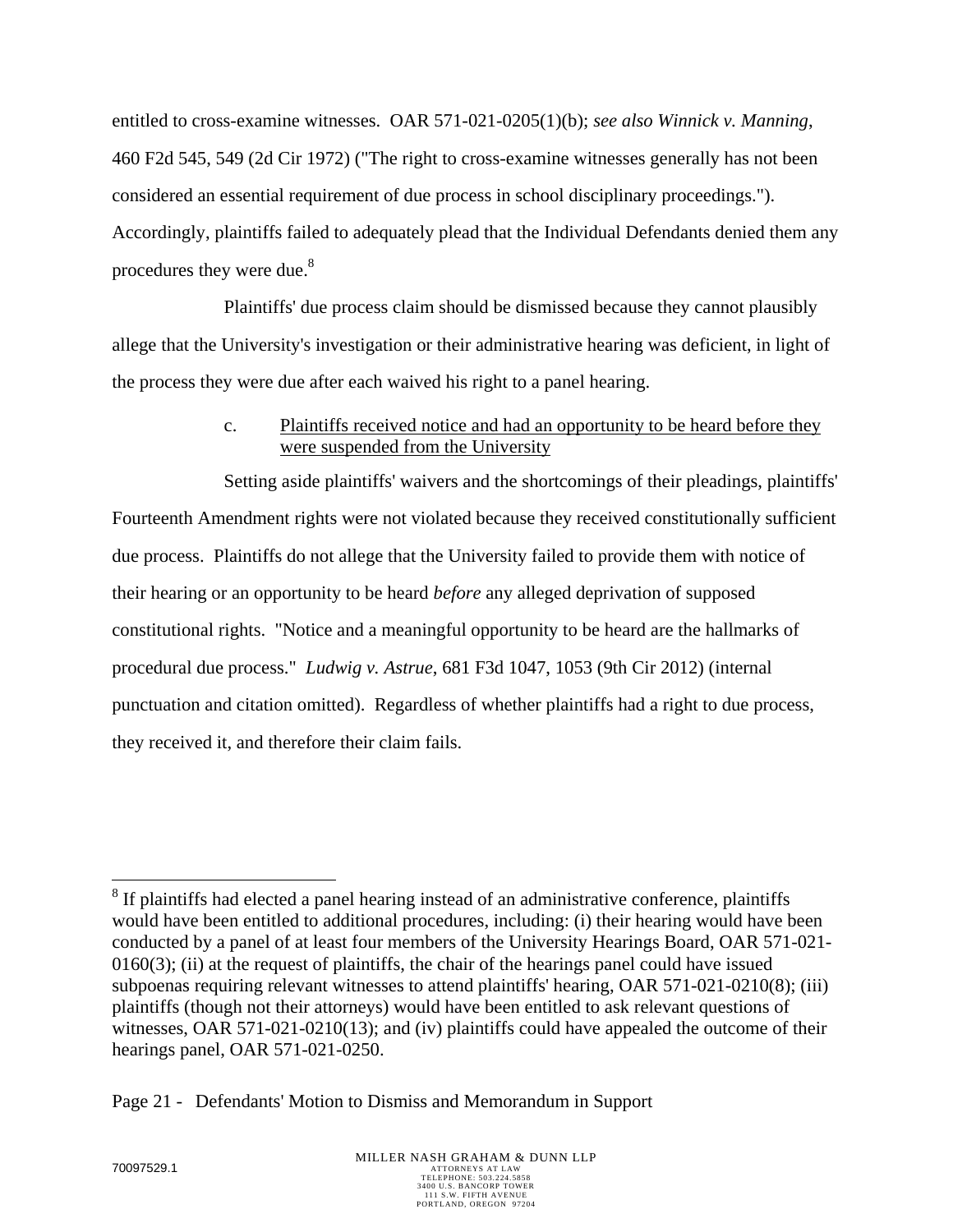Additionally, the court should dismiss plaintiffs' procedural due process claim with respect to Martin, Holmes, and Gottfredson for the separate reason that plaintiffs do not assert that these defendants participated in the University's investigation or their hearing.

### 4. Plaintiffs were not deprived of any substantive due process rights

In addition to plaintiffs' claim that the Individual Defendants violated their procedural due process rights, plaintiffs allege violations of their substantive due process rights. But those rights were not implicated by the Individual Defendants' alleged conduct because their alleged conduct did not deprive plaintiffs of a fundamental right or "shock[] the conscience." *Nunez*, 147 F3d at 871 (internal quotation marks and citation omitted).

"[T]he due process clause includes a substantive component which guards against arbitrary and capricious government action," *Sinaloa Lake Owners Ass'n v. City of Simi Valley*, 882 F2d 1398, 1407 (9th Cir 1989), but this substantive component generally affords protection only to fundamental rights, *see Albright v. Oliver*, 510 US 266, 272, 114 S Ct 807, 127 L Ed 2d 114 (1994) ("The protections of substantive due process have for the most part been accorded to matters relating to marriage, family, procreation, and the right to bodily integrity."). Substantive due process guards against governmental "interference with property rights [that is] irrational or arbitrary," *Bateson v. Geisse*, 857 F2d 1300, 1303 (9th Cir 1988), and conduct that "shocks the conscience or interferes with rights implicit in the concept of ordered liberty," *Nunez*, 147 F3d at 871 (internal quotation marks and citation omitted). It "is not 'a guarantee against incorrect or ill-advised' decisions." *Lumbreras v. Roberts*, 319 F Supp 2d 1191, 1211 (D Or 2004) (quoting *Collins v. City of Harker Heights*, 503 US 115, 129, 112 S Ct 1061, 117 L Ed 2d 261 (1992)). And for claims not affecting a fundamental right, the court "merely look[s] to see whether the government *could* have had a legitimate reason for acting as it did." *Halverson v. Skagit Cty.*, 42 F3d 1257, 1262 (9th Cir 1994) (internal quotation marks and citation omitted).

#### Page 22 - Defendants' Motion to Dismiss and Memorandum in Support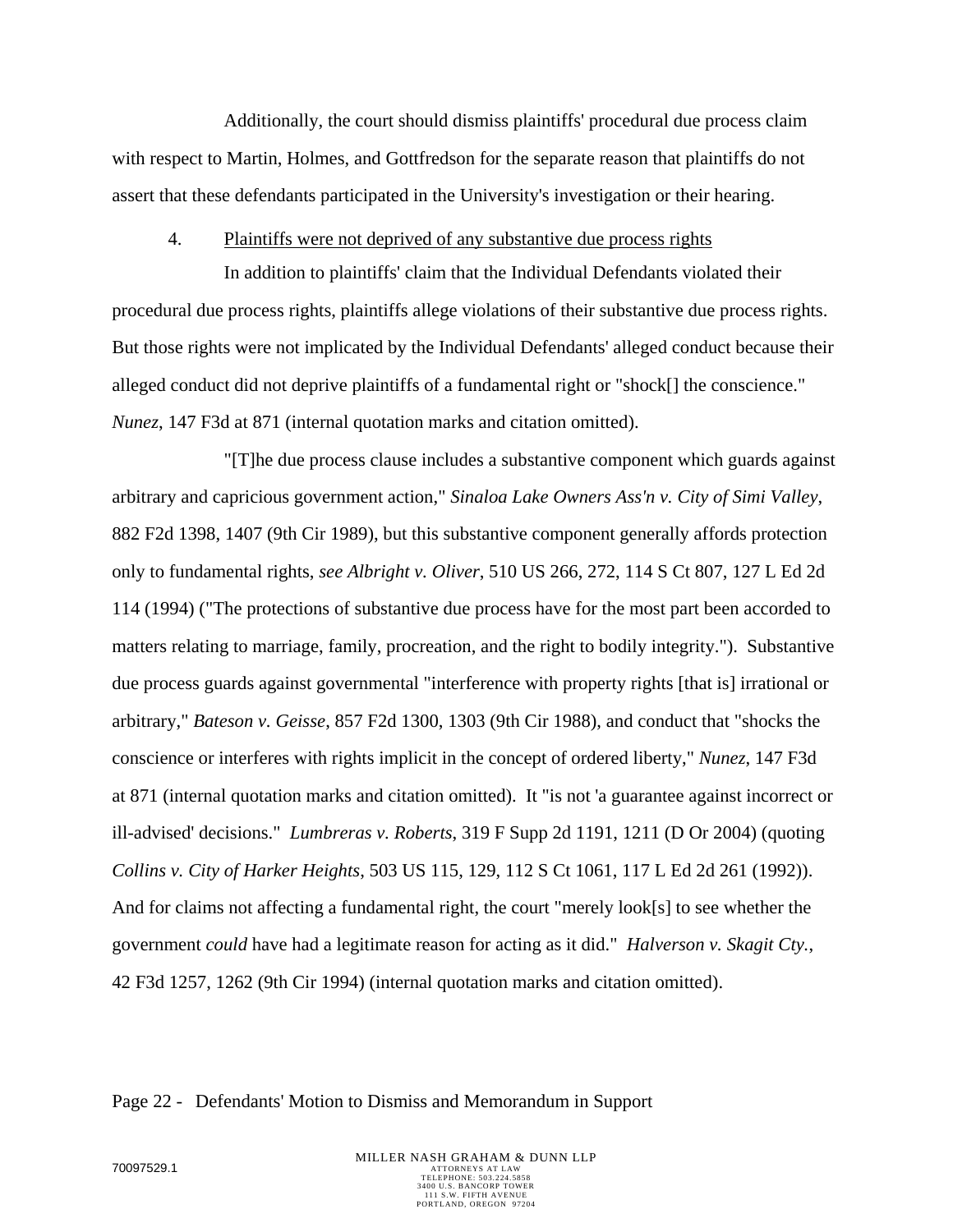As a threshold issue, plaintiffs were not deprived of a fundamental right, and the court must therefore dismiss this claim if it finds that the Individual Defendants *could* have had a legitimate reason for their alleged actions. *Halverson*, 42 F3d at 1262. Plaintiffs nevertheless also fail to plead factual allegations establishing that the conduct of the Individual Defendants was plausibly "irrational or arbitrary," *Bateson*, 857 F2d at 1303, or "shock[ed] the conscience or interfere[d] with rights implicit in the concept of ordered liberty," *Nunez*, 147 F3d at 871 (internal quotation marks and citation omitted).

Plaintiffs allege that Weintraub violated their substantive due process rights through the manner in which Weintraub conducted plaintiffs' administrative hearing. But it cannot be considered irrational or arbitrary for Weintraub to follow procedures that plaintiffs agreed to, and plaintiffs have not pleaded that Weintraub failed to provide the procedure they were due under the law.

Holmes's purported refusal to respond to plaintiffs' alleged request for an appeal did not shock the conscience. Plaintiffs had no right to appeal the outcome of their administrative hearing to the University (their appeal rights were exclusively through ORS 183.484 or 183.482, as discussed below in Section D). Thus, as a matter of law, it cannot shock the conscience that a University official "refused to respond to the request for an appeal" and did not "return multiple phone calls from counsel" (Compl. ¶ 39) when (a) plaintiffs had no appeal right and (b) plaintiffs' counsel was in direct communication with the University's general counsel concerning the other aspects of plaintiffs' administrative hearing.

Martin's and Gottfredson's alleged conduct (issuing a suspension and making a public statement, respectively) did not shock the conscience, either. It cannot shock the conscience that a University official temporarily suspended plaintiffs while the University investigated a report that they had committed sexual misconduct, a serious violation of the Student Conduct Code. *See* OAR 571-021-0130. It also cannot shock the conscience that the

#### Page 23 - Defendants' Motion to Dismiss and Memorandum in Support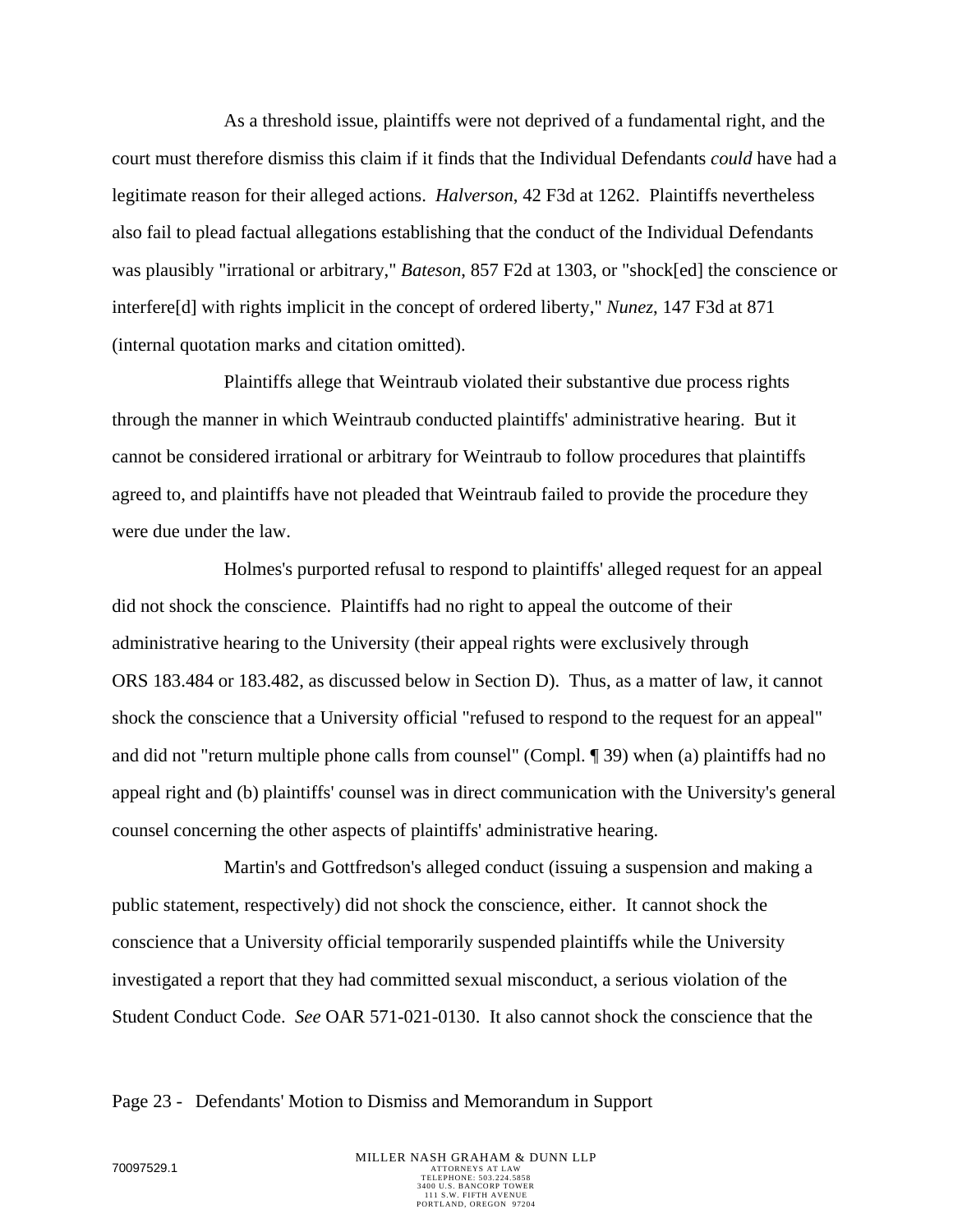University President issued a statement discussing public safety in light of the conduct depicted in the March 13 police report, which had been made publicly available by *The Oregonian*.

Plaintiffs' substantive due process claim should accordingly be dismissed for failure to state a claim.

## **B. Plaintiffs' Title IX Claim Should Be Dismissed Because They Cannot Plausibly Allege That Defendants' Conduct Was Motivated by Plaintiffs' Gender or Sex**

Plaintiffs' Title IX claim against the Individual Defendants fails as a matter of law. "Courts have consistently held that Title IX does not subject school officials to liability in their individual capacities." *G.C. v. North Clackamas School Dist.*, 654 F Supp 2d 1226, 1237 (D Or 2009) (internal quotation marks and citation omitted); *see also Williams v. Bd. of Regents of Univ. Sys. of Ga.*, 477 F3d 1282, 1300 (11th Cir 2007) ("Title IX does not allow claims against individual school officials; only funding recipients can be held liable for Title IX violations."); *Rowinsky v. Bryan Indep. Sch. Dist.*, 80 F3d 1006, 1012 (5th Cir), *cert denied*, 519 US 861 (1996) ("The fact that [T]itle IX was enacted pursuant to Congress's spending power is evidence that it prohibits discriminatory acts only by grant recipients."); *Davis Next Friend LaShonda D. v. Monroe Cty. Bd. of Educ.*, 526 US 629, 641, 119 S Ct 1661, 143 L Ed 2d 839 (1999) ("The Government's enforcement power may only be exercised against the funding recipient, see § 1682, and we have not extended damages liability under Title IX to parties outside the scope of this power."). Plaintiffs' claim asserts liability against the Individual Defendants, in their individual capacities. It should be dismissed as to the Individual Defendants.

Plaintiffs' allegations against the University also fail as a matter of law because the complaint does not include any factual allegations that suggest that the University's conduct was motivated by plaintiffs' gender or sex.<sup>9</sup> Plaintiffs offer three theories of discrimination:

 $\overline{a}$ 

<sup>9</sup> Defendants assert that plaintiffs' Title IX claim is precluded by the applicable statute of limitations. While "Title IX does not expressly provide any statute of limitations  $**$  [it] 'borrow[s] the most appropriate state statute of limitations.'" *Stanley v. Trustees of Cal. State* 

Page 24 - Defendants' Motion to Dismiss and Memorandum in Support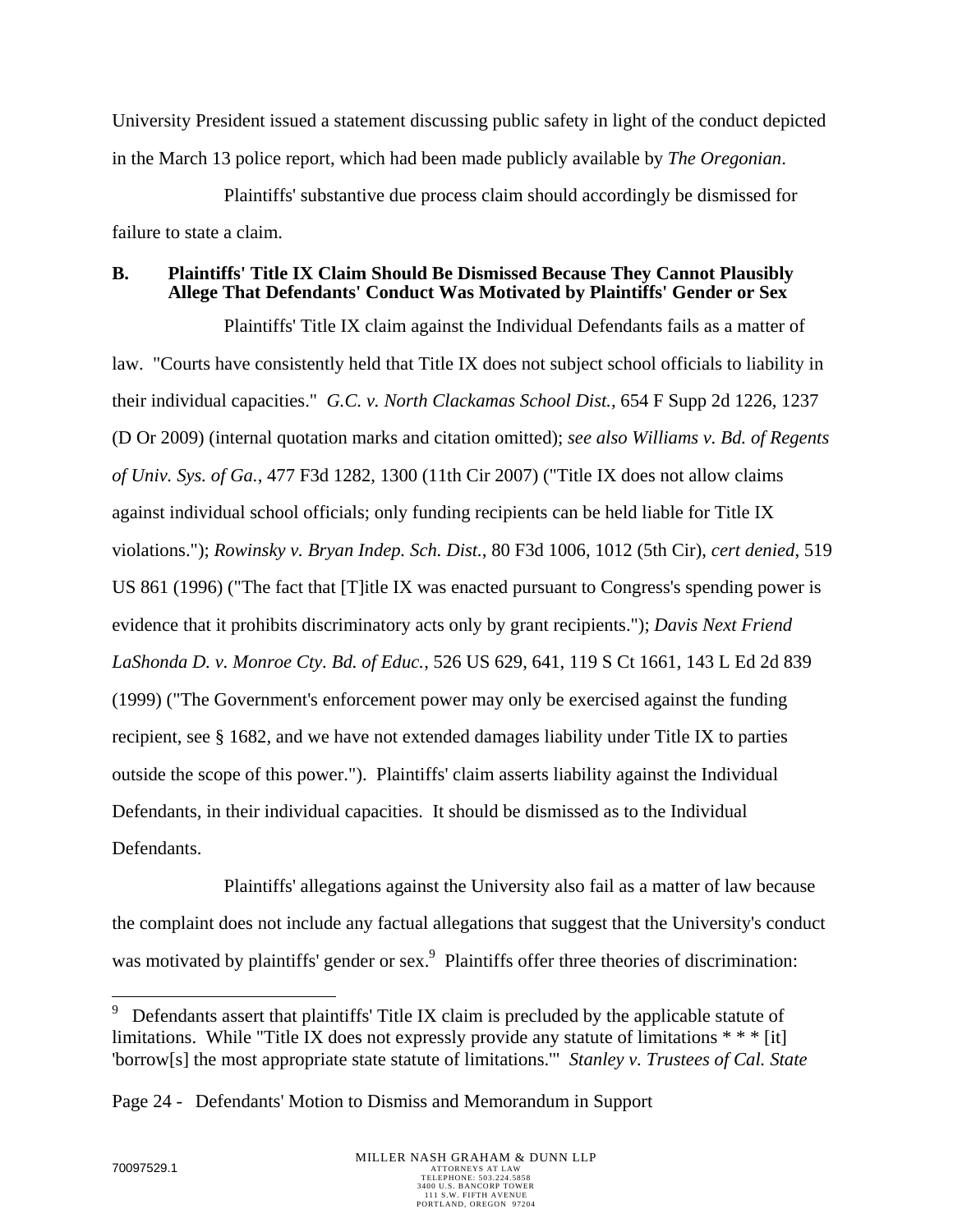selective enforcement, erroneous outcome, and deliberate indifference. Each of these theories

fails to connect the University's conduct to gender or sex bias.

*Univ.*, 433 F3d 1129, 1134 (9th Cir 2006) (quoting *Cholla Ready Mix, Inc. v. Civish*, 382 F3d 969, 974 (9th Cir 2004), *cert denied*, 544 US 974 (2005) (citing *Wilson v. Garcia*, 471 US 261, 268, 105 S Ct 1938, 85 L Ed 2d 254 (1985)). The most appropriate state statute of limitations is the statute "most analogous" to Title IX. *Wilson*, 471 US at 268. In *Wilson*, the Supreme Court considered which statute of limitations to apply to claims brought under 42 USC § 1983, which also lacks a statute of limitations. The Court concluded that a state's personal-injury statute of limitations is the most analogous to claims under Section 1983. Neither the District of Oregon nor the Ninth Circuit has determined what Oregon law is most analogous, hence most appropriate to apply, to Title IX.

 In *Stanley*, the Ninth Circuit analogized Title IX claims to Section 1983 claims and, citing *Wilson* and related cases, determined that the California personal-injury statute applied to Title IX claims, reasoning that "every circuit to consider the issue has held that Title IX  $***$ borrows the relevant state's statute of limitations for personal injury" and that "[t]he close similarity between Title VI and Title IX also supports applying the statute of limitations for personal injury." *Stanley*, 433 F3d at 1134-36.

 But *Wilson*'s rationale is specific to Section 1983 claims and the diversity of claims that may be asserted under Section 1983, the tort nature of many of those claims, the historical context, and the "unique" nature of Section 1983 as a federal remedy. *Wilson*, 471 US at 271-72 (quoting *Mitchum v. Foster*, 407 US 225, 239, 92 S Ct 2151, 32 L Ed 2d 705 (1972)). Section 1983 is qualitatively different from Title IX (and Title VI). For example, Section 1983 claims may be brought against a government official who inflicted personal injury on a plaintiff (e.g., excessive force by a police officer), but Title IX claims may be brought only against institutions, not individuals, and Title IX's charge is preventing recipients of federal funding from discriminating in educational programs. 20 USC § 1681(a).

 At the time Title IX was enacted in 1972, Oregon already had a state law prohibiting discrimination in employment on the basis of sex. ORS 659A was originally enacted in 1949 (as ORS 659) and amended in 1969 to prohibit discrimination on the basis of sex. Therefore, at the time Congress passed Title IX, the most analogous state law in Oregon was its prohibition on discrimination, which has a one-year statute of limitations. ORS 659A.030. Oregon subsequently passed a state law specifically prohibiting gender discrimination in educational institutions. ORS 659.850. That statute also has a one-year statute of limitations. ORS 659.860 (2). One or both of these statutory schemes is the most analogous Oregon law to Title IX, and therefore a one-year statute of limitations should apply to plaintiffs' claim . Dismissal is proper for this separate reason.

Page 25 - Defendants' Motion to Dismiss and Memorandum in Support

 $\overline{a}$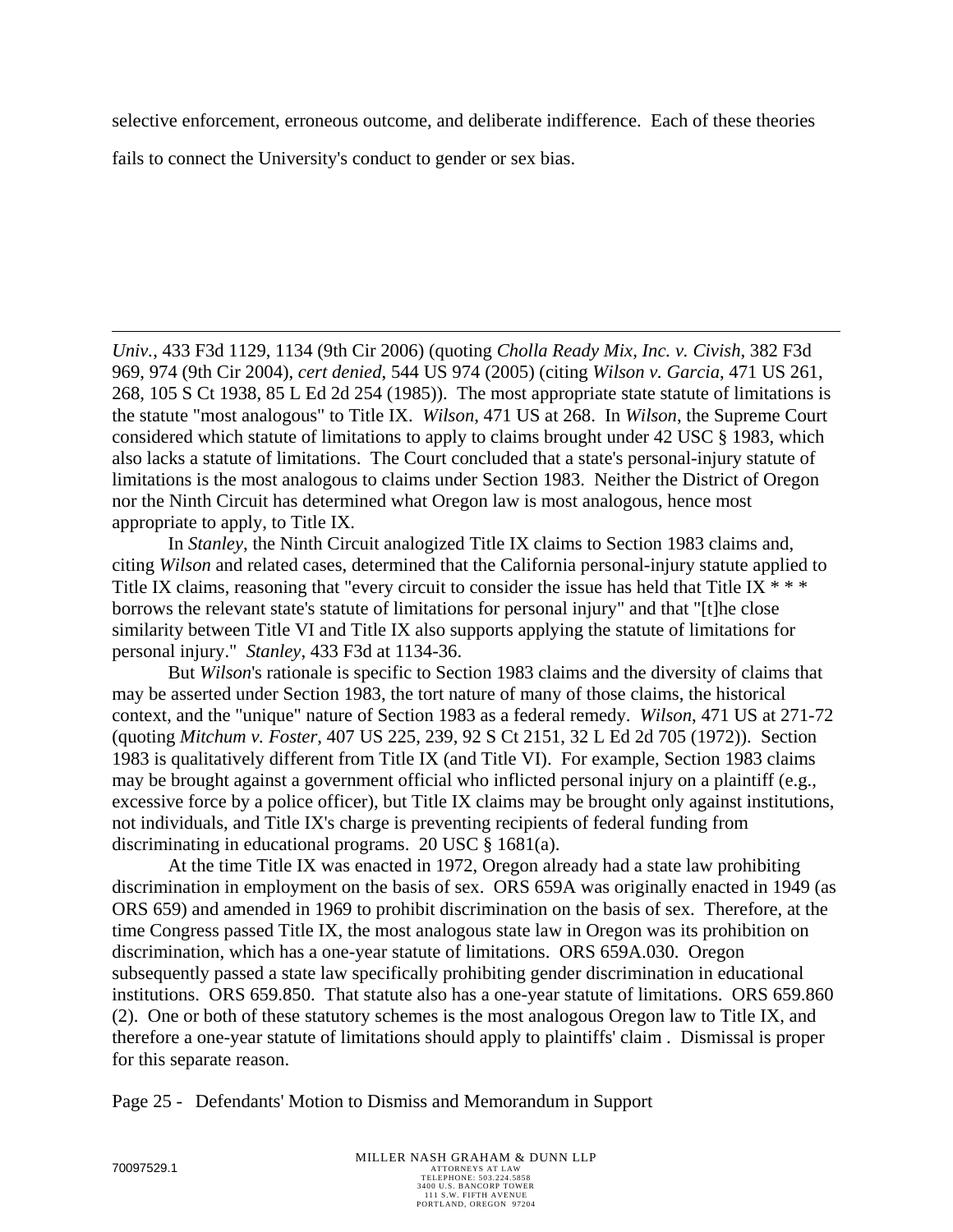1. Plaintiffs did not allege facts from which one could plausibly infer that the University selectively enforced its Student Conduct Code or sanctioned plaintiffs because of their gender or sex

Plaintiffs' first theory is that the University selectively enforced its Student Conduct Code because of their gender or sex. For a "selective enforcement" claim to survive a motion to dismiss, the plaintiff must plead facts that suggest that the defendant initiated proceedings or imposed a sanction based on the plaintiff's gender or sex. *See, e.g.*, *Doe v. Univ. of the South*, 687 F Supp 2d 744, 756 (ED Tenn 2009) ("'To support a claim of selective enforcement, [a male plaintiff] must demonstrate that a female was in circumstances sufficiently similar to [the plaintiff's] and was treated more favorably by the University.'") (quoting *Mallory v. Ohio Univ.*, 756 F App'x 634, 641 (6th Cir 2003)); *Doe v. Columbia Univ.*, 101 F Supp 3d 356, 374 (SDNY 2015) (plaintiff must "allege particular circumstances suggesting a meaningful inconsistency in punishment and particular circumstances suggesting that gender bias was a motivating factor behind the inconsistency") (internal quotation marks and citation omitted); *Doe v. Univ. of Mass.-Amherst*, No. 14-30143-MGM, 2015 WL 4306521, at \*8 (D Mass July 14, 2015) (Plaintiff failed to state a claim of selective enforcement of Title IX because he did not "cite[] examples of any comments that targeted him based on his gender—as opposed to his status as a student accused of sexual assault—or any conduct suggestive of gender bias."). The plaintiff must "do more than recite conclusory assertions. In order to survive a motion to dismiss, the plaintiff must specifically allege the events claimed to constitute intentional discrimination as well as circumstances giving rise to a plausible inference of \* \* \* discriminatory intent." *Yusuf v. Vassar Coll.*, 35 F3d 709, 713 (2d Cir 1994).

Plaintiffs do not meet the pleading standard. They assert merely the bare legal conclusion that "[r]egardless of his guilt or innocence  $***$ , the severity of the penalty  $***$ , as well as the decision to initiate the proceeding in the first place, were affected by the fact that each of these Plaintiffs is a male, and the accuser is a female" (Compl. ¶ 51), along with three

Page 26 - Defendants' Motion to Dismiss and Memorandum in Support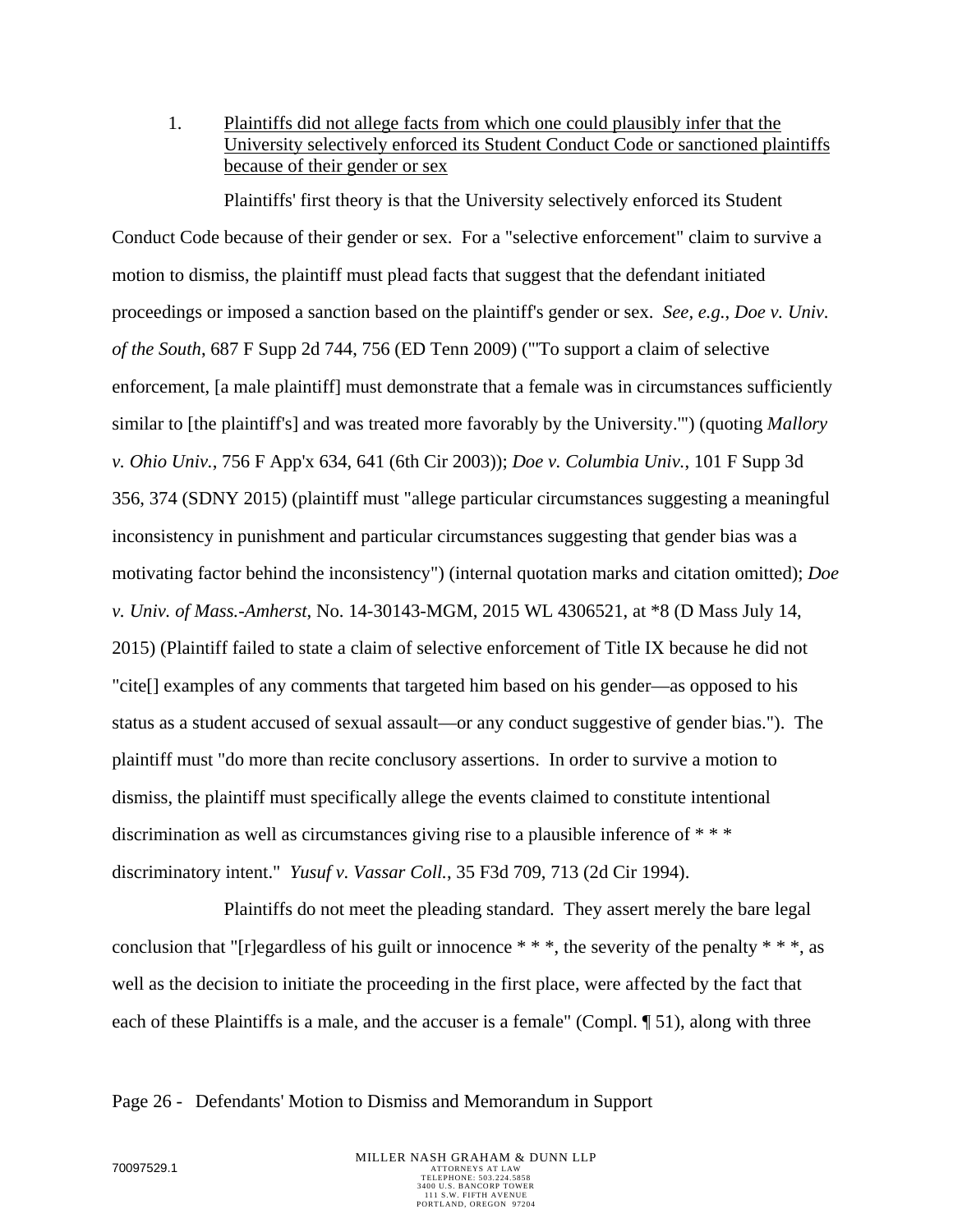additional statements asserting the University's gender and sex bias, which are made "on information and belief" but void of factual support. (Compl. ¶¶ 55-57.) Statements based solely "on information and belief" are not factual allegations sufficient to overcome a motion to dismiss. *Doe v. Columbia Univ.*, 101 F Supp 3d at 369, 371 ("[i]n the wake of *Iqbal* and *Twombly*" statements made "[u]pon information and belief" are not factual allegations, and assertions "that males \* \* \* accused of sexual misconduct 'are invariably found guilty'" do not satisfy the pleading standard) (quoting complaint);10 *see also Doe v. Univ. of Mass.-Amherst*, 2015 WL 4306521, at \*9 (assertions that "'male respondents in sexual misconduct cases \* \* \* are discriminated against solely on the basis of sex' and are 'invariably found guilty \* \* \*' [that] are unsupported by even minimal data or credible anecdotal references \* \* \* are the type of conclusory statements that *Iqbal* and *Twombly* do not allow the court to consider"). Moreover, "[t]hat Plaintiff couches most of [his allegations] as made '[u]pon information and belief' merely underscores the glaring absence of particularized evidence supporting an inference that gender bias was causally linked to a flawed outcome." *Doe v. Columbia Univ.*, 101 F Supp 3d at 371.

The two factual allegations that Plaintiffs include do not support their claim. First, plaintiffs state that the Lane County District Attorney declined to initiate criminal

Page 27 - Defendants' Motion to Dismiss and Memorandum in Support

 $\overline{a}$ 10 The *Doe v. Columbia Univ.* court further explained:

 <sup>&</sup>quot;The Second Circuit's decision in *Yusuf* does not call for a different result. To be sure, the *Yusuf* Court held that the plaintiff's allegations were sufficient to state a claim under Title IX and relied in part on an allegation \* \* \* that males accused of sexual harassment at the school were 'invariably found guilty, regardless of the evidence, or lack thereof.' 35 F.3d at 716. *Yusuf*, however, was decided in 1994—long before the Supreme Court's clarification of the pleading standards in *Twombly* and *Iqbal*. In light of those decisions, \* \* \* the Court is no longer required to consider as true—and, in fact, for the purposes of evaluating the Complaint's sufficiency, is compelled to disregard—Plaintiff's allegation, as it is devoid of factual support or examples of any other males at [the university] who have been found guilty \* \* \*. [Citation and footnote omitted.] Notably, the Second Circuit itself has modified its approach to allegations such as those in *Yusuf* since *Iqbal* and *Twombly*." 101 F Supp 3d at 373.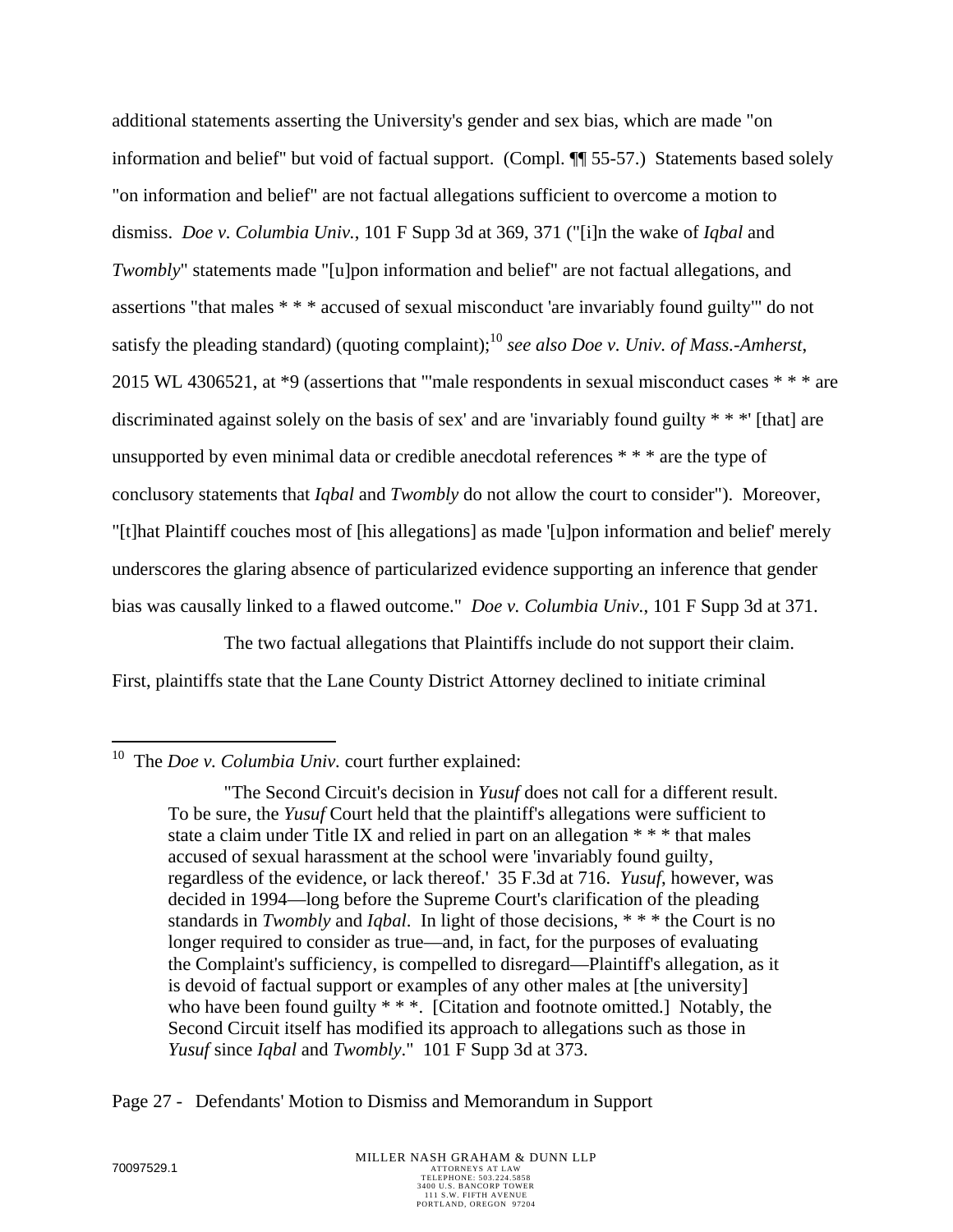proceedings. (Compl. ¶¶ 52-53.) This fact, however, does not give rise to an inference of gender or sex discrimination. The District Attorney's Office is a prosecutorial body and assesses whether, in its opinion, there is probable cause that a violation of the state's criminal code has occurred. The University, on the other hand, is an educational entity and, in its relevant capacity here, assesses whether a "preponderance of the information" suggests that a violation of its Student Conduct Code has occurred. *See* OAR 571-021-0140(5)(h). Plaintiffs' own allegations that the case against them was "unprovable as a *criminal* case" and had "weaknesses [that] presented 'an insurmountable barrier *to prosecution*'" confirm that the District Attorney's decision not to prosecute plaintiffs is of no bearing to the University's decisions to initiate its investigation or impose a sanction based on the University's Student Conduct Code.<sup>11</sup> (Compl. ¶¶ 52-53 (emphasis added).) In addition, evidence of nonprosecution of criminal charges against a plaintiff is inadmissible in a civil trial and therefore cannot, as a matter of law, be used to satisfy the pleading standard. *See, e.g.*, *Aetna Cas. & Sur. Co. v. Gosdin*, 803 F2d 1153, 1160 (11th Cir 1986) (excluding evidence of non-prosecution because "the different standards of proof between a criminal prosecutorial decision and a civil case might mislead the jury"); *Goffstein v. State Farm Fire & Cas. Co.*, 764 F2d 522, 524 (8th Cir 1985) ("As a general rule, evidence that criminal charges were not brought is inadmissible in a civil case arising out of the same events as the criminal charges."); *Kelly's Auto Parts, No. 1, Inc. v. Boughton*, 809 F2d 1247, 1253 (6th Cir 1987) ("Evidence of non-prosecution \* \* \* is inadmissible \* \* \* in a civil case arising out of the same events as the criminal charges.") (internal quotation marks and citation omitted); *see also Rabon v. Great Sw. Fire Ins. Co.*, 818 F2d 306, 309 (4th Cir 1987); *Galbraith v. Hartford Fire Ins. Co.*, 464 F2d 225 (3d Cir 1972). Even if evidence of nonprosecution were admissible,

 $\overline{a}$ 

 $11$  Plaintiffs also overstate the significance of the District Attorney's initial decision not to prosecute them, a decision that does not prevent the District Attorney from deciding to prosecute plaintiffs at any future point within the statute of limitations.

Page 28 - Defendants' Motion to Dismiss and Memorandum in Support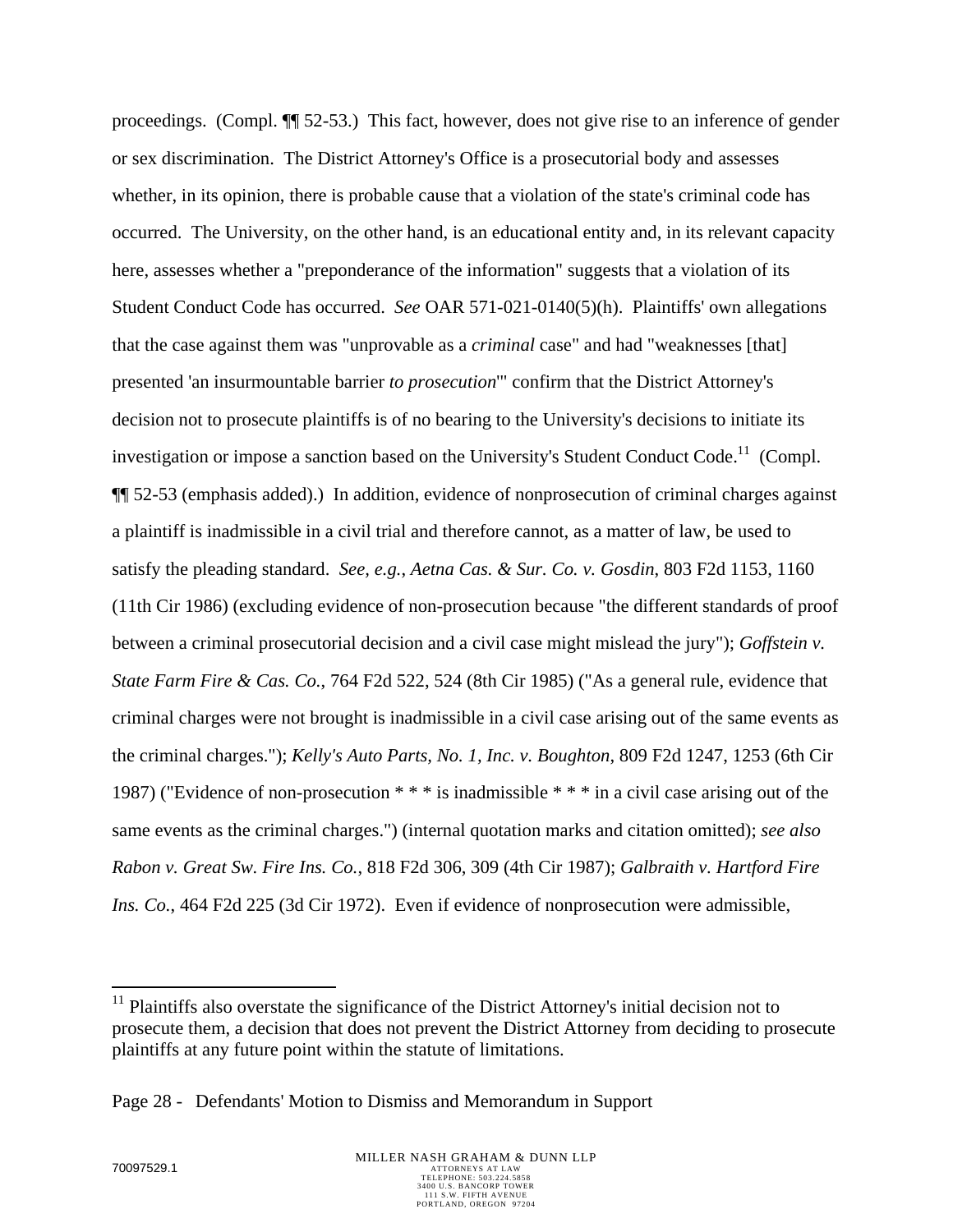plaintiffs fail to allege facts that suggest that the University's conduct was motivated by discriminatory intent, a connection they must prove to succeed on their Title IX claim.

Second, plaintiffs pleaded that "Dr. Gottfredson's pronouncement on behalf of the University \* \* \* included the conclusion that the female accuser was a 'survivor,' and the statement that 'as a father, I was appalled at what I read [in the police report]." (Compl. 154.) These facts are similarly unrelated to evidence of gender or sex bias. As an initial matter, Gottfredson's statement addressed sexual conduct *as it was depicted in the police report*. His statement expressed no opinion whether plaintiffs had in fact engaged in the alleged conduct. Moreover, neither the term "survivor" nor the sentiment that a parent was "appalled" by the sexual conduct depicted in the police report at issue here is suggestive of discrimination *based on gender or sex*. To the contrary, both males and females (as well as people of other gender identities) can be survivors of sexual assault, and the sexual behavior described in the police report is quite likely appalling to any parent, regardless of the alleged aggressor's gender or sex. Even if plaintiffs' allegations could infer bias by the University in favor of alleged victims, "[d]emonstrating that a university official is biased in favor of the alleged victims of sexual assault claims, and against the alleged perpetrators, is not the equivalent of demonstrating bias against male students." *Sahm v. Miami Univ.*, 110 F Supp 3d 774 (SD Ohio 2015). In any event, plaintiffs' own allegations concede that Gottfredson was not involved in conducting plaintiffs' administrative hearing or imposing plaintiffs' sanctions. As pleaded, Weintraub was the sole decision-maker at plaintiffs' administrative hearing. (Compl. ¶ 37.) As a consequence, even if Gottfredson's statements suggest a bias against males or against alleged aggressors of sexual violence (which, again, is not a plausible interpretation of Gottfredson's statements), plaintiffs have not pleaded that there was a connection between Gottfredson's May 9, 2014, statement and plaintiffs' suspensions from the University.

Page 29 - Defendants' Motion to Dismiss and Memorandum in Support In addition, the court is not required to accept as true plaintiffs' allegations that the University selectively enforced its Student Conduct Code *because* plaintiffs are male—even for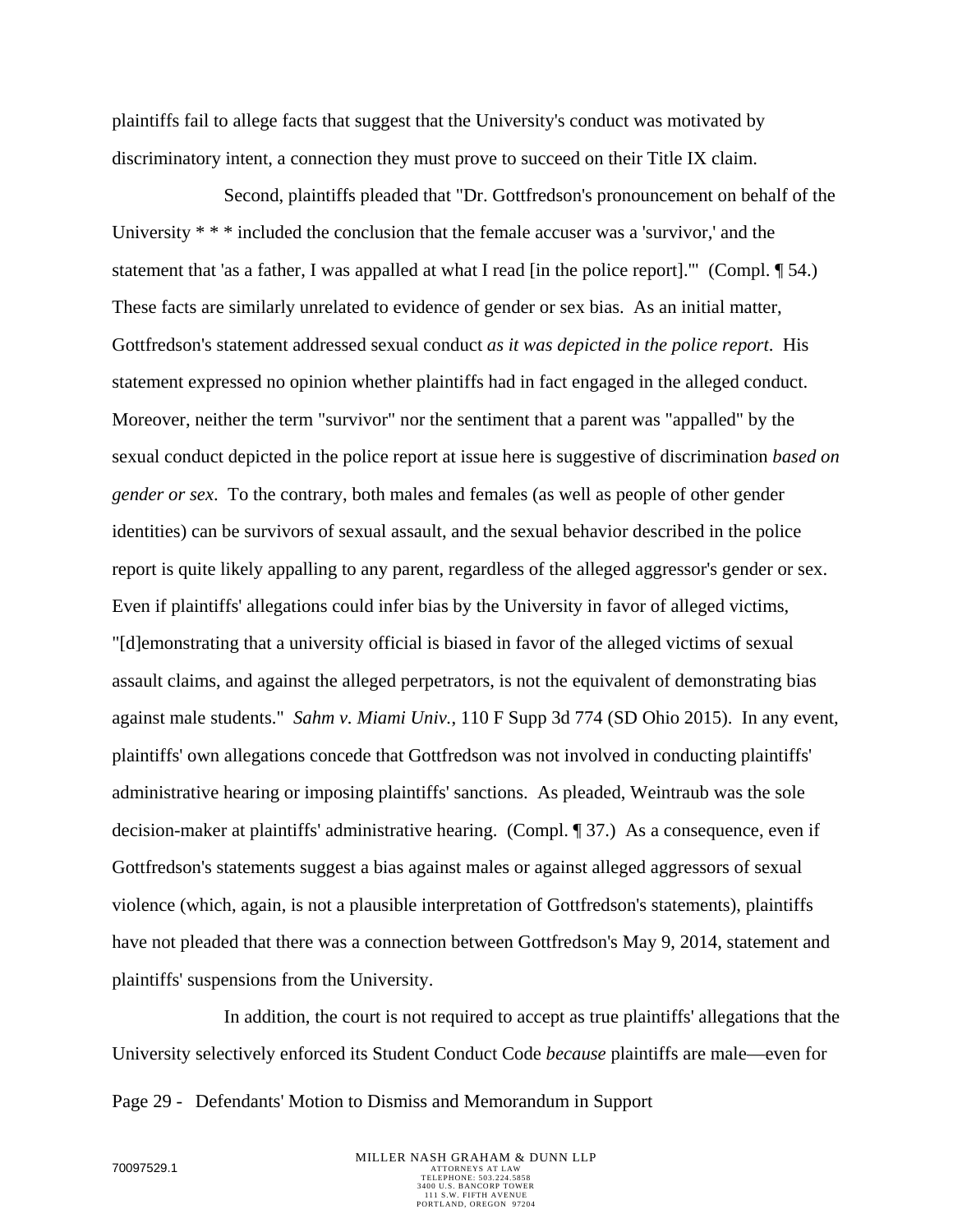purposes of a motion to dismiss—because plaintiffs offer no factual support for this claim and because there is an "obvious alternative explanation" for the University's actions: the University undertook an investigation of (and, based on the evidence it gathered, eventually adjudicated) a report of sexual misconduct—*as it was obligated to do under Title IX*. *Iqbal*, 556 US at 682 ("As between [an] 'obvious alternative explanation' for the arrests, and the purposeful, invidious discrimination respondent asks use to infer, discrimination is not a plausible conclusion.") (quoting *Twombly*, 550 US at 567); *see also* Letter from Russlynn Ali, Assistant Secretary for Civil Rights, U.S. Department of Education, at 4 (Apr. 4, 2011) ("Regardless of whether a harassed student \* \* \* files a complaint under the school's grievance procedures \* \* \*, a school that knows, or reasonably should know, about possible harassment must promptly investigate to determine what occurred and then take appropriate steps to resolve the situation.").

## 2. Plaintiffs' allegations do not offer factual support for their erroneous-outcome theory

Plaintiffs' second theory of discrimination is that their suspensions from the University were based on "flawed proceeding[s]." (Compl. ¶ 58.) To survive a motion to dismiss, "[p]laintiffs who claim that an erroneous outcome was reached must allege particular facts sufficient to cause some articulable doubt on the accuracy of the outcome of the disciplinary proceeding." *Yusuf*, 53 F3d at 715. But "allegations of a procedurally or otherwise flawed proceeding that has led to an adverse and erroneous outcome combined with a conclusory allegation of gender discrimination is not sufficient to survive a motion to dismiss." *Id.* The plaintiff must also allege particularized facts showing "a causal connection between the flawed outcome and gender bias." *Id.*; *see also Doe v. Univ. of the South*, 687 F Supp 2d at 756 ("a plaintiff must demonstrate that the conduct of the university in question was motivated by a sexual bias"). A causal connection is typically established by alleging discriminatory "statements by members of the disciplinary tribunal, statements by pertinent university officials,

#### Page 30 - Defendants' Motion to Dismiss and Memorandum in Support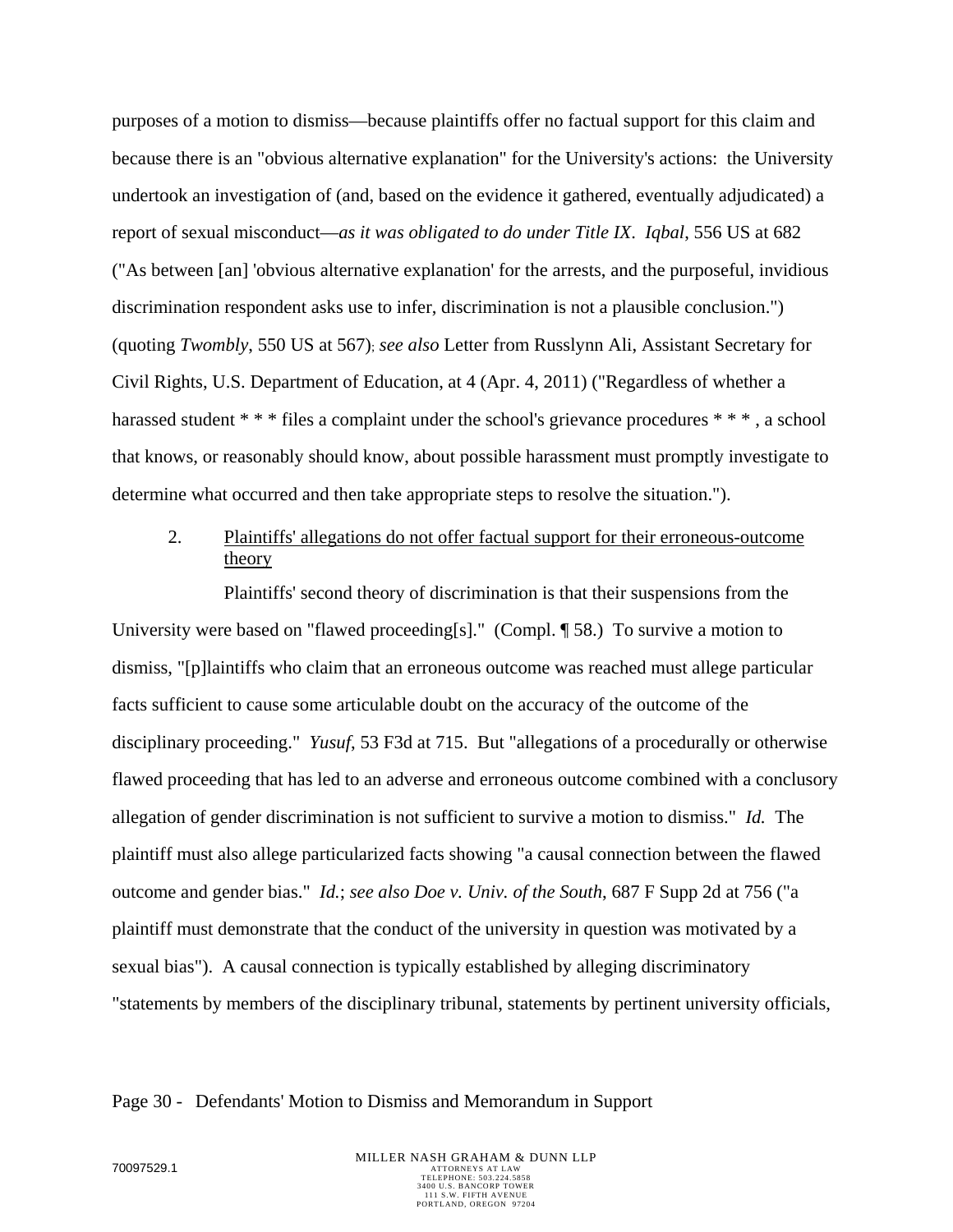or patterns of decision-making that also tend to show the influence of gender." *Yusuf*, 53 F3d at 715.

Plaintiffs' claim fails at both elements. The factual allegations asserted in the complaint fail to suggest that plaintiffs' administrative hearing was flawed and do not show a causal connection between the procedures plaintiffs received and their gender or sex. Plaintiffs pleaded the conclusory allegations that the University's investigation and their administrative hearing were flawed. (Compl.  $\P$  58, 60-64, 66.) Plaintiffs allege (a) that they "did not have an equal or fair opportunity to present relevant witnesses, to present evidence \* \* \*, and to present evidence about the accuser's motives to present false accusations" (Compl. ¶ 64), and (b) that the University "granted the female accuser the presumption of truth" by accepting her statements "at face value." (Compl. ¶ 63.) But as discussed in Section A, plaintiffs voluntarily agreed to the administrative procedures they received, and therefore cannot plausibly allege that these procedures either were inadequate or led to an incorrect outcome.

Even if plaintiffs could establish that the investigation and administrative hearing were flawed (which they cannot), they have not pleaded any factual allegations that the "flaws" in these proceedings were motivated by gender or sex. *See Doe v. Univ. of Mass.-Amherst*, 2015 WL 4306521, at \*8 (explaining that allegations of "difficulties getting information, deficiencies in the investigation, limits placed on [plaintiff's] ability to cross-examine witnesses, the exclusion of some documentary evidence [that plaintiff] wished to introduce, and the misuse of witness testimony by the hearing board" as well as allegations of an impartial tribunal were sufficient to cast doubt on the accuracy of the outcome of the hearing, but insufficient to suggest that plaintiff's treatment was because of gender or sex). Plaintiffs' numerous references to their and their accuser's gender establish only that plaintiffs identify as male and their accuser allegedly identifies as a female, but are insufficient to assert the University's motives. *See, e.g.*, Compl. ¶¶ 60-64; *see also Doe v. Columbia Univ.*, 101 F Supp 3d at 371 ("the mere fact that Plaintiff is male and Jane Doe is female does not suggest that the disparate treatment was

Page 31 - Defendants' Motion to Dismiss and Memorandum in Support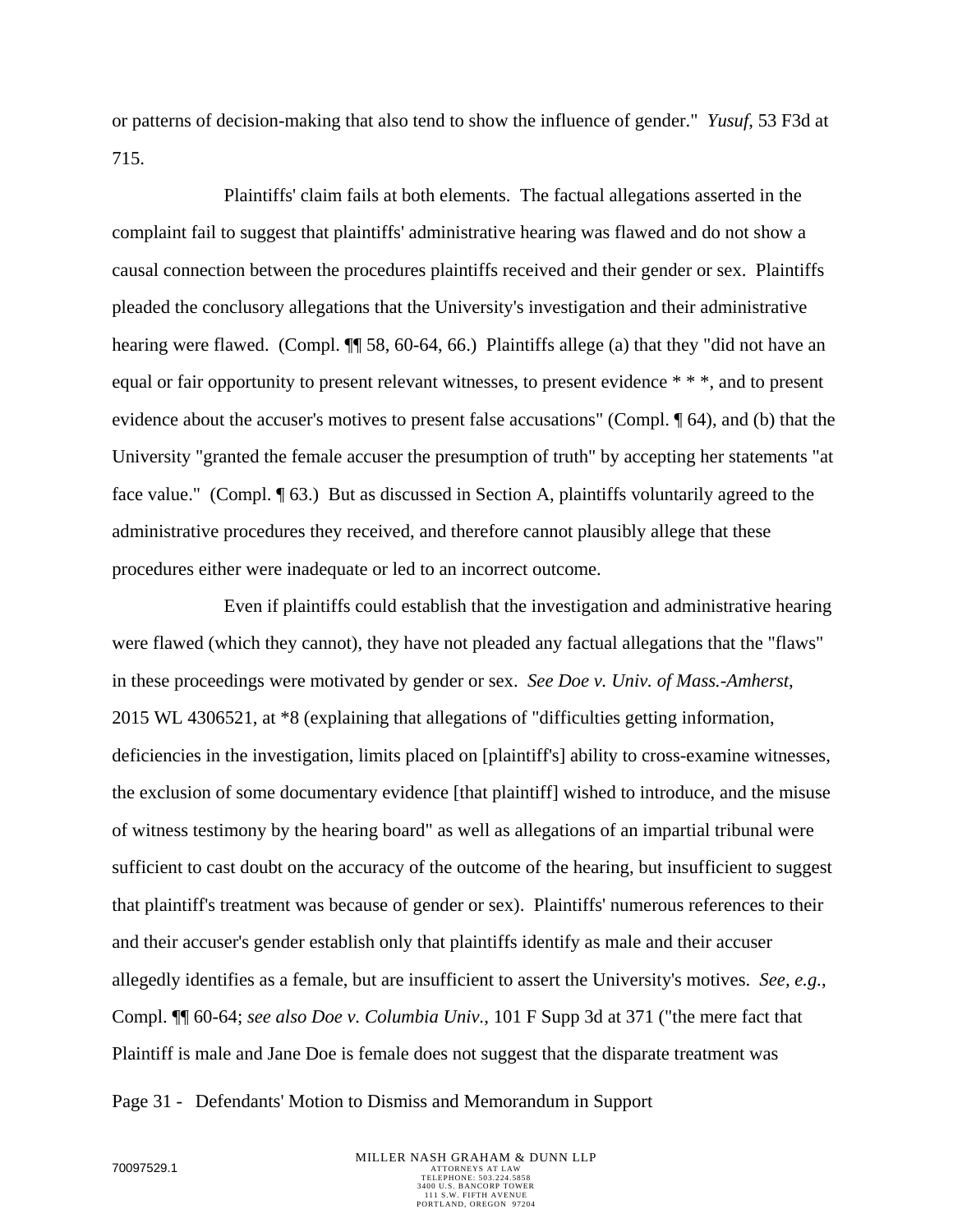because of Plaintiff's sex"). And plaintiffs' conclusory allegation that the University "granted the female accuser the presumption of truth because she is a female" offers no factual support for the proposition it puts forth (for example, plaintiffs do not even allege that they offered contradictory evidence *during their administrative hearing*—an allegation necessary to support their claim that Weintraub's decision was flawed). (Compl. [63.) Similarly, plaintiffs' assertion that "[t]he University responded to the accuser's accusations with a series of \* \* \* gender-based actions" fails to provide even one example of conduct connected to plaintiffs' gender or sex. (Compl.  $\P(66)$ 

3. Plaintiffs' factual allegations do not suggest that the University was deliberately indifferent to their rights under Title IX

Plaintiffs' third theory alleges that the University "demonstrated a deliberate and systematic indifference to the rights of each of these Plaintiffs based exclusively upon their gender." (Compl. ¶ 67.) "Under the 'deliberate indifference' standard, a plaintiff must 'demonstrate that an official of the institution who had authority to institute corrective measures had actual notice of, and was deliberately indifferent to, the misconduct.'" *Doe v. Univ. of the South*, 687 F Supp 2d at 756 (quoting *Mallory*, 76 F App'x at 638). In addition, the defendant's action must be "clearly unreasonable in light of the known circumstances." *Patterson v. Hudson Area Sch.*, 551 F3d 438, 446 (6th Cir 2009) (internal quotation marks and citations omitted).

Plaintiffs offer only one factual allegation in an attempt to support their theory of deliberate indifference: the University proceeded with its investigation and hearing despite the District Attorney's decision not to prosecute plaintiffs. (Compl. ¶ 68.) As an initial matter, plaintiffs have not sufficiently pleaded that the University engaged in misconduct, which must be established to prevail under a deliberate indifference theory. Nevertheless, as discussed earlier in this section, the District Attorney's decision not to prosecute plaintiffs neither is admissible evidence nor suggests that the University was deliberately indifferent to plaintiffs' rights.

Page 32 - Defendants' Motion to Dismiss and Memorandum in Support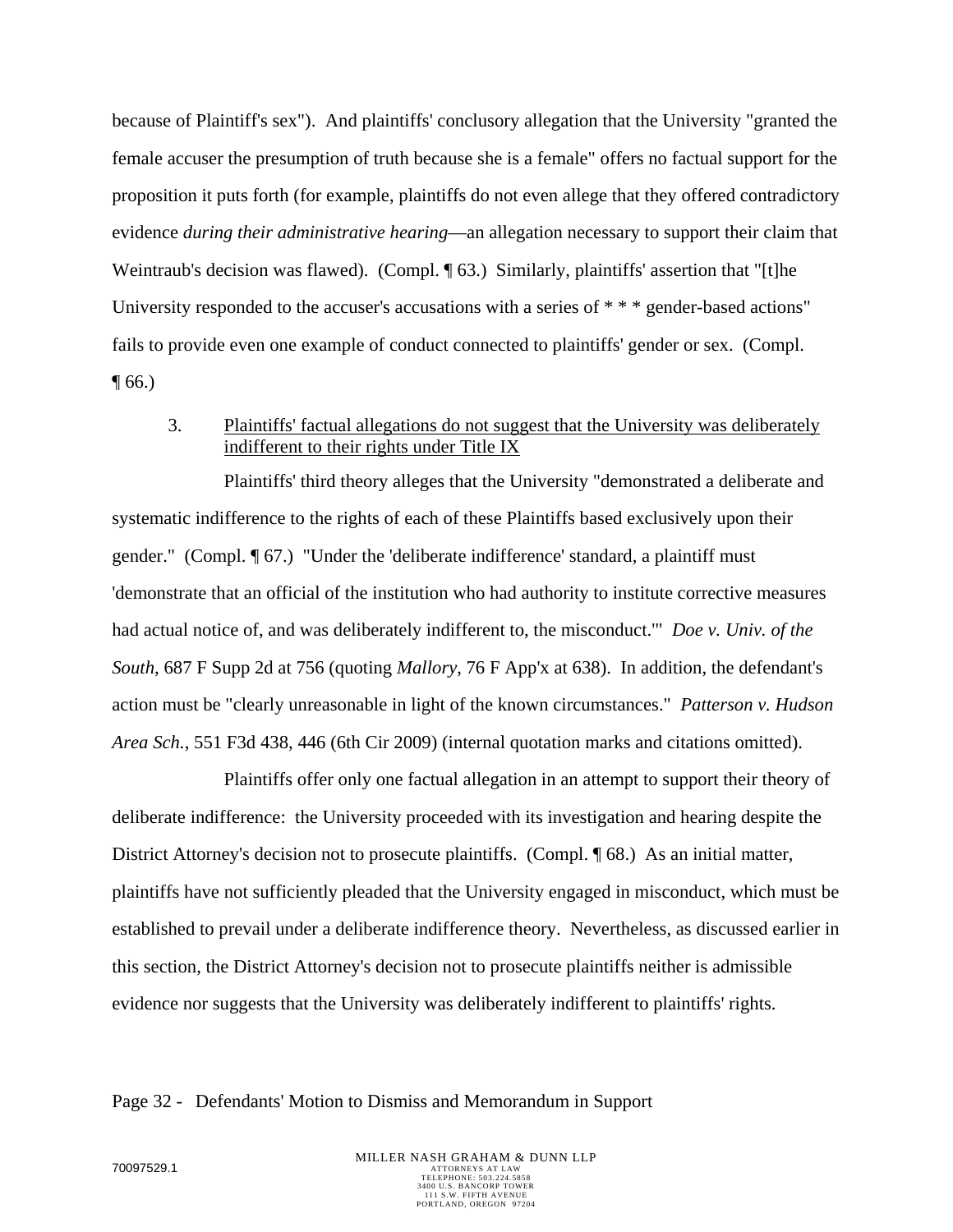Plaintiffs have therefore failed to plead factual allegations that support their claim, and it should be dismissed.

### **C. Plaintiffs' Equal Protection Claim Should Be Dismissed Because Plaintiffs Do Not Plead Any Factual Allegations That Plausibly Suggest That They Were Treated Differently Because of Their Gender**

1. Plaintiffs' factual allegations do not plausibly suggest that they were discriminated against because of their gender or that the Individual Defendants acted with discriminatory intent

Plaintiffs also allege a violation of the Equal Protection Clause, claiming that they were treated "in a disparate manner [and] discriminat[ed] against  $**$  \* due to their gender."<sup>12</sup> (Compl. ¶ 87.) "To succeed on a § 1983 equal protection claim, the plaintiffs must prove that the defendants acted in a discriminatory manner and that the discrimination was intentional." *Reese v. Jefferson Sch. Dist. No. 14J*, 208 F3d 736, 740 (9th Cir 2000) (citing *Fed. Deposit Ins. Corp. v. Henderson*, 940 F2d 465, 471 (9th Cir 1991)); *see also Navarro v. Block*, 72 F3d 712, 716 (9th Cir 1995) ("[A] long line of Supreme Court cases make clear that the Equal Protection Clause requires proof of discriminatory *intent* or *motive*."). Discriminatory motive "is not presumed; there must be a showing of clear and intentional discrimination." *Snowden v. Hughes*, 321 US 1, 8, 64 S Ct 397, 88 L Ed 497 (1944) (internal quotation marks and citations omitted). "'Intentional discrimination means that a defendant acted at least in part *because of* a plaintiff's

protected status.'" *Serrano v. Francis*, 345 F3d 1071, 1082 (9th Cir 2003) (quoting *Maynard v.* 

*City of San Jose*, 37 F3d 1396, 1404 (9th Cir 1994)).

Plaintiffs' equal protection claim should be dismissed. They have not adequately pleaded that the Individual Defendants engaged in discriminatory conduct or that the alleged conduct of the Individual Defendants was motivated by plaintiffs' gender. In support of their

1

<sup>&</sup>lt;sup>12</sup> Plaintiffs allege that "[t]hese defendants' conduct deprived the plaintiff[s] of [their] rights under the Fifth and Fourteenth Amendments to the United States Constitution." (Compl. ¶ 92.) But equal protection claims do not arise under the Fifth Amendment—only the Fourteenth. *See, e.g.*, *Detroit Bank v. United States*, 317 US 329, 337, 63 S Ct 297, 87 L Ed 304 (1943).

Page 33 - Defendants' Motion to Dismiss and Memorandum in Support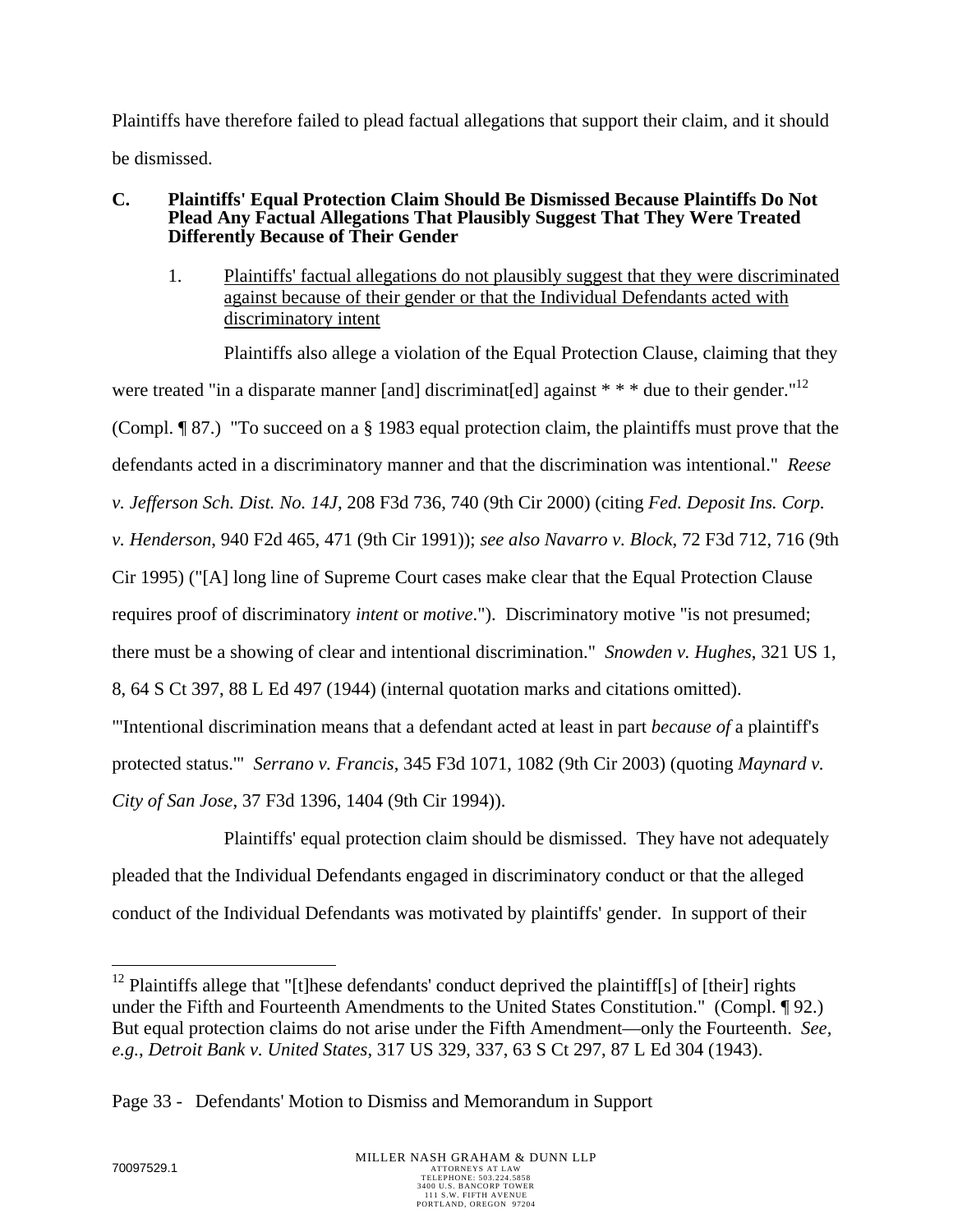claim of gender discrimination, plaintiffs assert that the Individual Defendants discriminated against plaintiffs by "depriving them of the slightest rights afforded an accused [and] by announcing their guilt to the press before even conducting the slightest investigation, or [having the] opportunity to defend themselves \* \* \*, [and] despite the fact that the Lane County District Attorney's Office \* \* \* declined to prosecute." (Compl. ¶ 87.)

These allegations, however, are insufficient to state an equal protection claim. As discussed in Section A, plaintiffs have failed to plead factual allegations that can plausibly suggest that they were not afforded all required procedural rights. Moreover, even if the court finds that plaintiffs did not receive adequate process, plaintiffs have not pleaded factual allegations to suggest that such process was withheld because of plaintiffs' gender. *See* Section B. Similarly, Gottfredson's May 9 statement that he was "appalled at what he read" cannot plausibly be interpreted as suggestive of gender bias against plaintiffs. The only plausible interpretation of Gottfredson's statement (and the most true to his actual words) is that he found the behavior depicted in the police report—whether or not the University later substantiated that such conduct occurred—to be appalling. Plaintiffs' argument assumes that a reasonable reader would not reasonably have been appalled if the police report had described an alleged sexual assault by three women of a male victim. Finally, as previously discussed, the District Attorney's initial decision not to prosecute plaintiffs neither is relevant to whether plaintiffs violated the University's Student Conduct Code nor sheds light on why the University investigated the complaint of sexual misconduct against plaintiffs—which, as the complaint demonstrates, the University was obligated to do. (Compl. ¶¶ 47-48.)

To the extent that plaintiffs rely on the allegations set forth in their Title IX claim to support their equal protection claim, the claim still falls short of the pleading standard. As discussed in Section B, plaintiffs' Title IX claim fails to include any factual allegations suggestive of gender bias. Instead, plaintiffs merely tack on descriptive statements (e.g., "an accused male student," or "as a male student") and conclusory opinions (e.g., "based exclusively

Page 34 - Defendants' Motion to Dismiss and Memorandum in Support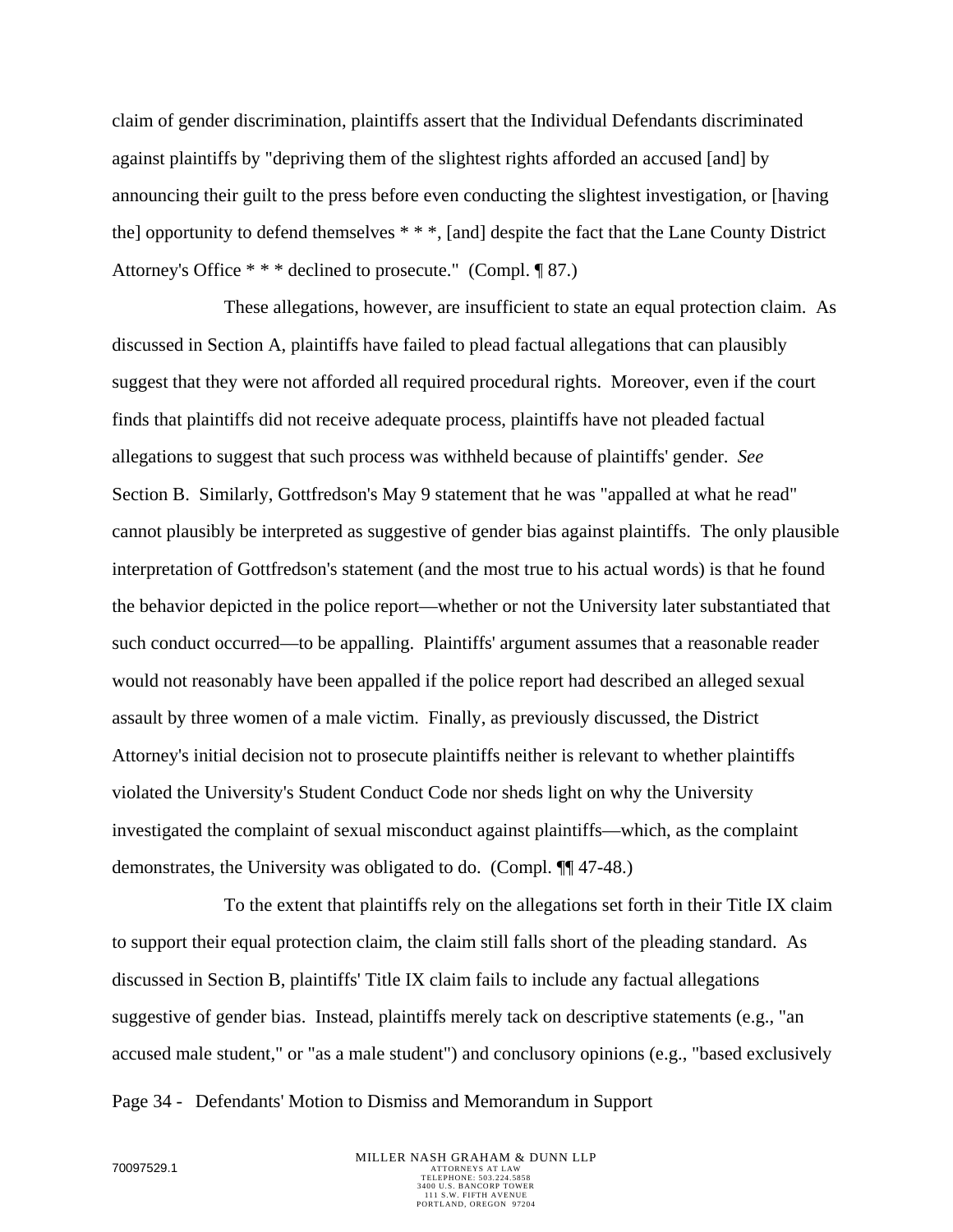upon their gender," "because she is female," or "gender-based actions") to their allegations that their procedural rights were violated and the outcome of their administrative hearing was wrong. *See* Compl. ¶¶ 60-63, 66-67. And plaintiffs' three assertions made "[o]n information and belief" are void of factual support and therefore cannot properly be considered factual allegations. (Compl. ¶¶ 55-57).

## 2. The Individual Defendants are entitled to qualified immunity because plaintiffs cannot show that the Individual Defendants violated a clearly established right

The Individual Defendants enjoy qualified immunity from plaintiffs' equal protection claim because plaintiffs' alleged constitutional rights were not clearly established. As explained in Section A, qualified immunity shields the Individual Defendants from liability unless plaintiffs plead factual allegations to show that the Individual Defendants violated plaintiffs' constitutional rights *and* that these rights were clearly established at the time of the alleged violation. *al-Kidd*, 131 S Ct at 2080. The second prong of this analysis "operates at a high level of specificity. It is insufficient that the broad principle underlying a right is wellestablished." *Walker v. Gomez*, 370 F3d 969, 978 (9th Cir 2004). "The relevant, dispositive inquiry in determining whether a right is clearly established is whether it would be clear to a reasonable officer that his conduct was unlawful in the situation he confronted." *Saucier*, 533 US at 202. "To be clearly established, a right must be sufficiently clear that every reasonable official would have understood that what he is doing violates that right. When properly applied, qualified immunity protects all but the plainly incompetent or those who knowingly violate the law." *Taylor v. Barkes*, \_\_\_US \_\_\_, 135 S Ct 2042, 2044, 192 L Ed 2d 78 (2015) (internal punctuation and citations omitted).

To overcome the Individual Defendants' entitlement to qualified immunity, plaintiffs must therefore (a) show that it would have been clear to a reasonable university official that the alleged conduct of the Individual Defendants discriminated against plaintiffs based on their gender and (b) plead *nonconclusory* allegations of the Individual Defendants' subjective

Page 35 - Defendants' Motion to Dismiss and Memorandum in Support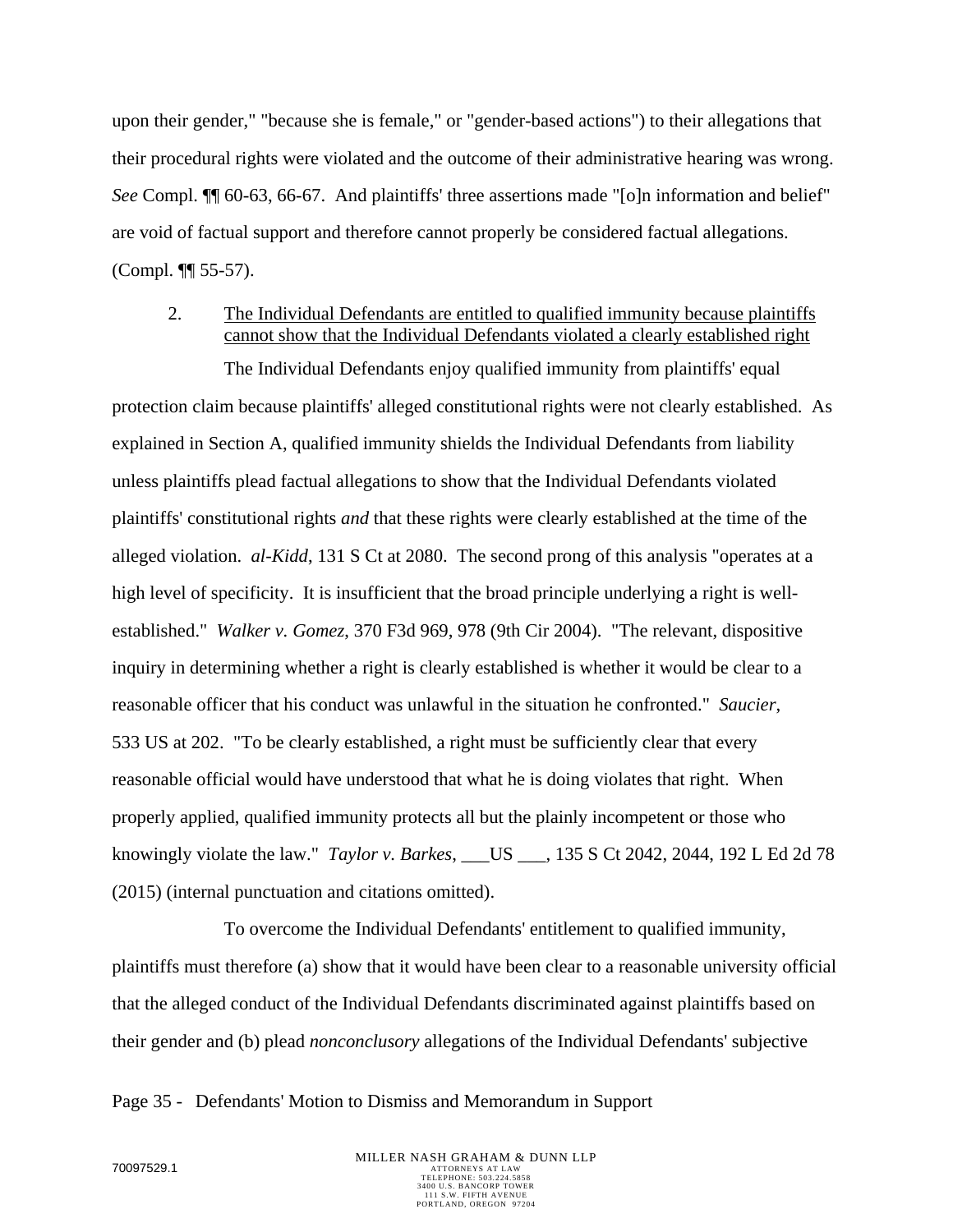motivation to discriminate against plaintiffs based on their gender. *Lindsey v. Shalmy*, 290 F3d 1382, 1384-85 (9th Cir 1994). The Ninth Circuit instructs that courts be careful not to allow claims of unlawful discrimination "to be routinely placed . . . in the hands of the jury." *Lindsey*, 290 F3d at 1384 (internal quotation marks and citation omitted). "If the presence of an element of intent too easily defeats a motion to dismiss or a motion for summary judgment, the purposes of qualified immunity that the Supreme Court sought to protect \* \* \* will be frustrated." *Id.* Plaintiffs cannot make the required showing under this standard. Plaintiffs cannot plausibly show that it was clearly established that the Individual Defendants' alleged conduct amounted to gender-based discrimination. And as explained in Section B, plaintiffs do not plead factual allegations that plausibly suggest that the Individual Defendants intentionally treated plaintiffs differently because of their gender. Thus the Individual Defendants could not have reasonably understood that they violated plaintiffs' constitutional rights.

Specifically, a reasonable university official could not have believed that he or she was acting in a gender-biased manner and violating plaintiffs rights under the Equal Protection Clause by (a) suspending students accused of sexual misconduct on a temporary and emergency basis while the university investigated and adjudicated the allegations, (b) making a public statement opposing sexual violence in the campus community, (c) conducting an administrative hearing according to the procedures agreed to by all parties to the hearing, or (d) not allowing students to appeal the outcome of their administrative hearing when the regulations governing the hearing did not provide for an appeal and the students had affirmatively waived an appeal. At the time of the Individual Defendant's alleged conduct, no case law in this jurisdiction suggested that such actions constituted gender discrimination, nor would a reasonable university official have considered such conduct to be discriminatory to male students based on their gender. Additionally, plaintiffs do not plead—nor could they— factual allegations that suggest that the Individual Defendants acted with discriminatory intent. The

#### Page 36 - Defendants' Motion to Dismiss and Memorandum in Support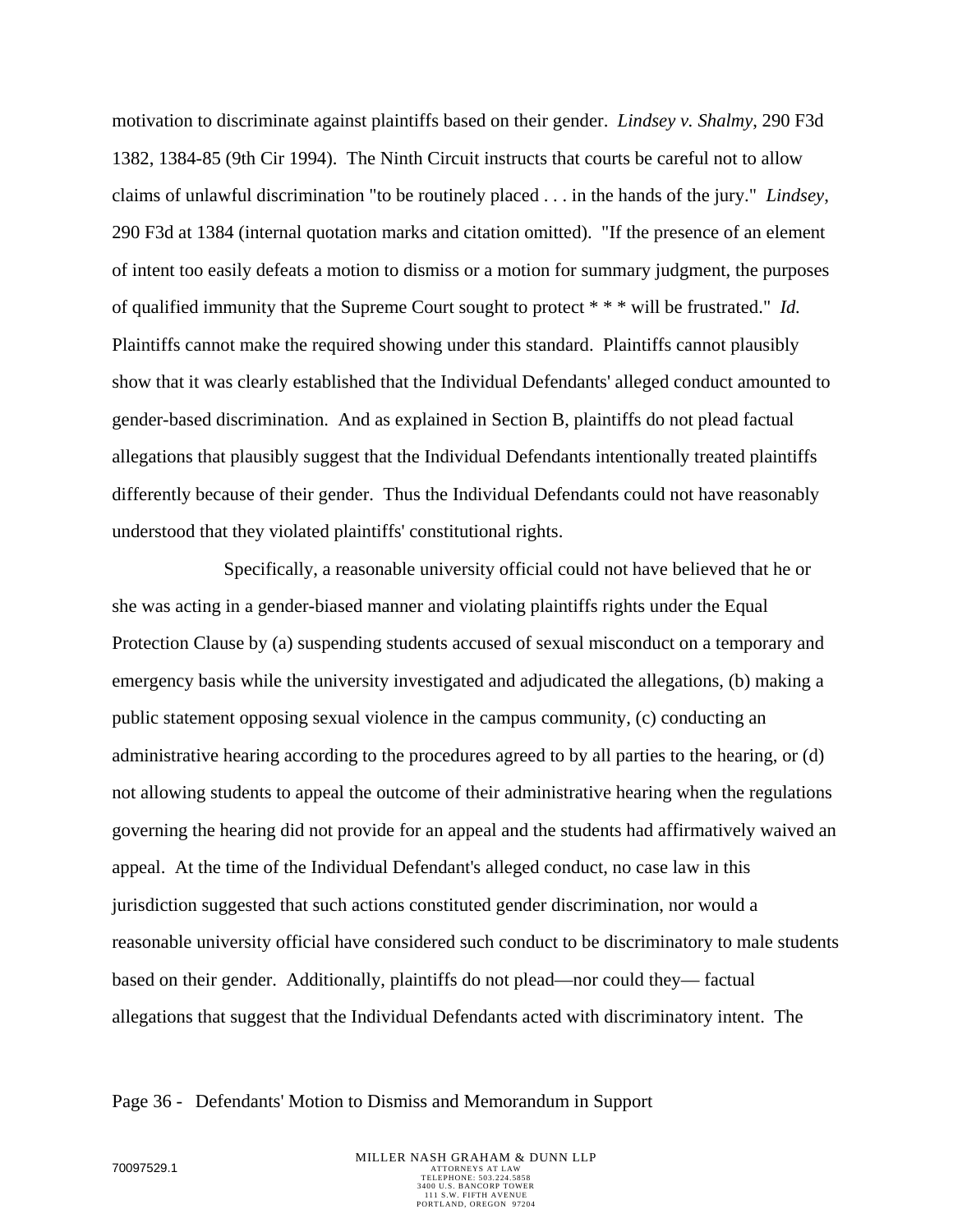Individual Defendants are accordingly entitled to qualified immunity and dismissal of plaintiffs' equal protection claim.

## **D. Plaintiffs Are Precluded From Relitigating the Validity of Their Administrative Orders and From Asserting Their State Law Claims**

## 1. Plaintiffs are precluded from relitigating the validity of their administrative orders under the doctrine of issue preclusion

Plaintiffs' suspensions from the University were final administrative orders, the validity of which cannot be relitigated by this court. *See* ORS 183.310(6)(b) ("Final order means final agency action expressed in writing."). The full-faith-and-credit statute, 28 USC § 1738, "requires that [federal courts] give the same preclusive effect to state court judgements as they would be given in the state in which they were rendered." *Miller v. Cty. of Santa Cruz*, 39 F3d 1030, 1032 (9th Cir 1994) (citing *Marrese v. Am. Acad. of Orthopaedic Surgeons*, 470 US 373, 380, 105 S Ct 1327, 84 L Ed 2d 274 (1985)). And the Ninth Circuit has explained that "the federal common law rules of preclusion \* \* \* extend to state administrative adjudications of legal as well as factual issues, *even if unreviewed*." *Miller*, 39 F3d 1030 (emphasis added) (internal quotation marks and citation omitted); *see also Chavez v. Boise Cascade Corp.*, 307 Or 632, 634, 772 P2d 409 (1989) (finding that issue preclusion applies to issues litigated in administrative determinations). Accordingly, if Oregon law would preclude plaintiffs from relitigating an issue in Oregon state courts, plaintiffs are also precluded here.

Under Oregon law, issue preclusion "arises in a subsequent proceeding when an issue of ultimate fact has been determined by a valid and final determination in a prior proceeding." *Nelson v. Emerald People's Utility Dist.*, 318 Or 99, 103, 862 P2d 1293 (1993). "If a claim is litigated to final judgment, the decision on a particular issue or determinative fact is conclusive in a later or different action between the same parties if the determination was essential to the judgment." *Drews v. EBI Companies*, 310 Or 134, 139-40, 795 P2d 531 (1990) (internal quotation marks and citations omitted). Issue preclusion applies if five criteria are

## Page 37 - Defendants' Motion to Dismiss and Memorandum in Support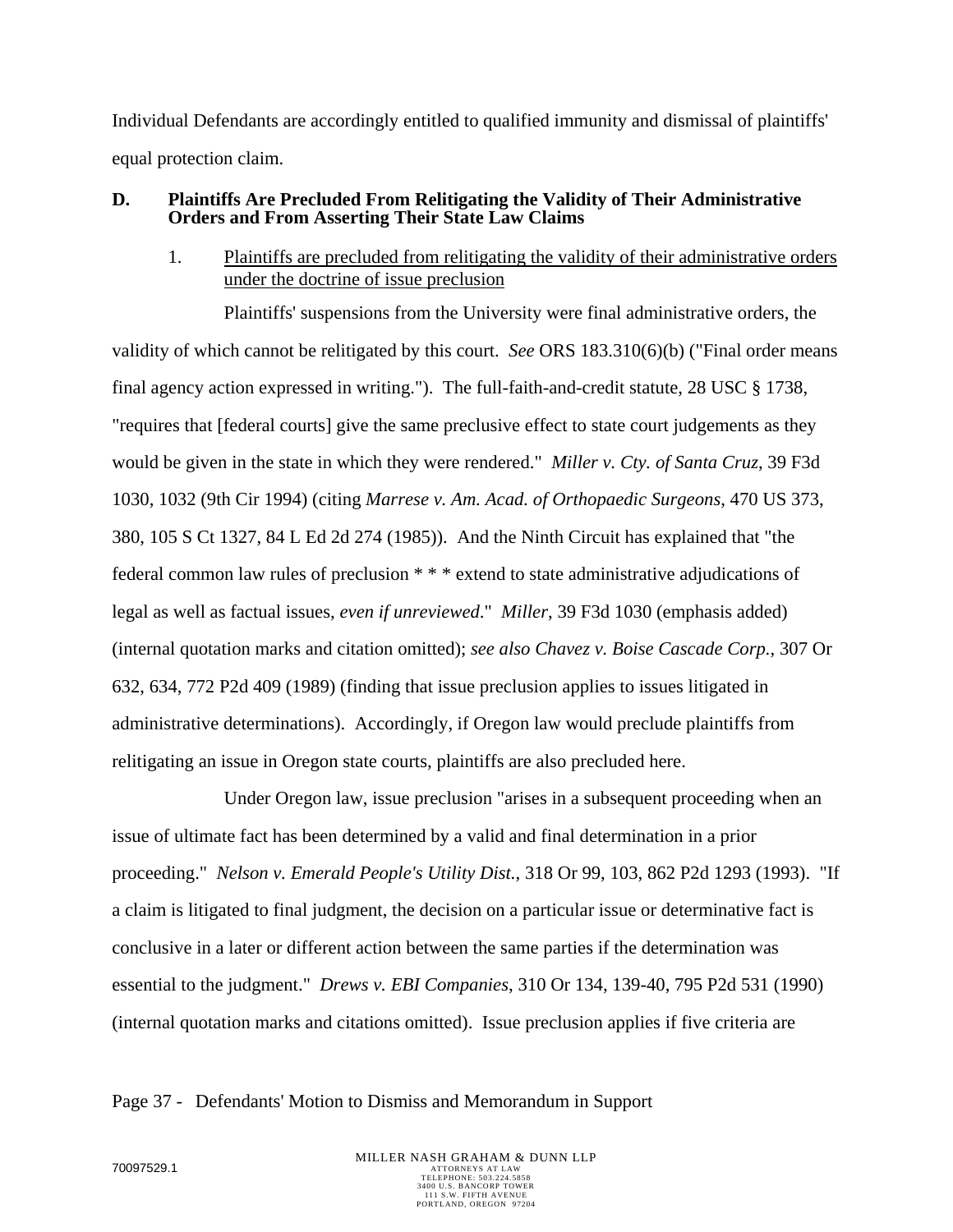satisfied: (a) the issue litigated in the two proceedings is identical, (b) the issue was essential to the final decision in the prior proceeding, (c) the party against whom preclusion is sought had a full and fair opportunity to be heard on the issue, (d) the party against whom preclusion is sought was a party in the prior proceeding, and (e) the prior proceeding was the type of proceeding to which the state court gives preclusive effect. *Nelson*, 318 Or at 104.

Plaintiffs' administrative conference meets the criteria for issue preclusion under Oregon law. The facts and issues litigated in their hearing (which concerned whether plaintiffs violated the University's Student Conduct Code) are identical to facts and issues that plaintiffs will have to raise in this action and were essential to the final decision in their hearing, which satisfies the first and second issue preclusion criteria. As explained previously, plaintiffs do not plead factual allegations that suggest that they were denied the process due in accordance with the regulations for administrative conferences, which was the process they were entitled to receive. Plaintiffs have therefore not adequately pleaded that they were denied a full and fair opportunity to be heard. Finally, there can be no dispute that the fourth and fifth issue preclusion criteria are met in this case: preclusion is sought against plaintiffs, who were each party to the relevant prior proceeding, and plaintiffs' administrative hearing is a type of proceeding to which Oregon law gives preclusive effect. *See Chavez*, 307 Or at 634.

The doctrine of issue preclusion prevents plaintiffs from relitigating their hearing. Plaintiffs raise a due process challenge to their hearing, but the underlying contention of all their claims is that the outcome of their hearing was incorrect. Plaintiffs' Title IX claim—in particular, their erroneous-outcome theory—makes this evident. Based on the doctrine of issue preclusion, plaintiffs should be precluded from asserting any claim or seeking any remedy that is contingent on finding that the outcome of their administrative hearing was flawed. This court is obligated to accept the University's administrative hearing decision as correct.

#### Page 38 - Defendants' Motion to Dismiss and Memorandum in Support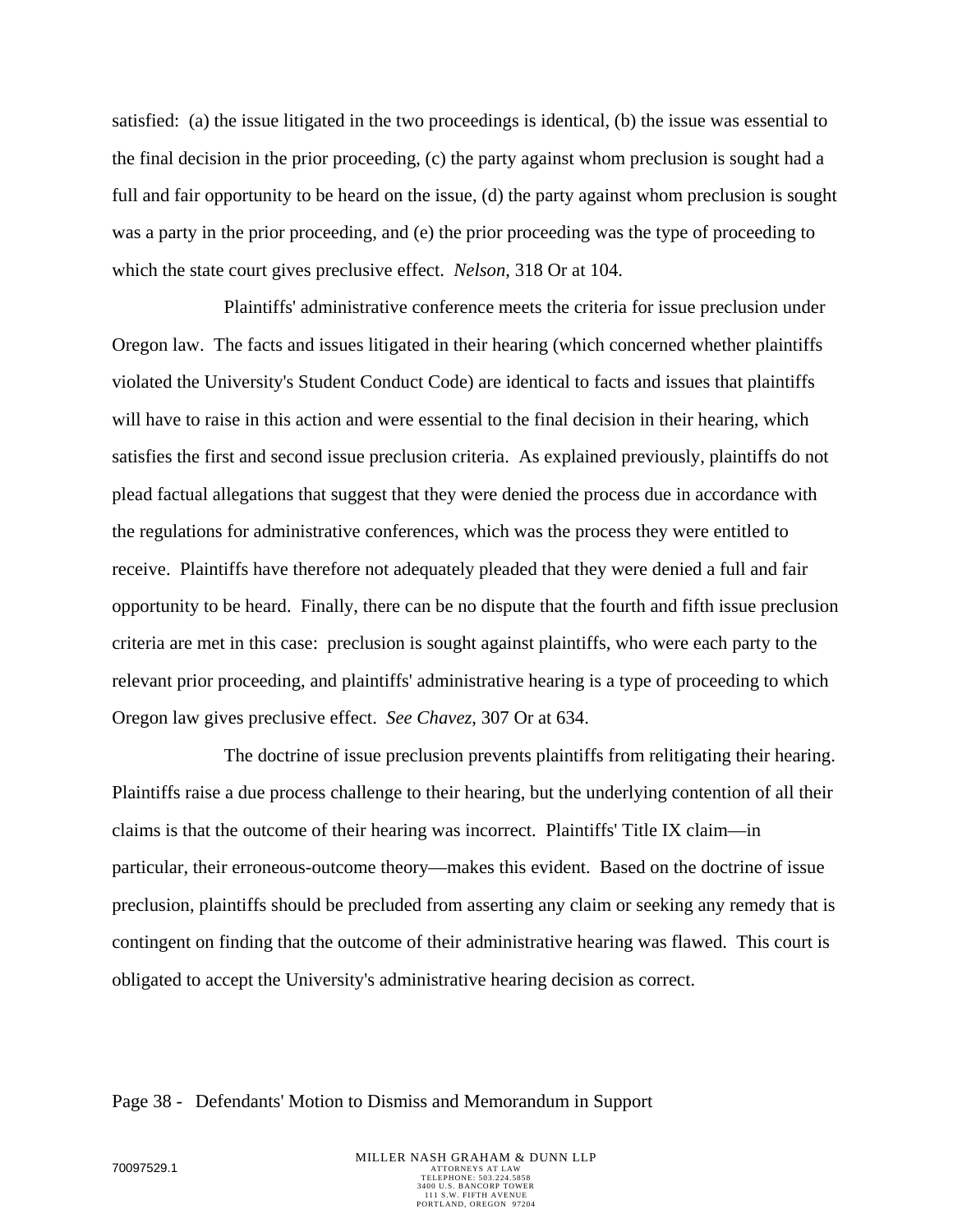2. Plaintiffs are precluded from asserting their state law claims because they did not challenge their suspension through a direct appeal, as is required under Oregon law

As previously explained, plaintiffs' suspensions were administrative orders. ORS 183.310(6)(b). In Oregon, the validity of an administrative order cannot be challenged unless the plaintiff appeals the decision through ORS 183.482 or 183.484. Plaintiffs' state law claims are an impermissible attempt to circumvent Oregon statutory law and should be dismissed. In accordance with both ORS 183.482 (jurisdiction for review of contested cases) and ORS 183.484 (jurisdiction for review of orders other than contested cases), a petition for review of an agency order "shall be filed within 60 days only following the date the order" is served. This is the exclusive means for raising a judicial challenge to an administrative order. *See* ORS 183.480(2) ("Judicial review of final orders of agencies shall be solely as provided by ORS 183.482 [and] 183.484 \* \* \*."); *Lake County v. State of Oregon*, 142 Or App 162, 165, 920 P2d 1115 (1996) (collecting cases and explaining that "ORS 183.480(2) and numerous decisions of this court make clear that judicial review of final agency orders shall be solely as provided in the APA"). Here, plaintiffs assert state law violations based on Defendants' alleged conduct in connection with adverse administrative orders—their suspensions—that plaintiffs did not appeal to state court. They are consequently foreclosed from raising their state law claims.

### **E. Defendants Are Entitled to Discretionary Immunity From Plaintiffs' Tort Claims Under ORS 30.265**

Defendants are immune from plaintiffs' tort claims under ORS 30.265(6)(c) and (f); these claims should therefore be dismissed. ORS 30.265(6)(c) protects public bodies and their employees from liability for "[a]ny claim based upon the performance of or the failure to exercise or perform a discretionary function or duty, whether or not the discretion is abused." Under this provision, "discretionary immunity" applies when an official's conduct was "the result of a *choice*, that is, the exercise of judgment; that choice \* \* \* involve[d] public *policy*, as opposed to the routine day-to-day activities of public officials; and the public policy choice [was]

Page 39 - Defendants' Motion to Dismiss and Memorandum in Support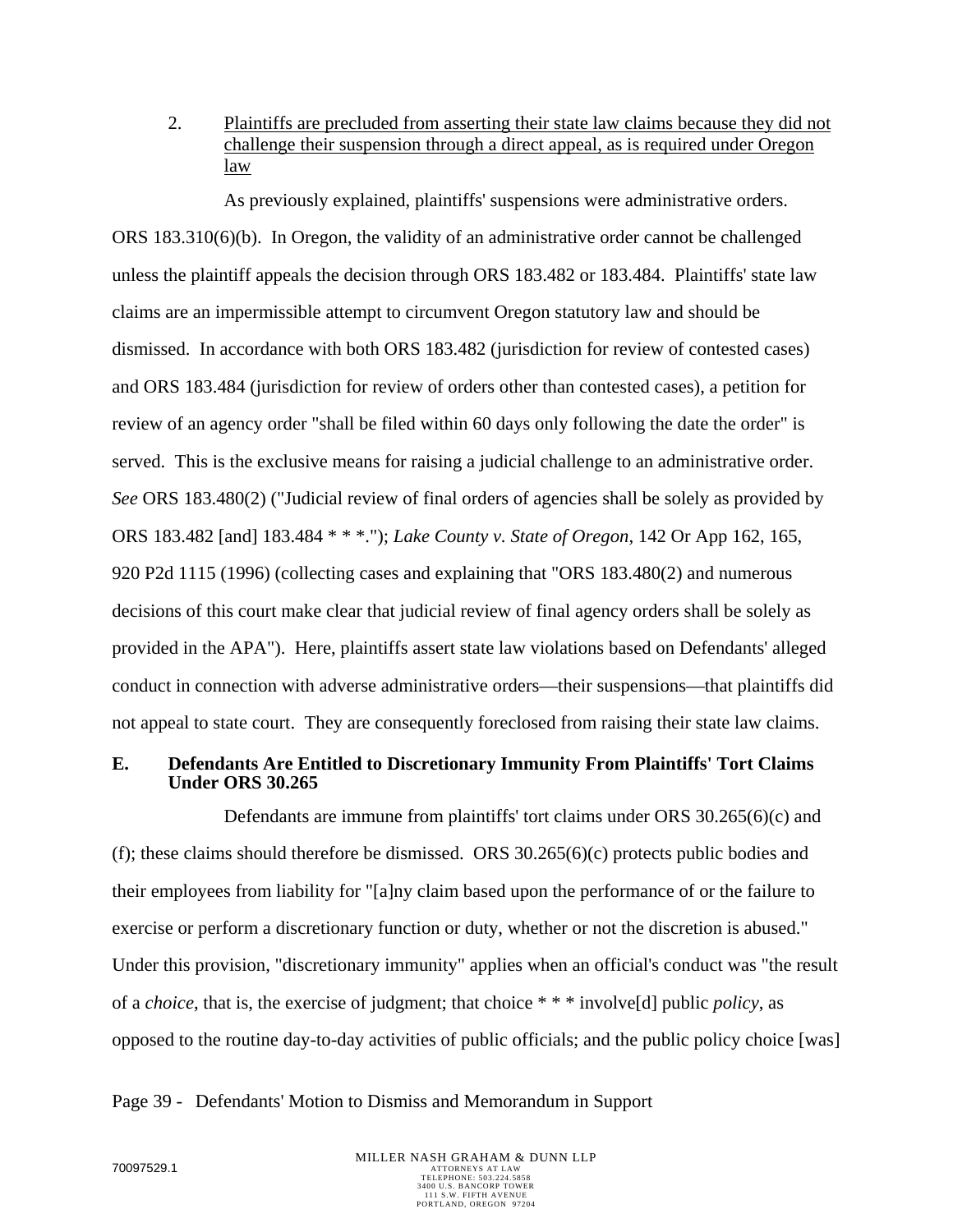exercised by a \* \* \* person that has \* \* \* the *responsibility* or authority to make it." *Ramirez v. Hawaii T & S Enterprises, Inc.*, 179 Or App 416, 419, 39 P3d 931 (2002). Immunity also extends to claims "arising out of an act done or omitted under the apparent authority of law, \* \* \* rule or regulation that is unconstitutional, invalid or inapplicable  $[$ ,  $]$  \* \* \* unless such act was done or omitted in bad faith or with malice." ORS 30.265(6)(f). Therefore, in Oregon, a public defendant (whether a public body or employee) cannot be liable in tort for a decision made under the actual or apparent authority of law, unless that decision was made in bad faith or with malice.

The University is a public body, and all Individual Defendants were, at the time of their alleged actions, employees of the University. Any discretionary decision or action of Defendants made under the apparent authority of law was therefore immune from tort liability. ORS 30.265(6)(f). Plaintiffs plead (in each of their tort claims) that, at all relevant times, all Individual Defendants were "acting within the scope of their agency and employment." (Compl. ¶¶ 99, 103, 109.) Put differently, their decisions and actions were made under the apparent authority of law, and were consequently immune from liability.

Even if the Individual Defendants are not immune from tort liability under ORS 30.265(6)(f), public employees who implement public policy are immune under ORS 30.265(6)(c). *See Westfall v. State ex rel. Oregon Dept. of Corrections*, 355 Or 144, 161, 324 P3d 440 (2014) ("Once a discretionary choice has been made, the immunity follows the choice. It protects not only the officials who made the decision, but also the employees or agents who effectuate or implement that choice in particular cases."). The complaint alleges that Defendants, acting within the course and scope of their employment, (1) investigated a complaint that plaintiffs violated the University's Student Conduct Code, (2) conducted plaintiffs' administrative hearing, and (3) suspended them from school. According to plaintiffs, these were discretionary decisions. Defendants are therefore immune from liability because their decisions involved public policy and were made under the apparent authority of law. *See* ORS 30.265(6)(c), (f).

Page 40 - Defendants' Motion to Dismiss and Memorandum in Support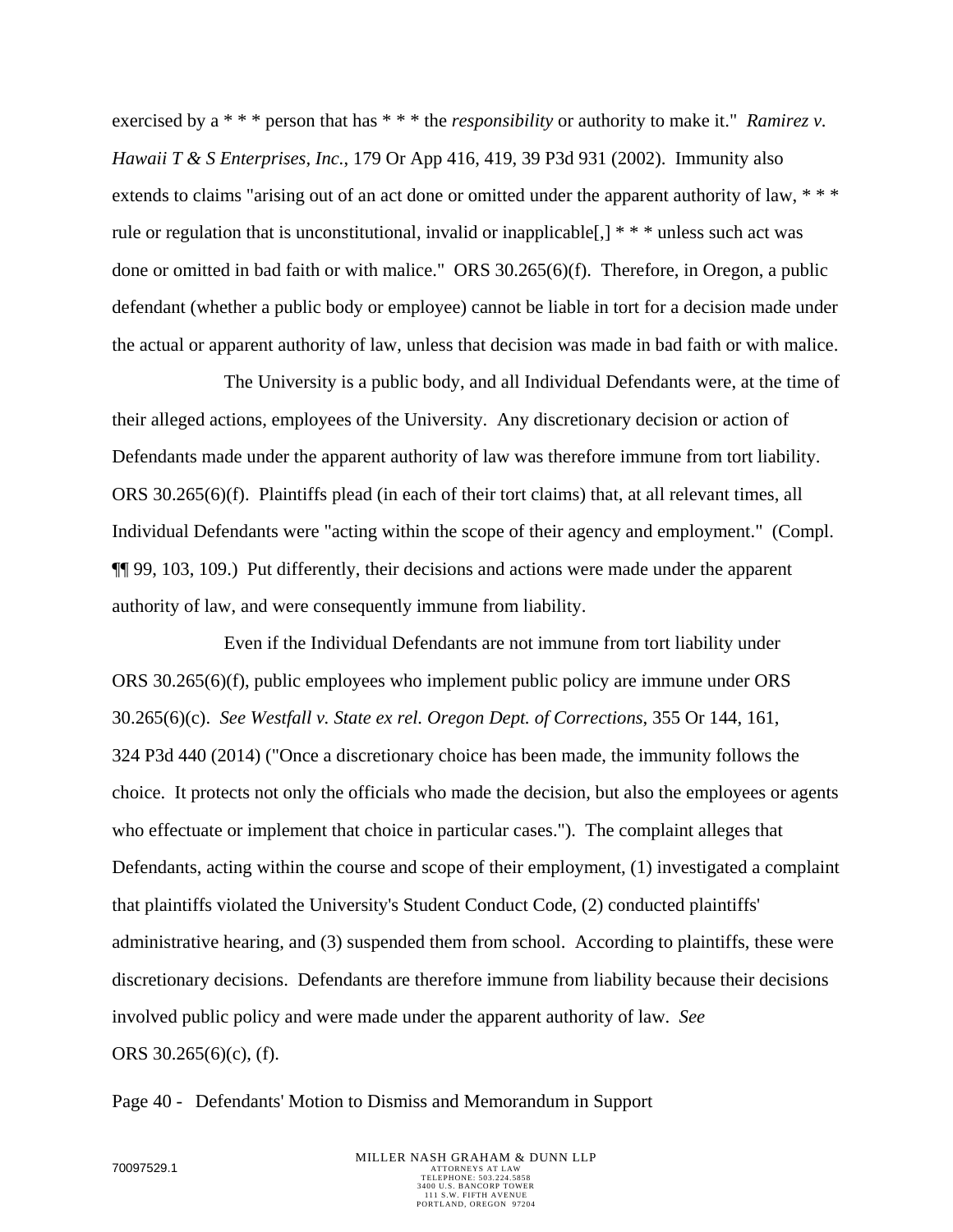**F. Plaintiffs' Negligence Claim Should Be Dismissed Because They Do Not Allege Physical Injury or Property Damage and, as a Matter of Law, Defendants' Alleged Conduct Did Not Create a Foreseeable Risk of Harm to Plaintiffs** 

Plaintiffs rewrap their procedural due process claims in tort, pleading that Defendants negligently investigated the report of sexual misconduct and negligently conducted plaintiffs' administrative hearing. But plaintiffs cannot state a claim for negligence because they do not allege cognizable damages. And in any event, the complaint does not plausibly allege that Defendants' conduct caused a foreseeable risk of harm. In addition, the court should dismiss plaintiffs' claim with respect to Martin, Holmes, and Gottfredson because plaintiffs do not assert that they participated in the allegedly negligent investigation or plaintiffs' hearing.

Page 41 - Defendants' Motion to Dismiss and Memorandum in Support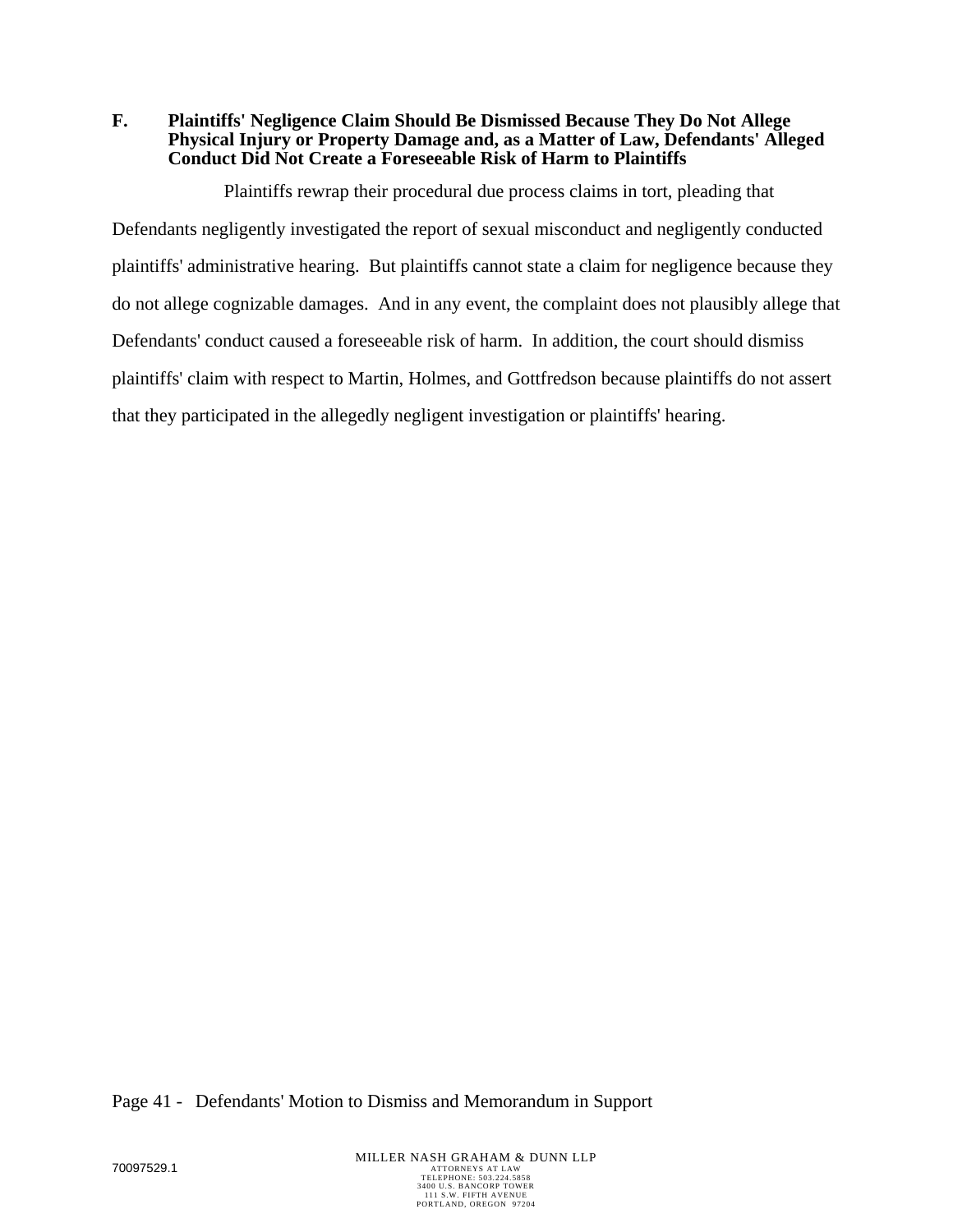1. Plaintiffs failed to allege damages cognizable in negligence because no special relationship exists

Plaintiffs' alleged "economic damages in the form of lost income" are not cognizable. (Compl. ¶ 101.) Damages for purely economic loss, including alleged loss of income, cannot be recovered under Oregon negligence law. *Paul v. Providence Health Sys.- Oregon*, 351 Or 587, 593, 273 P3d 106 (2012). Without alleged physical injury or property damage, plaintiffs' negligence claim is effectively a negligent infliction of emotional distress claim, which is not cognizable unless a special relationship exists between the parties. *See Hammond v. Central Lane Communications Center*, 312 Or 17, 22-24, 816 P2d 593 (1991); *Paul*, 351 Or at 597 ("This court consistently has rejected claims for emotional distress damages caused by a defendant's negligence, in the absence of any physical injury[ except] \* \* \* (1) where the defendant intended to inflict severe emotional distress, (2) where the defendant intended to do the painful act with knowledge that it will cause grave distress, *when the defendant's position in relation to the plaintiff involves some responsibility aside from the tort itself*, and (3) where the defendant's conduct infringed on some legally protected interest apart from causing the claimed distress.") (emphasis added) (internal quotation marks and citations omitted).

A special relationship exists when:

"(1) One party relinquishes control over matters, usually financial, and entrusts them to the other party; (2) [t]he party with control is authorized to exercise independent judgment; (3) in order to further the other party's interests; and (4) [t]he relationship either is, or resembles, other relationships in which the law imposes a duty on parties to conduct themselves reasonably, so as to protect the other parties to the relationship." *Bell v. PERB*, 239 Or App 239, 249-50, 247 P3d 319 (2010) (internal quotation marks and citations omitted).

No special relationship exists between a university and its students. *See Freeman v. Busch*, 349 F3d 582, 587 (8th Cir 2003) (collecting cases and explaining that "since the late 1970s, the general rule is that no special relationship exists between a college and its own

Page 42 - Defendants' Motion to Dismiss and Memorandum in Support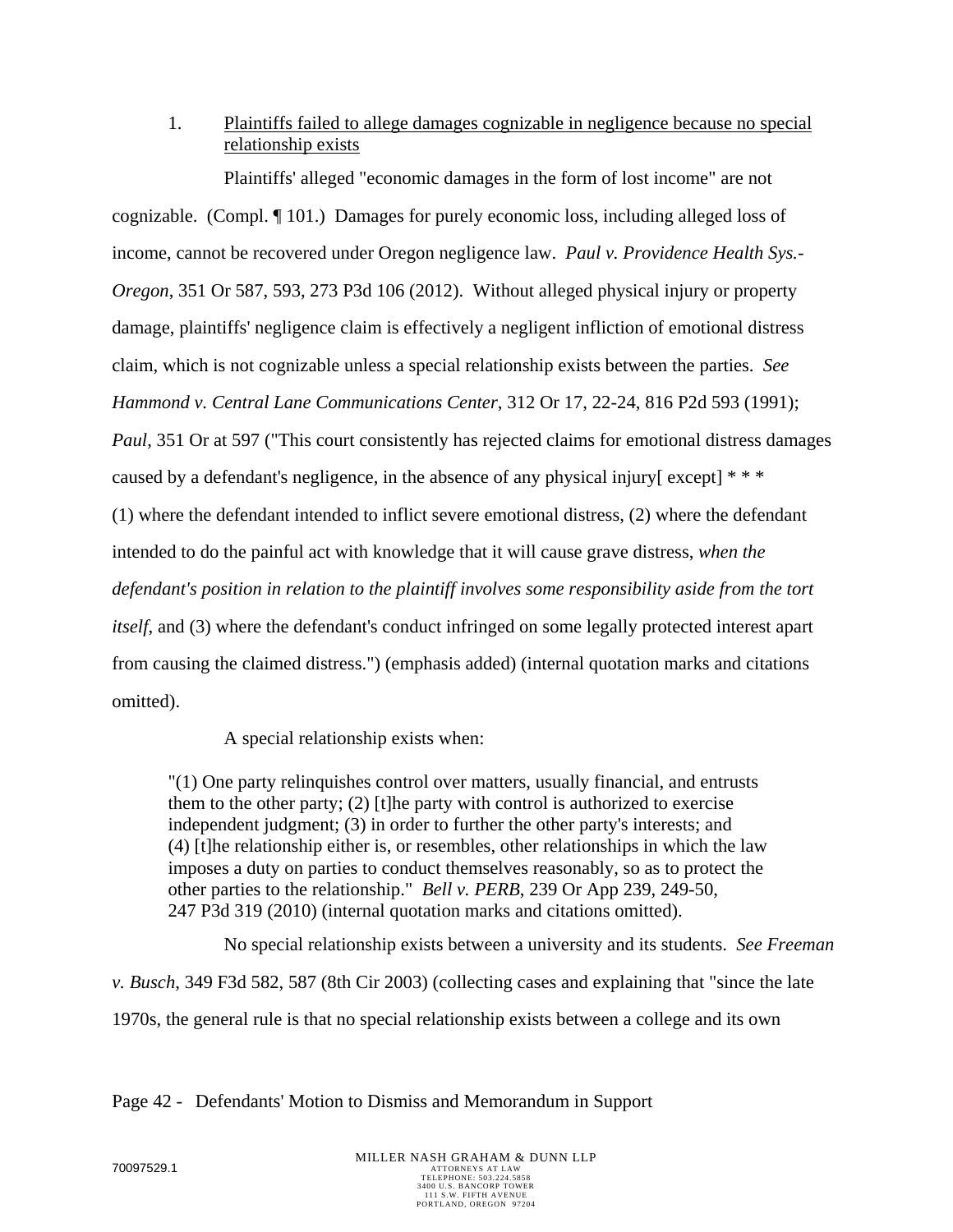students because a college is not an insurer of the safety of its students") (emphasis omitted). Examples of special relationships are "that of physician-patient, counselor-client, or common carrier-passenger," *Rosenthal v. Erven*, 172 Or App 20, 23, 17 P3d 558 (2001), insurer-insured, *Georgetown Realty v. The Home Ins. Co.*, 313 Or 97, 831 P2d 7 (1992), and employer-employee, *McManus v. Auchincloss*, 271 Or App 765, 781, 353 P3d 17 (2015) (citing *Babick v. Oregon Arena Corp.*, 333 Or 401, 413-14, 40 P3d 1059 (2002)). The relationship between a university and its students does not resemble these relationships, and should not be recognized as a special relationship because a university is not authorized by its students to exercise independent judgment on their behalf. *See Bell*, 239 Or App at 249-50; *Shin v. Sunriver Preparatory School, Inc.*, 199 Or App 352, 367, 111 P3d 762 (2005) (A special relationship exists if a "'"party who is owed the duty effectively has authorized the party who owes the duty to exercise independent judgment in the former party's behalf and in the former party's interests. In doing so, the party who is owed the duty is placed in a position of reliance upon the party who owes the duty \* \* \*."'") (quoting *Curtis v. MRI Imaging Services II*, 148 Or App 607, 619, 941 P2d 602 (1997) (quoting *Conway v. Pacific University*, 324 Or 231, 240, 924 P2d 818 (1996))). Plaintiffs therefore did not have a special relationship with the University or any Individual Defendants, all of whom were University employees. Because plaintiffs cannot plausibly assert a special relationship with Defendants, their IIED claim should be dismissed. *See Paul*, 351 Or at 597.

# 2. As a matter of law, Defendants' alleged conduct did not create a foreseeable risk of harm to plaintiffs

Even if the court considers plaintiffs' negligence claim despite the lack of the requisite physical injury or property damage, plaintiffs' claim fails for the separate and additional reason that, as a matter of law, Defendants' alleged conduct did not create a foreseeable risk that plaintiffs' administrative hearing would be negligently conducted or erroneously decided. In the absence of a foreseeable risk of harm, Defendants cannot be found negligent. *Chapman v.* 

#### Page 43 - Defendants' Motion to Dismiss and Memorandum in Support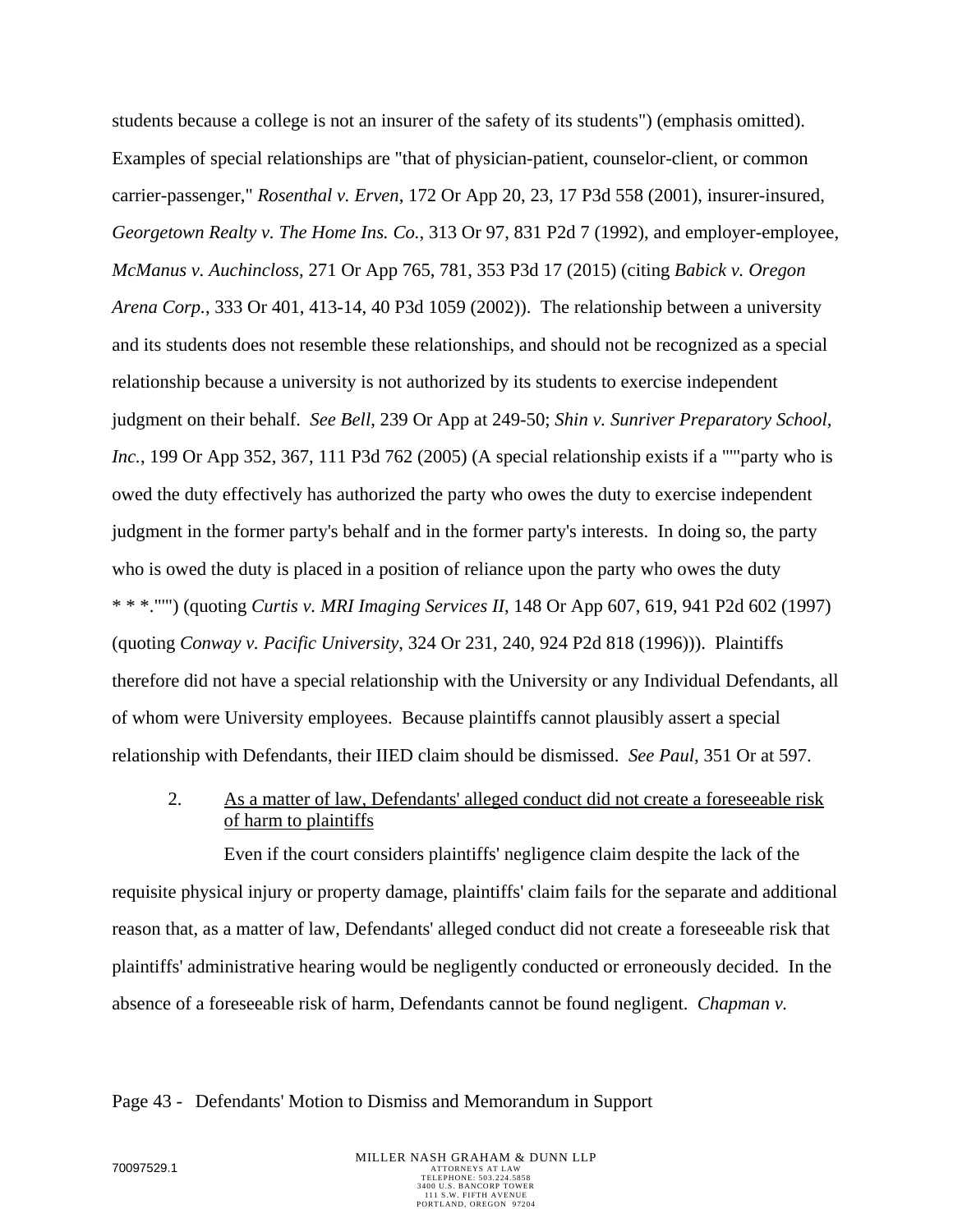*Mayfield*, 358 Or 196, 361 P3d 566 (2015). To prove negligence when, as here, there is no special relationship, a plaintiff must establish five elements:

"(1) that defendant's conduct caused a foreseeable risk of harm, (2) that the risk is to an interest of a kind that the law protects against negligent invasion, (3) that defendant's conduct was unreasonable in light of the risk, (4) that the conduct was a cause of plaintiff's harm, and (5) that plaintiff was within the class of persons and plaintiff's injury was within the general type of potential incidents and injuries that made defendant's conduct negligent." *Solberg v. Johnson*, 306 Or 484, 490-91, 760 P2d 867 (1988) (citing *Fazzolari v. Portland School Dist. No. 1J*, 303 Or 1, 17, 734 P2d 1326 (1987)).

A defendant is not liable for negligence if the defendant's conduct did not "'unreasonably create[] a foreseeable risk to a protected interest of the kind of harm that befell the plaintiff.'" *Dauven v. George Fox Univ.*, No. CV. 09-305-PK, 2010 WL 6089077, at \*22 (D Or Dec. 3, 2010) (quoting *Fazzolari*, 303 Or at 17). A foreseeable risk "'is one which could have been anticipated because there was a reasonable likelihood that it could happen.'" *Chapman*, 358 Or at 206 (quoting *Stewart v. Jefferson Plywood Co.*, 255 Or 603, 609, 469 P2d 783 (1970)). "[T]he question is whether a reasonable person considering the potential harms that might result from his or her conduct would 'have reasonably expected the injury to occur.'" *Id.* The potential harm must be of the type "that the defendant knew or should have known" about; the plaintiff's allegations cannot "describ[e] the type of harm at risk too generally." *Chapman*, 358 Or at 211.

Plaintiffs fail to plead facts sufficient to show that Defendants' alleged conduct created a foreseeable risk that their administrative hearing would be negligently conducted or that such a risk, if foreseeable, was unreasonable given the circumstances. Plaintiffs bring their negligence claim against all Defendants but, as explained previously, plead that only Weintraub participated in their administrative hearing. Consequently, for plaintiffs to establish the first element of their claim, they would need to plead facts that suggest that Weintraub knew or should have known that the hearing procedures were likely to result in an erroneous decision.

#### Page 44 - Defendants' Motion to Dismiss and Memorandum in Support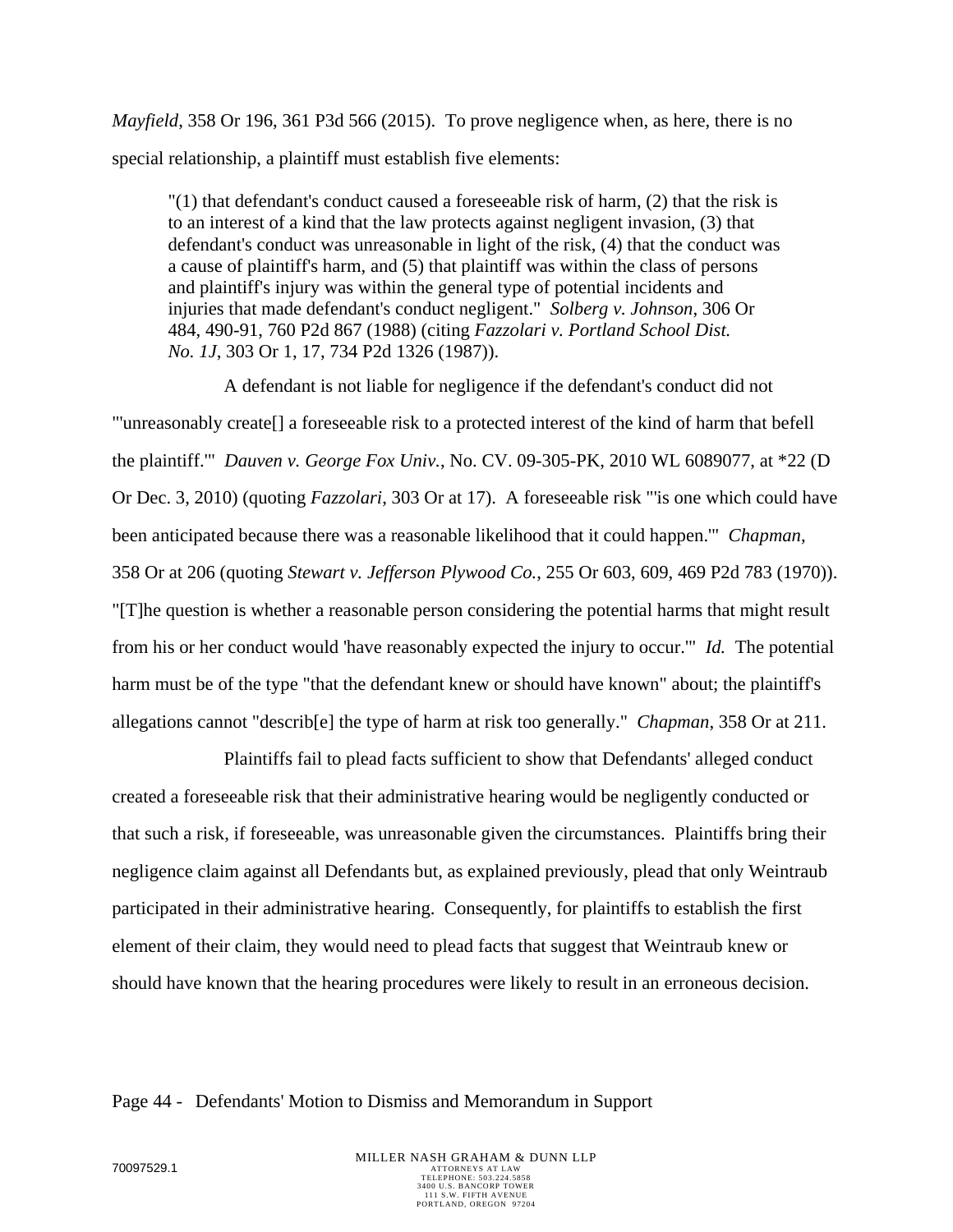As explained in Section A, plaintiffs agreed to the procedures they received in their hearing. (Thornton Decl., Exhibit C.) It is inconsistent for plaintiffs to voluntarily agree to a set of procedures and now complain that these procedures created an unreasonable and foreseeable risk of harm. It is also not plausible to conclude that Weintraub acted unreasonably in conducting the hearing in the manner consistent with the procedures that plaintiffs elected to receive. Plaintiffs' claim of negligent conduct during their administrative hearing should be dismissed because they fail to, and cannot plausibly, plead that Defendants' conduct created a foreseeable risk of harm.

In addition, plaintiffs do not allege that Defendants infringed on a legally protected interest. As explained in Section A, plaintiffs allege that they were deprived of specific procedures that, as a matter of law, they lacked any protected interest in receiving. The complaint therefore also fails at the second element of negligence.

3. Plaintiffs failed to provide the requisite notice of their claims concerning the University's investigation

Plaintiffs also assert that Defendants had a "duty to Artis and Dotson to conduct a campus investigation in a competent manner and in accordance with societal standards." (Compl. ¶ 98.) Plaintiffs, however, did not provide the requisite notice to the University to now raise an allegation concerning the University's investigation. Because the University is a public body and the Individual Defendants were public employees, the OTCA requires that plaintiffs have provided notice of their claim to the University within 180 days of their alleged injury. ORS 30.260(6). Specifically, plaintiffs must allege that they placed the University on "actual notice" of the time, place, and circumstances giving rise to that claim. ORS 30.275*.* While plaintiffs were not required to identify the precise legal claims (e.g., negligence) that they intended to assert, they were required to provide notice of the factual basis (time, place, circumstances) that gave rise to the ultimate claim asserted. *Flug v. University of Oregon*, 335 Or 540, 554, 73 P3d 917 (2003). The notice required by ORS 30.275 is a substantive condition

Page 45 - Defendants' Motion to Dismiss and Memorandum in Support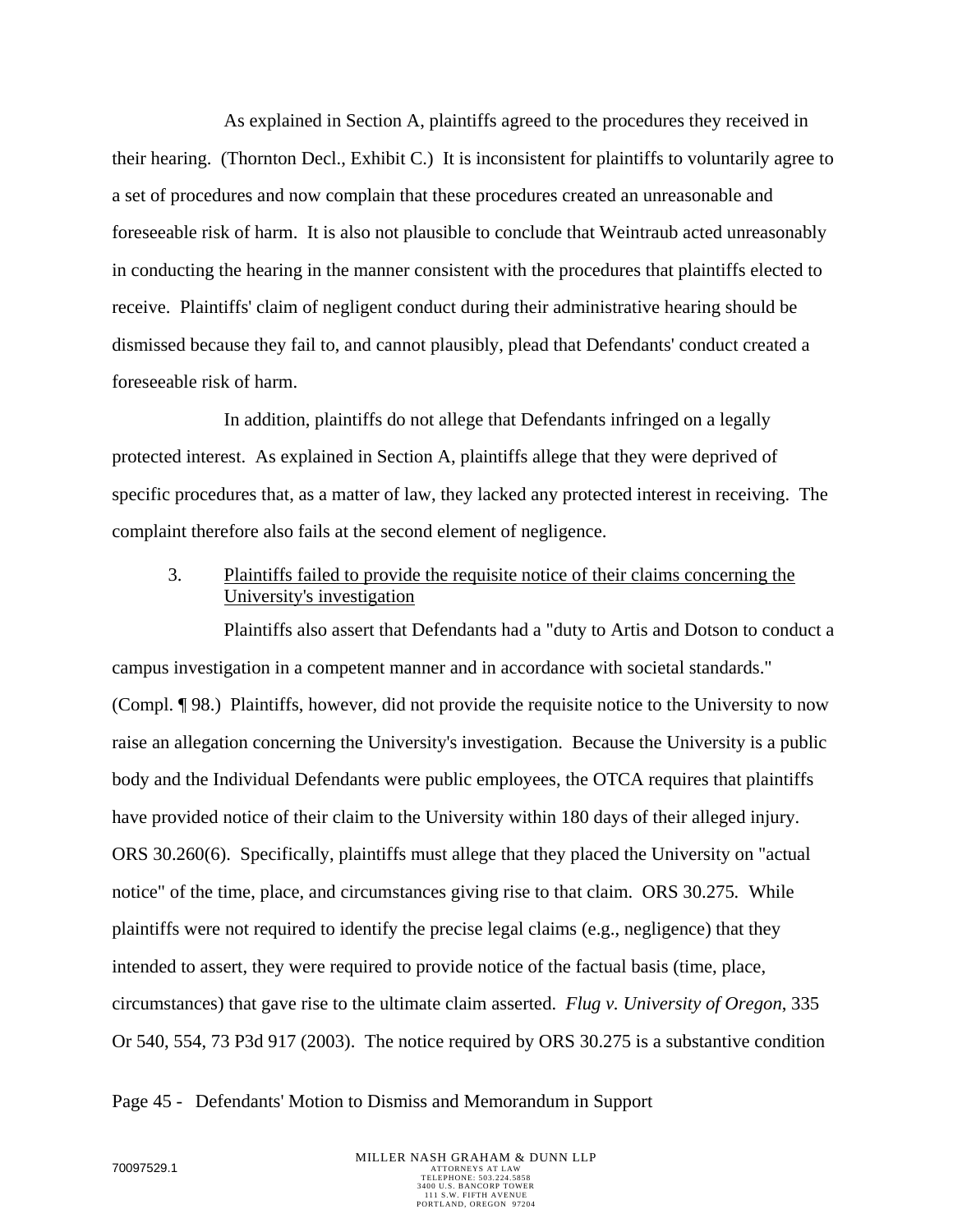precedent to recovery in tort against a public body. *Orr v. City of Eugene*, 151 Or App 541, 543, 950 P2d 397 (1997).

On October 8 and 9, 2014, the University received Tort Claims Notices from Artis's attorney and Dotson's attorney, respectively. (Thornton Decl., Exhibit E.) (Compl. ¶ 44.) These Tort Claims Notices did not allege the time, place, and circumstances giving rise to plaintiffs' claim for negligent investigation. Plaintiffs cannot prevail on this claim unless they can establish that the University's investigation created a foreseeable risk of harm (in addition to needing to establish that they had a special relationship with Defendants), but plaintiffs' notices did not mention that the University's investigation was allegedly flawed, let alone identify any underlying factual allegations concerning the University's investigation. Consequently, plaintiffs failed to notify the University of the factual basis giving rise to their claim. Nothing in plaintiffs' October 2014 letters put the University on notice that it should have collected evidence relevant to its defense of plaintiffs' negligent investigation claim. One of the purposes of the OTCA's notice requirement is to provide public bodies with the opportunity to promptly collect relevant evidence. *See, e.g.*, *Robinson v. Shipley*, 64 Or App 794, 798, 669 P2d 1169 (1983). Plaintiffs' negligent investigation claim should be dismissed because they did not provide actual notice of their intent to assert this claim, as is required under ORS 30.275.

Nevertheless, the complaint does not include factual allegations concerning the investigation, other than mentioning that a University student (who, according to plaintiffs, was not present for all the events in question) allegedly gave an investigator information that contradicted parts of the police report. (Compl. ¶ 30.) Plaintiffs have therefore failed to plead facts sufficient to support their claim that the University's investigation was negligently conducted. Their claim should be dismissed.

Page 46 - Defendants' Motion to Dismiss and Memorandum in Support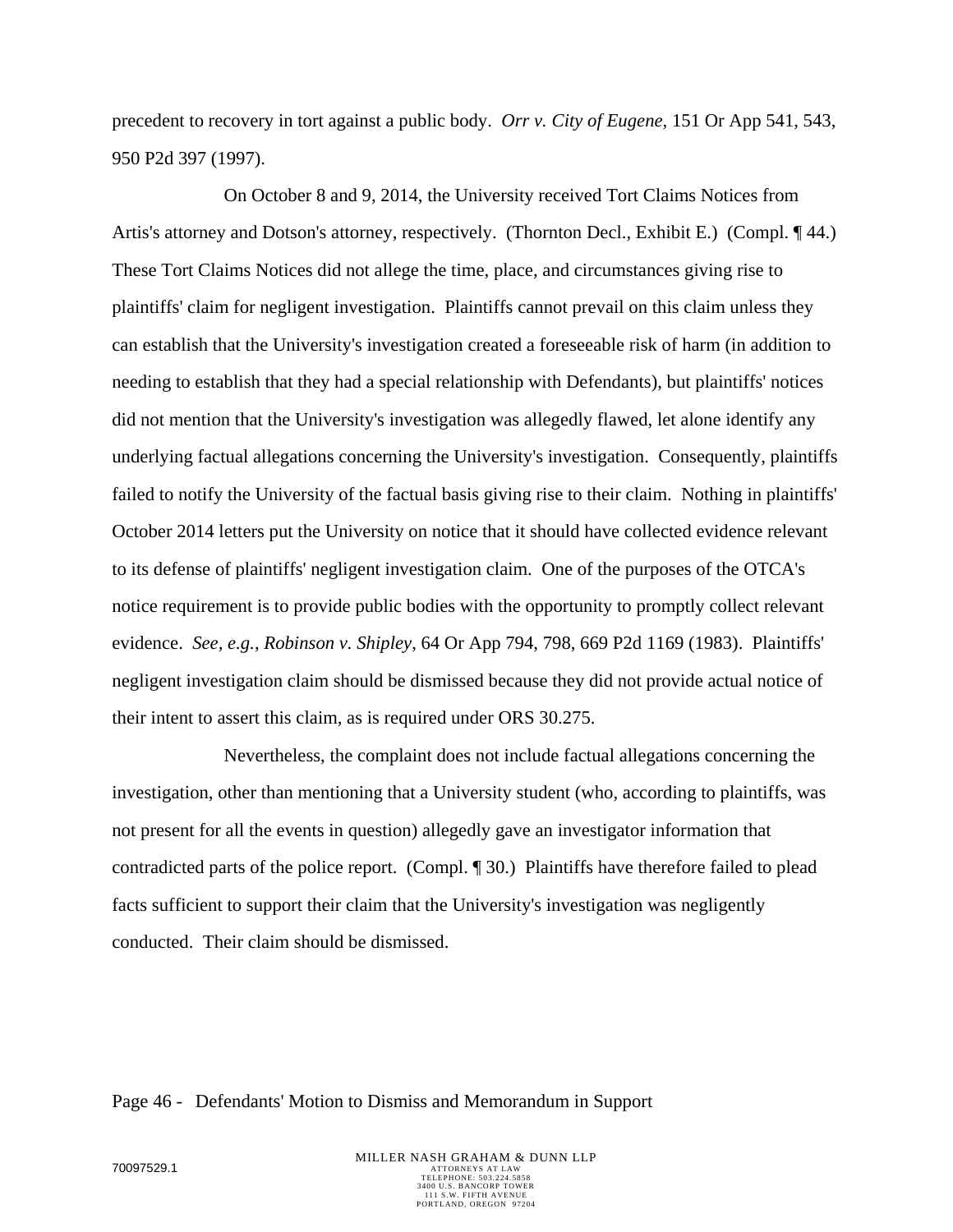**G. Plaintiffs' IIED Claim Should Be Dismissed Because, as a Matter of Law, Defendants' Alleged Conduct Did Not Transgress the Bounds of Socially Tolerable Conduct** 

The court should dismiss plaintiffs' IIED claim for essentially the same reason that plaintiffs' substantive due process claim fails. Defendants' alleged conduct did not, as a matter of law, transgress the bounds of socially tolerable behavior, and plaintiffs did not have a special relationship with Defendants, which is typically necessary to find liability for IIED. *See McGanty v. Staudenraus*, 321 Or 532, 543, 901 P2d 841 (1995) (elements of IIED); *Delaney v. Clifton*, 180 Or App 119, 130, 41 P3d 1099 (2002) (necessity of special relationship).

To prove IIED, a plaintiff must establish that "'(1) the defendant intended to inflict severe emotional distress on the plaintiff, (2) the defendant's acts were the cause of the plaintiff's severe emotional distress, and (3) the defendant's acts constituted an extraordinary transgression of the bounds of socially tolerable conduct.'" *McGanty*, 321 Or at 543 (quoting *Sheets v. Knight*, 308 Or 220, 236, 779 P2d 1000 (1989)).

Whether a defendant's alleged conduct "amounts to an actionable outrageous transgression of social norms is a fact-specific, case-by-case determination," *McManus*, 271 Or App at 781 (citing *Lathrope-Olson v. Dept. of Transportation*, 128 Or App 405, 408, 876 P2d 345 (1994)), that is "based on the totality of the circumstances," *House v. Hicks*, 218 Or App 348, 358, 179 P3d 730 (2008). But "[i]t is a question of law whether \* \* \* defendants' conduct constitutes 'extraordinary conduct which a reasonable jury could find beyond the farthest reaches of socially tolerable behavior.'" *Tenold v. Weyerhaeuser Co.*, 127 Or App 511, 517, 873 P2d 413 (1994), *rev dismissed*, 321 Or 561 (1995) (quoting *Hall v. The May Dept. Stores*, 292 Or 131, 137, 637 P2d 126 (1981)), *overruled on other grounds by Patrick v. State of Oregon*, 178 Or App 97, 36 P3d 976 (2001). Only conduct "'so outrageous in character, and so extreme in degree, as to go beyond all possible bounds of decency, and to be regarded as atrocious, and utterly intolerable in a civilized community'" establishes a sufficiently outrageous transgression. *House*, 218 Or App at 358 (quoting Restatement (Second) of Torts § 46 cmt d (1965)).

Page 47 - Defendants' Motion to Dismiss and Memorandum in Support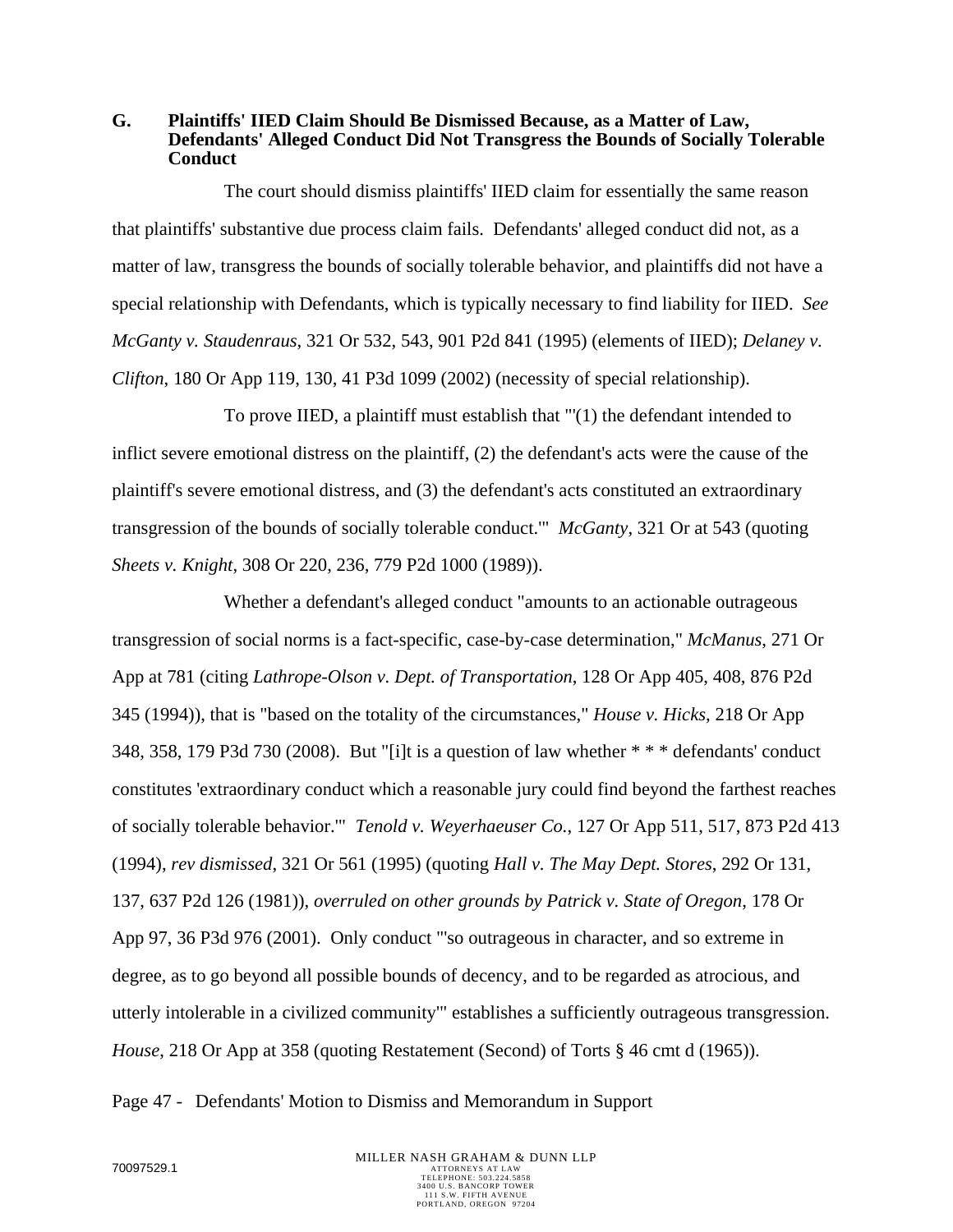In analyzing whether the allegedly distressing conduct is sufficiently outrageous, "the most important [factor] is whether the parties are in a special relationship." *Marquez v. Harper Sch. Dist. No. 66*, No. CV-09-1254-SU, 2011 WL 2462035 at \*19 (D Or Mar. 24, 2011) (citing *McGanty*, 321 Or at 547-48). "In fact, the lack of such a relationship generally defeats a conclusion that the conduct is actionable through an IIED claim." *Delaney*, 180 Or App at 130.

In light of these standards, the court can evaluate Defendants' alleged conduct as a matter of law. *Tenold*, 127 Or App at 517 (quoting *Hall*, 292 Or at 137). As pleaded, Defendants' actions did not constitute an extraordinary transgression of the bounds of socially tolerable conduct, exceed the farthest reaches of socially tolerable behavior, or go beyond all possible bounds of decency.

Plaintiffs allege that Weintraub is liable for conducting plaintiffs' administrative hearing according to the mutually agreed-upon process. As previously discussed, plaintiffs provided their consent to an administrative conference (and waived all rights they had to other procedures). (Thornton Decl., Exhibit C.) Thus, it was not "an extraordinary transgression of the bounds of socially tolerable conduct" for Weintraub to conduct plaintiffs' hearing in accordance with the administrative conference procedures provided at OAR 571-021-0205. And plaintiffs have not sufficiently pleaded that Weintraub failed to follow any of these procedures.

Plaintiffs' claims against Martin, Gottfredson, and Holmes should also be dismissed because it did not exceed the farthest reaches of socially tolerable behavior (1) for Martin to place plaintiffs on emergency suspensions while the University conducted an investigation into plaintiffs' then-alleged misconduct, (2) for Gottfredson to comment publicly in response to public safety concerns and serious (and already public) allegations of criminal misconduct involving several University students, or (3) for Holmes allegedly not to respond to plaintiffs' request for an appeal, when plaintiffs had no right to an appeal.

Defendants' conduct was not offensive by any objectively reasonable measure. Moreover, as explained in Section F, plaintiffs did not have a special relationship with

Page 48 - Defendants' Motion to Dismiss and Memorandum in Support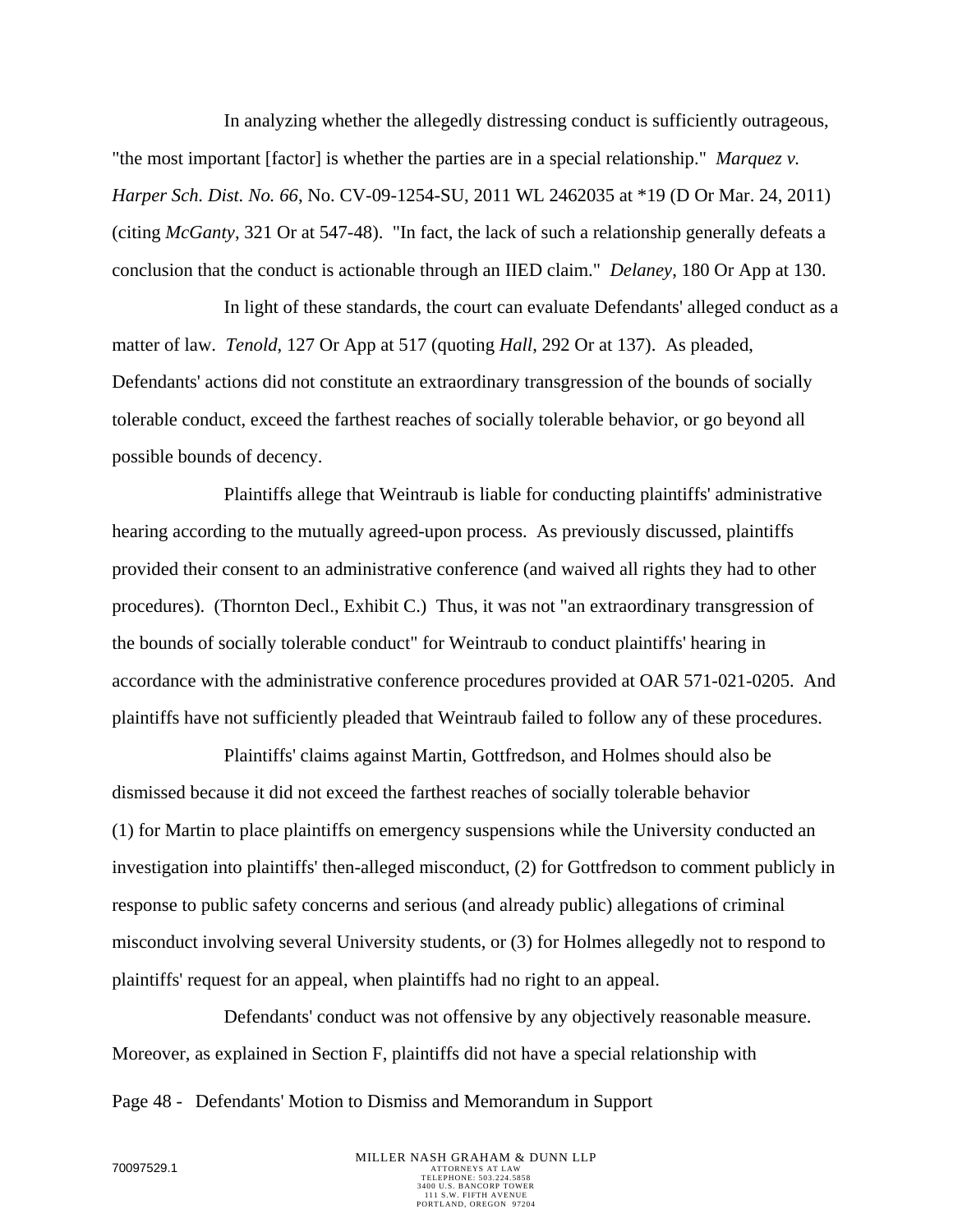Defendants. *See Delaney*, 180 Or App at 130. Accordingly, plaintiffs' claim should be dismissed with regard to all Defendants.

#### **H. Plaintiffs Cannot State a Claim for Tortious Interference With Prospective Economic Advantage Because They Fail to Allege a Relationship With the NBA and Failed to Provide the Required Notice of This Claim to the University**

Plaintiffs' sixth claim is for "intentional interference with prospective economic relations." But Oregon courts do not recognize a tort for interfering with "prospective economic relations." Oregon courts do, however, recognize a tort for interfering with "prospective economic advantage." *Allen v. Hall*, 328 Or 276, 281, 974 P2d 199 (1999). This distinction is not semantic. It is a substantive distinction affecting what types of relationships are protected from third-party interference. Accordingly, a plaintiff may recover for economic losses stemming from interference with an existing business relationship, but not for speculative economic losses stemming from interference with a nonexistent business relationship, as plaintiffs seek to do here.

Plaintiffs allege that Defendants "intentionally, recklessly, and tortiously interfered with each [plaintiff's] relationship with NBA teams" through "improper means" and with an "improper purpose." (Compl. ¶ 109.) To prevail on this claim, plaintiffs must prove six elements:

"(1) the existence of a professional or business relationship (which could include, *e.g.*, a contract or a prospective economic advantage), (2) intentional interference with that relationship, (3) by a third party, (4) accomplished through improper means or for an improper purpose, (5) a causal effect between the interference and damage to the economic relationship, and (6) damages." *McGanty*, 321 Or at 535.

Plaintiffs' claim should be dismissed because they cannot plausibly establish any element of the tort. Also, this claim should be dismissed on the separate and additional ground that plaintiffs failed to provide adequate notice of this claim to the University, as required by the OTCA.

Page 49 - Defendants' Motion to Dismiss and Memorandum in Support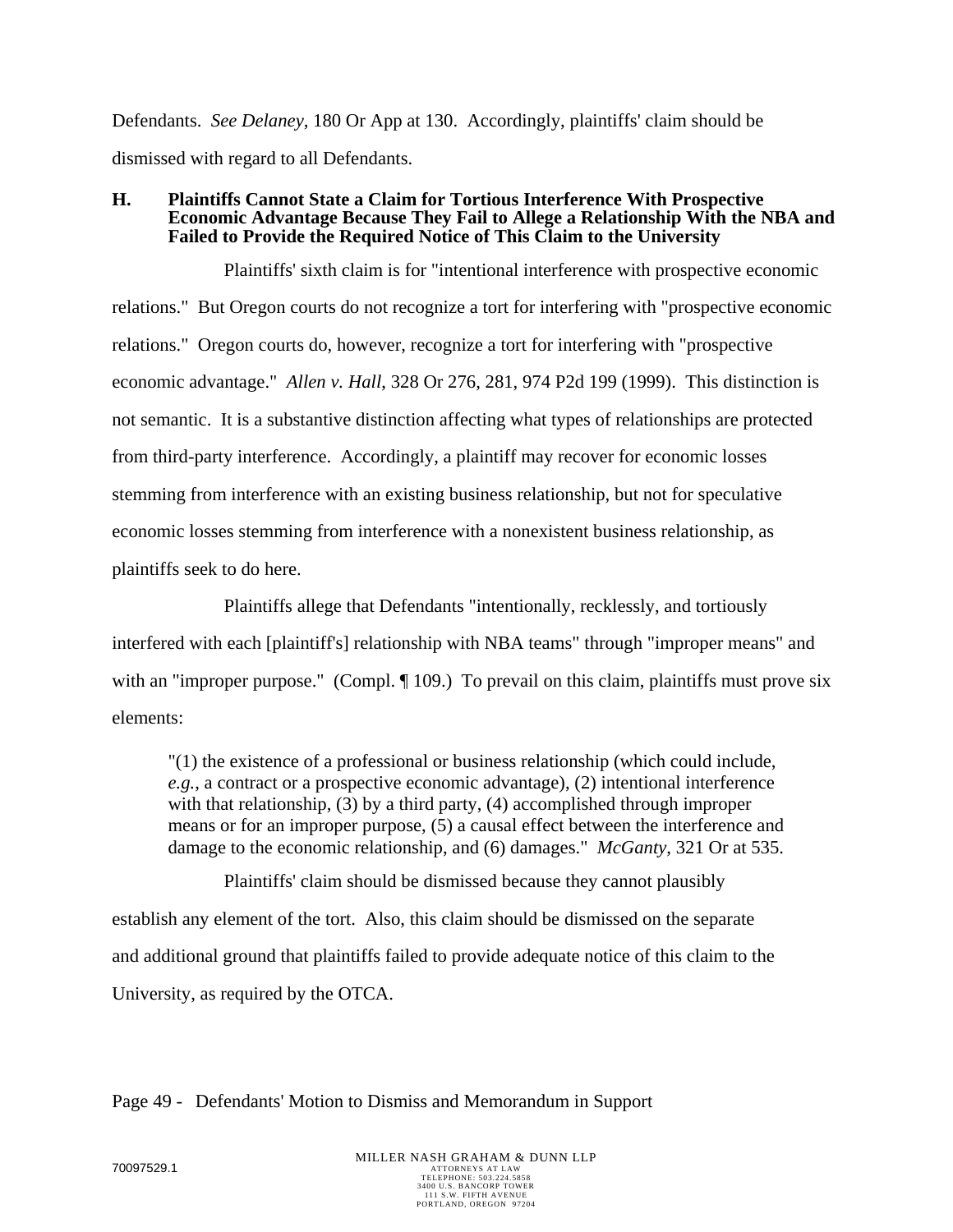1. Plaintiffs do not allege existing business relationships with NBA teams, which is necessary to recover for the intentional interference with a prospective economic advantage

Plaintiffs fail to allege facts that plausibly meet the substantive elements of this claim. To satisfy the first element, each plaintiff must show the existence of "a *voluntary relationship* with another party that would have very likely resulted in a pecuniary benefit for the plaintiff but for the defendant's interference." *Cron v. Zimmer*, 255 Or App 114, 127, 296 P3d 567 (2013) (emphasis added). This is because the tort "protects the expectation [that a] relationship will produce the desired benefit, not '"the more speculative expectation that a potentially beneficial relationship will arise."'" *Sole Energy Co. v. Petrominerals Corp.*, 26 Cal Rptr 3d 798, 821 (Ct App 2005) (quoting *Korea Supply Co. v. Lockheed Martin Corp.*, 63 P3d 937, 957 (Cal 2003) (quoting *Westside Ctr. Assocs. v. Safeway Stores 23, Inc.*, 49 Cal Rptr 2d 793, 804 (Ct App 1996))). Plaintiffs must also allege that Defendants had knowledge of plaintiffs' claimed business relationships. *See Erlandson v. Pullen*, 45 Or App 467, 472, 608 P2d 1169 (1980) ("plaintiff's complaint states the necessary elements" because he pleads that defendant "had knowledge of []his developing relationship").

Oregon courts do not permit tort recovery for alleged interference with a hypothetical business relationship. Though a plaintiff need not have a contractual relationship with a third party to recover for tortious interference, the plaintiff and the third party must—at the least— have a preexisting relationship in which the third party has more than an abstract intention to provide the plaintiff with a pecuniary benefit. In *McGanty*, the Oregon Supreme Court explained that the tort of intentional interference with economic relations "serves as a means of protecting contracting parties against interference with their contracts from outside parties." 321 Or at 536 (emphasis omitted). For example, in *Cron*, the plaintiffs and the defendant were siblings. Their mother died intestate, and her widower inherited her mineral rights to a piece of real property. The widower then sold this land to the defendant for one

#### Page 50 - Defendants' Motion to Dismiss and Memorandum in Support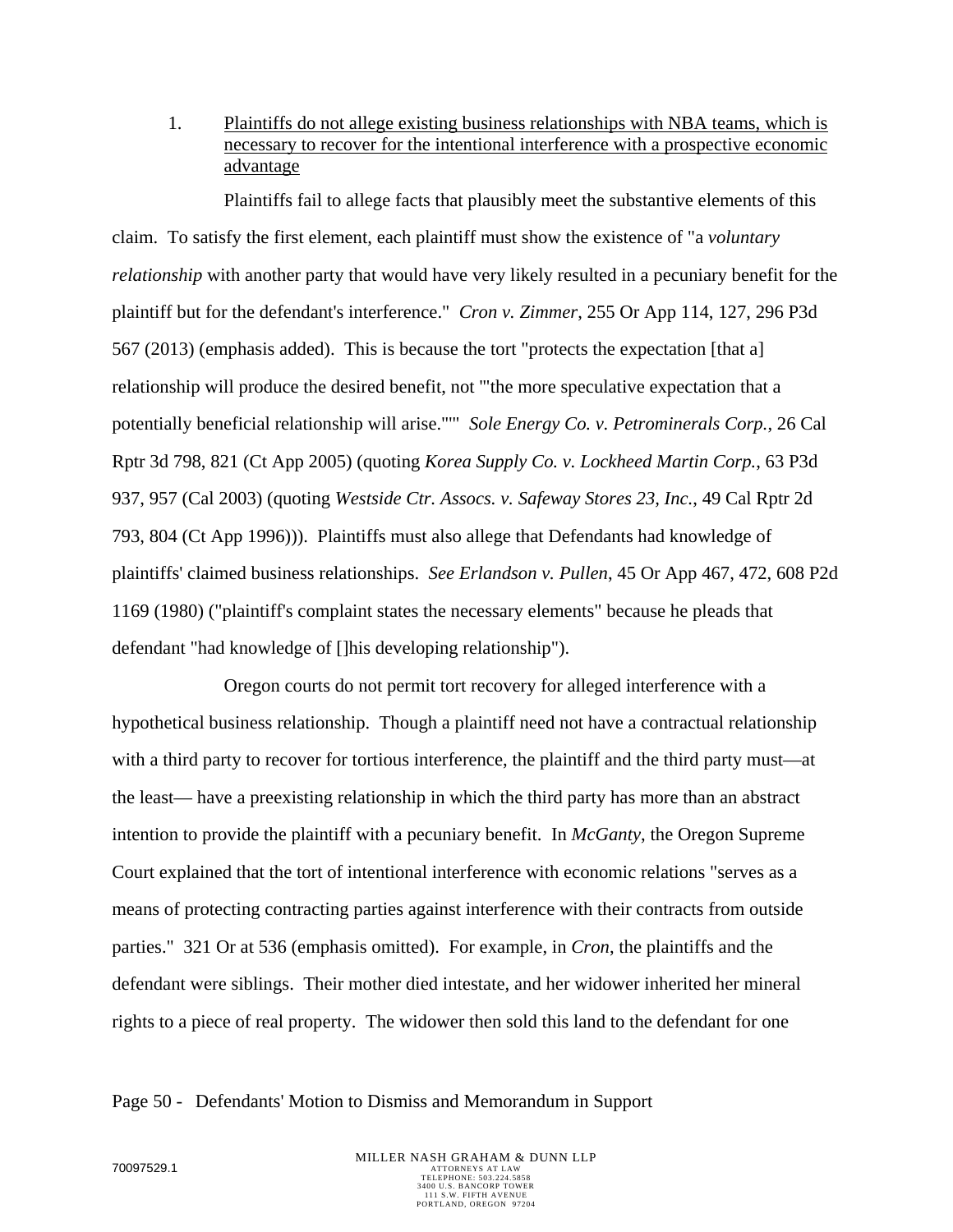dollar, allegedly with the intent that the defendant would create a family trust to distribute proceeds from the mineral rights to all the siblings. The defendant failed to do this, and her siblings sued. Relying on evidence of the plaintiffs and widower's prior discussions (which confirmed the widower's intent to distribute the proceeds to the plaintiffs), the court concluded that the plaintiffs and the widower had established a "voluntary relationship" that "would have very likely resulted in pecuniary benefit to the plaintiff[s] but for the defendant's interference," thereby meeting the requirement of the "existence of an economic relationship." 255 Or App at 127 (internal quotation marks and citation omitted); *see also, Straube v. Larson*, 287 Or 357, 360, 600 P2d 371 (1979) (finding that a preexisting relationship between a hospital and physicians who contract with the hospital is a business relationship within the scope of intentional interference with economic relations).

In contrast to the plaintiffs in *Cron*, *McGanty*, and *Straube*, plaintiffs here do not allege and cannot allege the existence of voluntary, preexisting relationships with NBA teams. Plaintiffs' pleadings allege their desire to play in the NBA and their potential to do so, but plaintiffs do not assert that they had business relationships with NBA teams at the time of their alleged injury<sup>13</sup> or that, even if they did, Defendants were aware of these relationships, as plaintiffs are required to allege. Plaintiffs' claim for intentional interference with economic relations should be dismissed because they have failed to plead that they had business relationships with the NBA or that Defendants had knowledge of such relationships.

2. Plaintiffs do not allege sufficiently likely prospective business relationships with NBA teams to recover in tort

Even if the court rules that plaintiffs may assert their claim based on their contention that they were going to play professional basketball (without requiring plaintiffs to

 $\overline{a}$ 

 $13$  Plaintiffs' allegation is akin to a highly academically successful high school senior's alleging that Harvard has interfered with her business relationship with Yale Law School (or a specific law firm) by denying her admission as an undergraduate.

Page 51 - Defendants' Motion to Dismiss and Memorandum in Support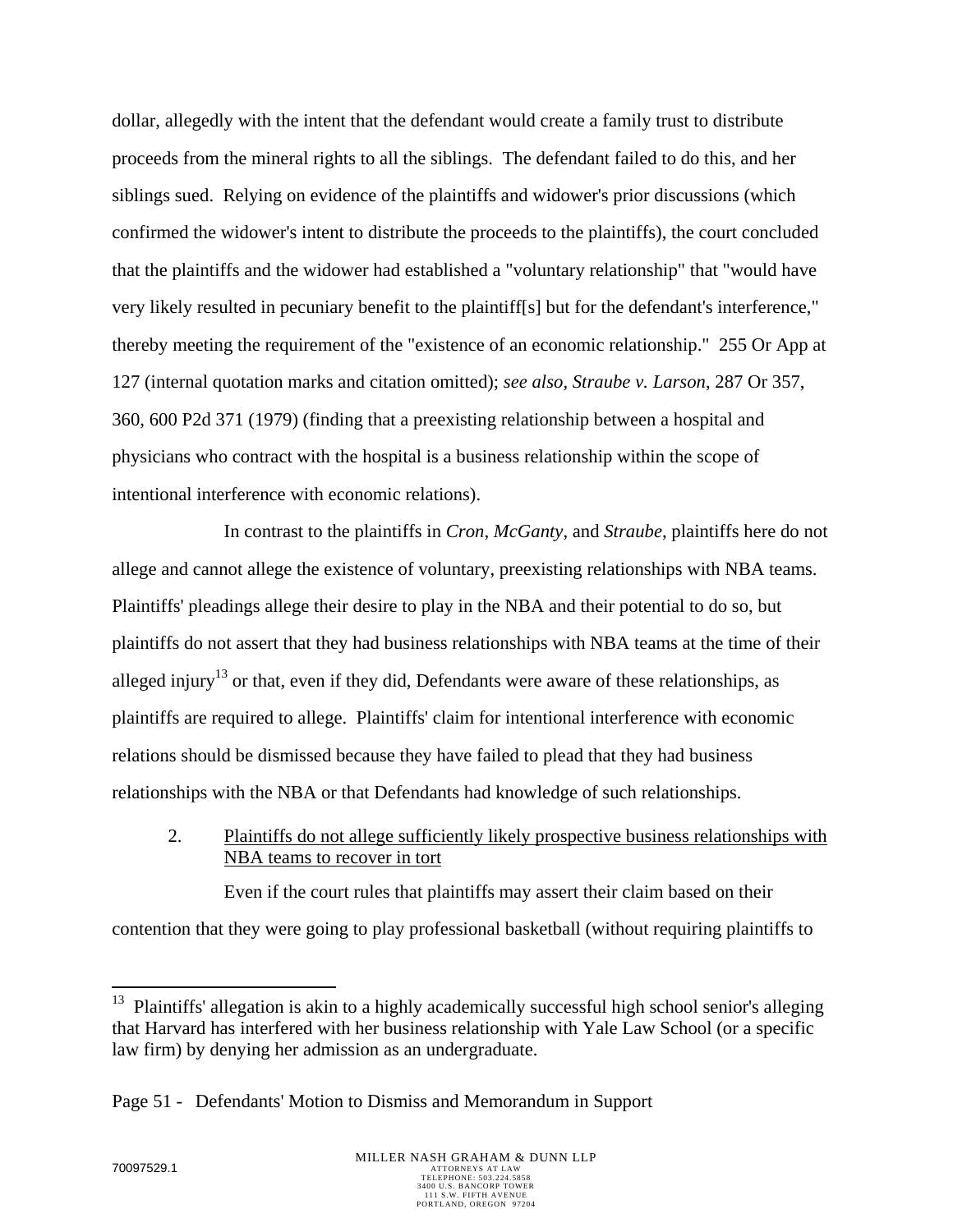allege existing business relationships or that Defendants knew of these relationships), plaintiffs cannot recover because they cannot plausibly allege that it was "very likely" that they would receive NBA contracts. *See Cron*, 255 Or App at 127 (the pecuniary advantage must be "very likely"); *see also Klein v. Grynberg*, 44 F3d 1497, 1506 (10th Cir 1995) ("a protected relationship exists only if there is a reasonable likelihood or probability that a contract would have resulted; there must be something beyond a mere hope").

Plaintiffs cannot establish that their entering into business relationships with NBA teams is "very likely" to occur merely by asserting their hope of playing professional basketball or by concluding that they were "widely projected to be selected in the NBA draft." (Compl. ¶ 42.) As a matter of law, plaintiffs' claim that they will have careers as NBA players is "far too speculative" to establish prospective business relationships. *Parish v. NCAA*, 506 F2d 1028, 1034 n.17 (5th Cir 1975); *see also Hawkins v. NCAA*, 652 F Supp 602, 611 (CD Ill 1987) ("future professional [sports] careers are mere expectations"); *McAdoo v. Univ. of N.C. at Chapel Hill*, 736 SE2d 811, 822 (NC Ct App 2013) (rejecting plaintiff's claims of damages for diminished "subsequent earnings as an NFL football player" and explaining that "when disappointed student-athletes have presented similar arguments to courts, both in this state and elsewhere, these claims for damages have been rejected as speculative"). Plaintiffs' claimed relationships with NBA teams is purely speculative at this point and does not rise to the level of factual plausibility.

3. Plaintiffs' allegations fail to support their conclusory statements that Defendants acted intentionally and with an improper purpose or by improper means

Plaintiffs cannot plausibly allege that Defendants intentionally caused them injury, or that Defendants acted with improper means or for an improper purpose. "The burden of proof rests with a plaintiff to show both that a defendant intentionally interfered with the plaintiff's economic relationship and that the defendant had no privilege to do so." *Northwest Natural Gas Co. v. Chase Gardens, Inc*, 328 Or 487, 499, 982 P2d 1117 (1999) (citing *North* 

Page 52 - Defendants' Motion to Dismiss and Memorandum in Support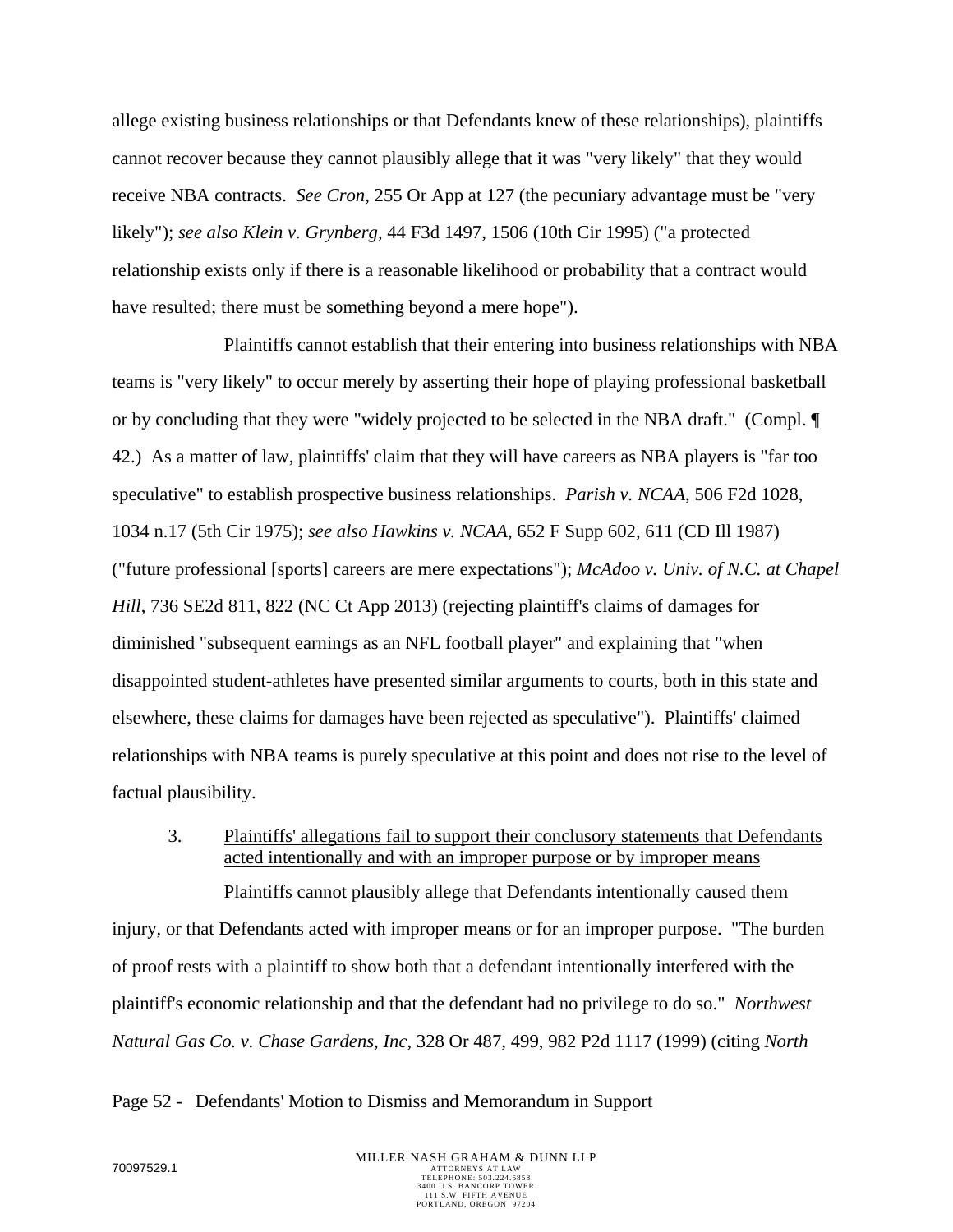*Pacific Lbr. v. Moore*, 275 Or 359, 369, 551 P2d 431 (1976); *see also Straube*, 287 Or at 361 ("[P]laintiff must not only prove that defendant intentionally interfered with his business relationship but also that defendant \* \* \* interfered for an improper purpose rather than for a legitimate one, or that defendant used improper means which resulted in injury \* \* \*."). "[I]f liability in tort is to be based on an actor's purpose, then the purpose must be to inflict injury on the plaintiff as such. And, if liability in tort is based on an actor's means, then the means must violate some objective, identifiable standard \* \* \*." *Northwest Natural*, 328 Or at 498 (internal quotation marks and citation omitted).

Plaintiffs plead that Defendants "intentionally" interfered with their alleged relationships with NBA teams. (Compl. ¶ 109.) Yet plaintiffs do not plead any facts that make such a conclusion plausible. And no such facts exist. Plaintiffs do not contend that Defendants were even aware of plaintiffs' alleged business relationships with the NBA, and it would be impossible for Defendants to intentionally interfere with relationships that they did not know existed. *See Erlandson*, 45 Or App at 472. Further, the facts alleged confirm that the only plausible interpretation of Defendants' actions is that they were motivated by the intention (a) to determine whether plaintiffs violated the University's Student Conduct Code and (b) if the allegations against plaintiffs were substantiated, to determine an appropriate and lawful educational sanction.

Plaintiffs also pleaded that Defendants "engineer[ed] an unconstitutional 'sham court' hearing of the very worst order." (Compl. ¶ 35.) But plaintiffs' labeling their administrative hearing a "sham court" does not allege that Defendants acted with improper means. Again, following the agreed-upon procedures, Weintraub evaluated the evidence presented at plaintiffs' hearing and determined that plaintiffs had violated the Student Conduct Code. Weintraub cannot be said to have acted with "improper means" by conducting a hearing according to the agreed-upon procedures just because he reached decisions that were adverse to plaintiffs (decisions that this court is precluded from reviewing). *See Straube*, 287 Or at 361 ("a

Page 53 - Defendants' Motion to Dismiss and Memorandum in Support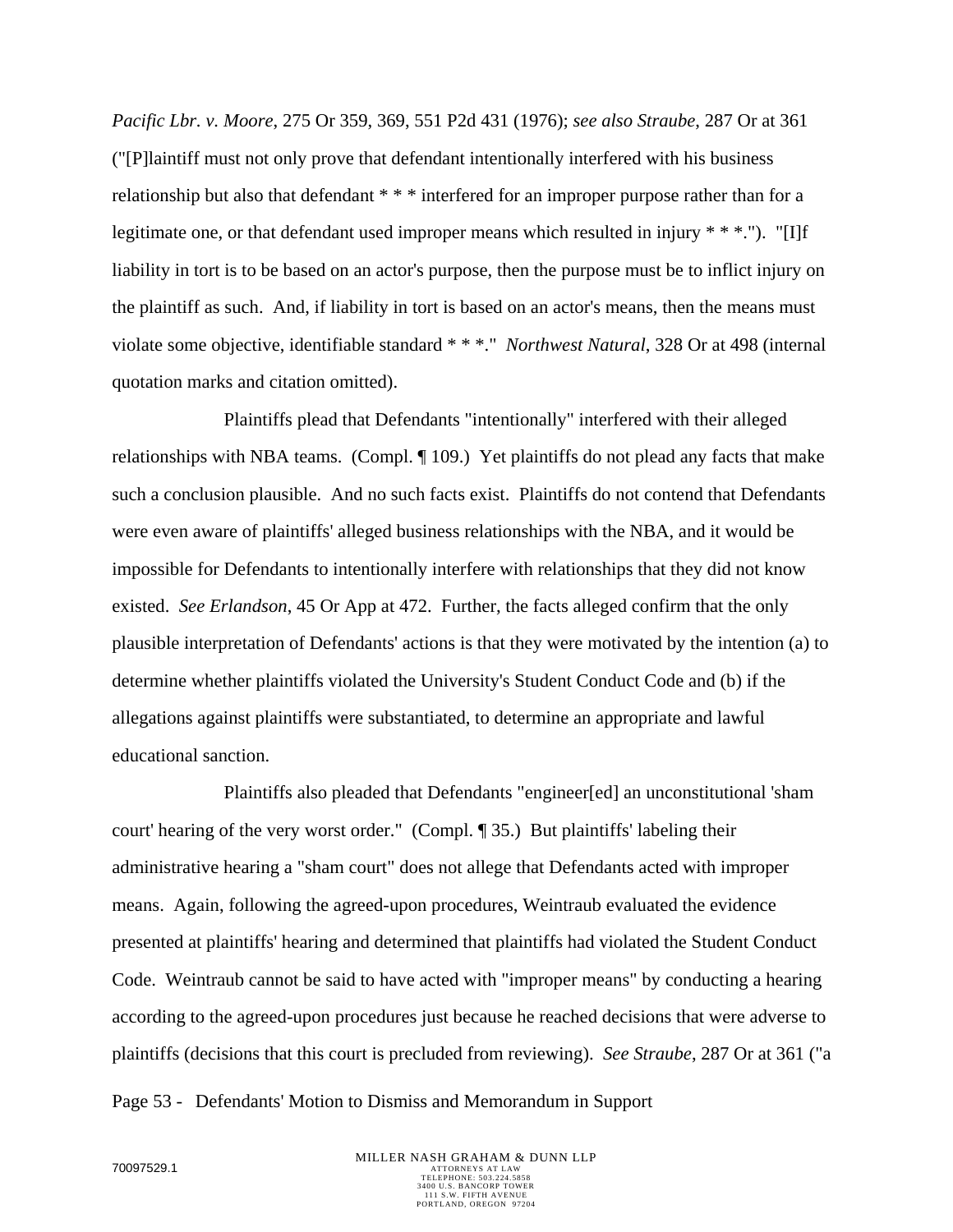case is made out which entitles plaintiff to go to a jury only 'when interference resulting in injury to another is wrongful by some measure beyond the fact of the [alleged] interference itself'") (quoting *Top Service Body Shop v. Allstate Ins. Co.*, 283 Or 201, 209, 582 P2d 1365 (1978)).

## 4. Plaintiffs failed to provide adequate notice of their claim, as required under the **OTCA**

As discussed in Section F, the OTCA requires that plaintiffs provide "actual notice" of their claims to the University within 180 days of their alleged injuries, ORS 30.260(6), including the time, place, and circumstances giving rise to plaintiffs' claims. ORS 30.275*.* "Actual notice" is a substantive condition precedent to recovery in tort against the University. *See Orr*, 151 Or App at 543.

Plaintiffs' Tort Claims Notices did not allege the time, place, and circumstances that give rise to their claim for tortious interference with prospective economic advantage.<sup>14</sup> To prevail on this claim, each plaintiff must establish the existence of a professional or business relationship with the NBA, but neither plaintiff's notice mentioned this alleged business relationship, much less the time and place of its creation, duration, or circumstances. Plaintiffs therefore failed to notify the University of the factual basis giving rise to their claim. Because plaintiffs did not provide "actual notice" to the University that it should have collected evidence relevant to its defense of plaintiffs' claimed relationships with the NBA, their tortious interference claim should be dismissed, as is required under ORS 30.275. *See Robinson*, 64 Or App at 798.

<u>.</u>

<sup>&</sup>lt;sup>14</sup> Plaintiffs' Tort Claims Notices instead allege that plaintiffs engaged in consensual sexual activity, that the Lane County District Attorney elected not to prosecute plaintiffs, that the University's President made a public statement about the allegations against plaintiffs, that plaintiffs' were dismissed from the basketball team, and that the University allegedly failed to conduct a fair administrative hearing. Plaintiffs each additionally claim that his "educational plans and ability to continue his *career as a collegiate basketball player* have been all but terminated." (Thornton Decl., Exhibit E) (emphasis added.) Neither plaintiff's notice mentions the NBA.

Page 54 - Defendants' Motion to Dismiss and Memorandum in Support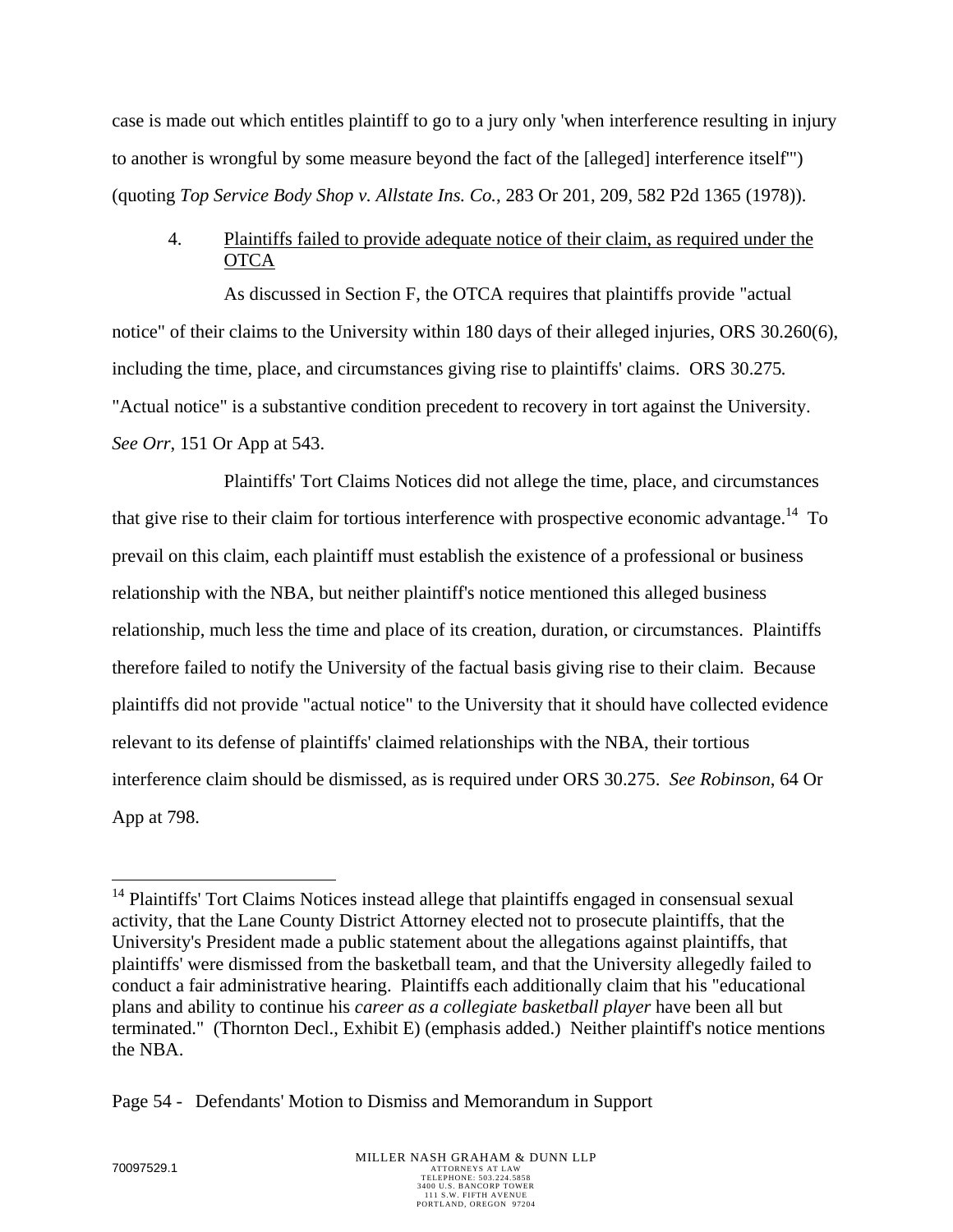Plaintiffs' claim for intentional interference with prospective economic advantage should be dismissed. Plaintiffs failed to plead facts that could plausibly establish that (a) they had existing relationships with NBA teams, (b) Defendants were aware of these alleged relationships and acted with the intent of causing injury to these relationships and by an improper means or motive, and (c) plaintiffs gave adequate notice of their claim under the OTCA. Furthermore, plaintiffs cannot plausibly allege that Defendants' conduct was the "but for" cause of plaintiffs' claimed injuries or that they have sustained any monetary damages, which are both required to prove this claim.

#### **I. Plaintiffs' Claims for Economic Damages in Tort Should Be Dismissed Because, as a Matter of Law, Their Allegations Are Too Speculative to State a Claim**

With respect to plaintiffs' negligence and tortious interference claims, plaintiffs have not yet incurred any of the economic damages they assert, and they will not plausibly be able to prove that they are likely to sustain these damages as a result of Defendants' alleged conduct. Oregon law permits economic damages for the impairment of future income, but only when a plaintiff has sustained "objectively verifiable monetary losses." ORS  $31.710(2)(a)$ . Oregon courts have interpreted the term "objectively verifiable losses" to mean losses that are "capable of confirmation by reference to empirical facts." *Kahn v. Pony Express Courier Corp.*, 173 Or App 127, 160, 20 P3d 837 (2001) (emphasis, internal quotation marks, and citation omitted). A plaintiff need not prove with mathematical precision the amount of economic damages sustained, *see Brown v. Zimbrick Logging*, 273 Or 463, 468, 541 P2d 1388 (1975), but a plaintiff must prove that damages were in fact sustained or are reasonably certain to be sustained, *see Living Designs, Inc. v. E.I. DuPont de Nemours & Co.*, 431 F3d 353, 366 (9th Cir 2005) ("[U]uncertainty which prevents a recovery is uncertainty as to the fact of damage and not as to its amount.") (emphasis, internal quotation marks, and citation omitted); *see also McAdoo*, 736 SE2d at 822 (alleged damages to student-athletes' prospective professional sports careers are not recoverable because they are not reasonably certain).

#### Page 55 - Defendants' Motion to Dismiss and Memorandum in Support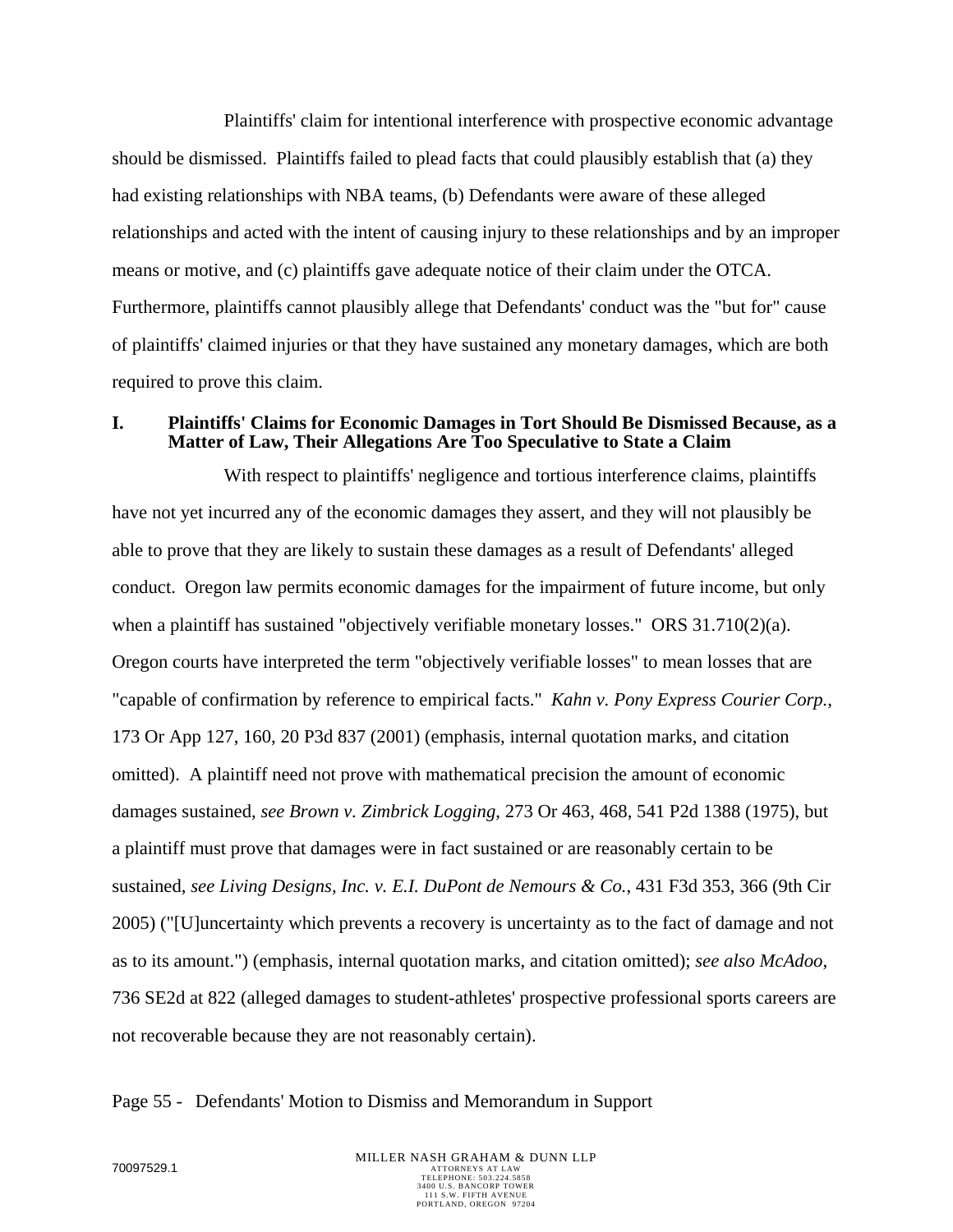Plaintiffs plead, in their negligence and tortious interference claims, that "each plaintiff is likely to sustain economic damages in the form of lost income." (Compl. ¶¶ 95, 111.) These claimed damages arise out of plaintiffs' assertion that as a result of Defendants' allegedly wrongful actions, they have "diminished chances of playing in the NBA." (Compl. ¶ 43.) Their claims do not, therefore, rise to the level of "objectively verifiable losses" that are "capable of confirmation by reference to empirical facts." *Kahn*, 173 Or App at 160 (emphasis, internal quotation marks, and citation omitted). As an initial matter, plaintiffs do not plead facts supporting their conclusory statement that their chances of NBA careers have been diminished.<sup>15</sup> More fundamentally, however, the concept of "diminished chances" of a prospective professional sports career is not amenable to tort liability. The facts of plaintiffs' case prove the point. At the time of their complaint, plaintiffs were only 21 years old. (Compl. ¶ 2.) Plaintiffs do not claim that Defendants' allegedly wrongful conduct made them ineligible to enter the NBA draft or to sign with NBA teams as free agents. If plaintiffs are selected in a future NBA draft or otherwise earn a spot on an NBA roster, they will not suffer any economic damages as the result of their allegedly "diminished chances" of playing professional basketball. If plaintiffs are permitted to recover economic damages based on their diminished chances of NBA careers and later become NBA players, they will in essence be paid twice.

To prove their damages, plaintiffs would also have to show that they would have had NBA careers but for Defendants' conduct. The court should refrain from making this evaluation, as other jurisdictions have done. *See McAdoo*, 736 SE2d at 822. A court of law cannot, with any reasonable degree of certainty, evaluate plaintiffs' prospects of having

Page 56 - Defendants' Motion to Dismiss and Memorandum in Support

1

<sup>&</sup>lt;sup>15</sup> In fact, even plaintiffs' allegations regarding their current colleges are incorrect. The complaint asserts that "[a]s a direct and proximate result of defendants' [alleged] conduct, plaintiffs no longer play at a Division I school." (Compl. ¶ 43.) Each plaintiff, however, appears to play basketball at a Division I school. *See* http://www.utepathletics.com/sports/mbaskbl/mtt/dominic\_artis\_977894.html *and* http://www.ncaa.com/schools/utep (Dominic Artis); http://www.uhcougars.com/sports/m-baskbl/mtt/damyean\_dotson\_971425.html *and* http://www.ncaa.com/schools/houston (Damyean Dotson).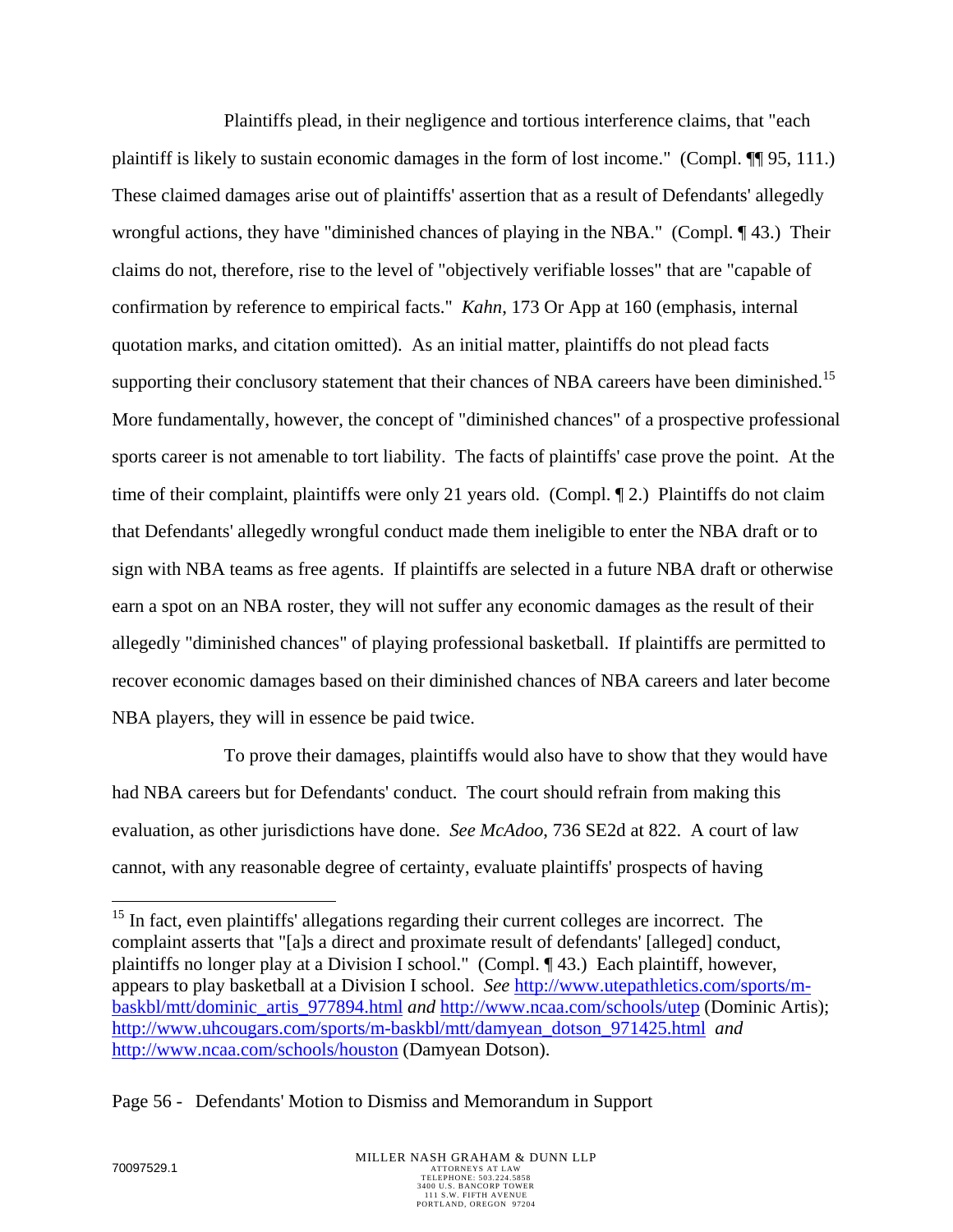professional basketball careers. Nor could it evaluate whether Defendants' alleged actions—not other relevant factors, for example, the national news media's coverage of the police report filed against plaintiffs—may hypothetically keep plaintiffs out of the NBA.

Plaintiffs have not yet suffered economic damages, and they cannot plausibly allege that they are reasonably certain to sustain them as a result of Defendants' allegedly wrongful conduct. Their claims for economic damages in tort should be dismissed.

## **J. Plaintiffs Fail to State a Claim for Breach of Contract, and Plaintiffs Allege No Cognizable Damages**

Plaintiffs allege that the University breached the express terms of its contract with each of them and the implied covenant of good faith and fair dealing by not renewing plaintiffs' athletic scholarships beyond spring quarter 2014. But the University fulfilled its obligations under plaintiffs' scholarships and had no additional contractual obligations to them. The express terms of a contract detail "the specific obligations that each party owes the other." *Conway*, 324 Or at 237. In addition to these terms, "[t]he law imposes a duty of good faith and fair dealing to facilitate performance and enforcement of the contract where it is consistent with and in furtherance of the agreed-upon terms of the contract or where it effectuates the reasonable contractual expectations of the parties." *U.S. National Bank v. Boge*, 311 Or 550, 567, 814 P2d 1082 (1991) (internal quotation marks and citations omitted). This duty, however, "does not vary the substantive terms of the bargain \* \* \*, nor does it provide a remedy for an unpleasantly motivated act that is expressly permitted by contract or statute." *Id.*

Plaintiffs claim that they "had the objectively reasonable expectation, based upon the express terms of the contractual relationship governing the athletic scholarship, that the University of Oregon would renew their scholarship[s]." (Compl. ¶ 114.) But this contradicts the terms of their scholarship agreements. The express terms of plaintiffs' contracts explain that plaintiffs would receive their scholarships for the 2013-2014 school year, but did not guarantee renewal for the 2014-2015 school year. In fact, plaintiffs' scholarships expressly provide that

Page 57 - Defendants' Motion to Dismiss and Memorandum in Support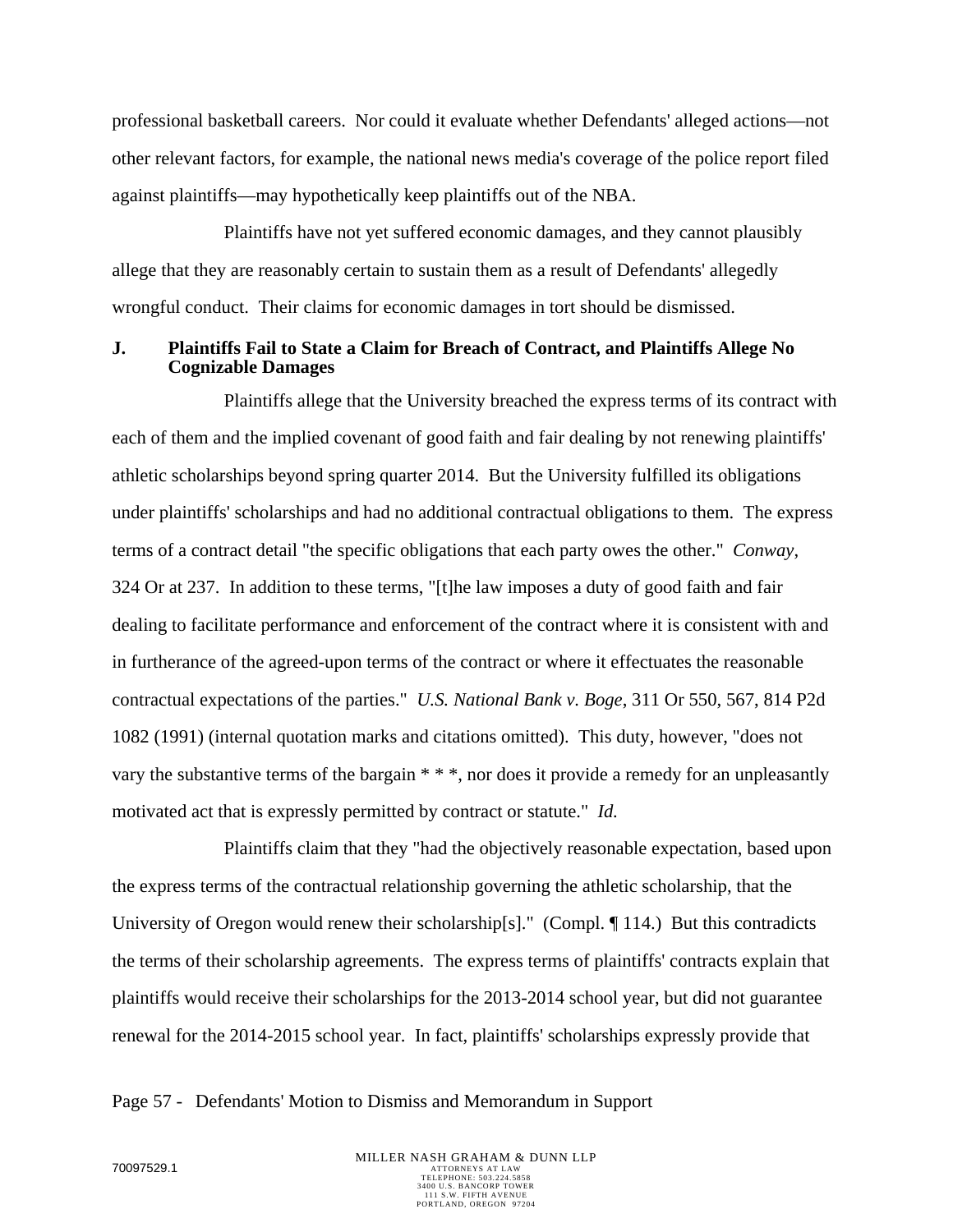"[f]ailure to adhere to University of Oregon, Athletic Department, or team rules may result in immediate termination of athletics aid," demonstrating not only that plaintiffs' scholarships could be nonrenewed for any number of reasons, but also that their scholarships could be immediately terminated under certain circumstances.

The University fulfilled its contractual obligations to plaintiffs by providing them with all contractual benefits due through the expiration of their fixed-term scholarships. Plaintiffs do not plead that the University revoked their scholarships or failed to provide them with any benefit due during the duration (one academic year) of their scholarships. Plaintiffs plead only the conclusory statement that the University breached its contracts with plaintiffs, but do not plead any facts identifying how the University allegedly breached these agreements. Their claim should therefore be dismissed. *See Ross v. Creighton Univ.*, 957 F2d 410, 416-17 (7th Cir 1992) (explaining that for a student-athlete to allege a breach of contract based on a scholarship, the plaintiff "must point to an identifiable contractual promise that the defendant failed to honor").

Even if plaintiffs demonstrate a breach of contract (which they cannot), the complaint overstates what damages are available to plaintiffs. Damages for breach of contract are limited to plaintiffs' "expectation interest." *Zehr v. Haugen*, 318 Or 647, 658, 871 P2d 1006 (1994) (citing *Nelson Equip. Co. v. Harner*, 191 Or 359, 369, 230 P2d 188 (1951)). Here, plaintiffs' expectation interest is, at most, the value of their athletic scholarships, not their hypothetical NBA contracts. Plaintiffs, however, allege damages for losses that they "expect[] to sustain," but have yet to incur. (Compl. ¶ 117.) But loss of future income based on a breach of contract is recoverable only if the alleged future income "'ordinarily follows the breach of such a contract in the usual course of events, or [if] reasonable men in the position of the parties would have foreseen [the future loss] as a probable result of breach.'" *Cont. Plants v. Measured Mkt*, 274 Or 621, 626, 547 P2d 1368 (1976) (quoting 5 *Corbin on Contracts* § 1010, at 79 (1964)). As discussed previously in Sections H and I, plaintiffs' hypothetical NBA contracts (and thus

Page 58 - Defendants' Motion to Dismiss and Memorandum in Support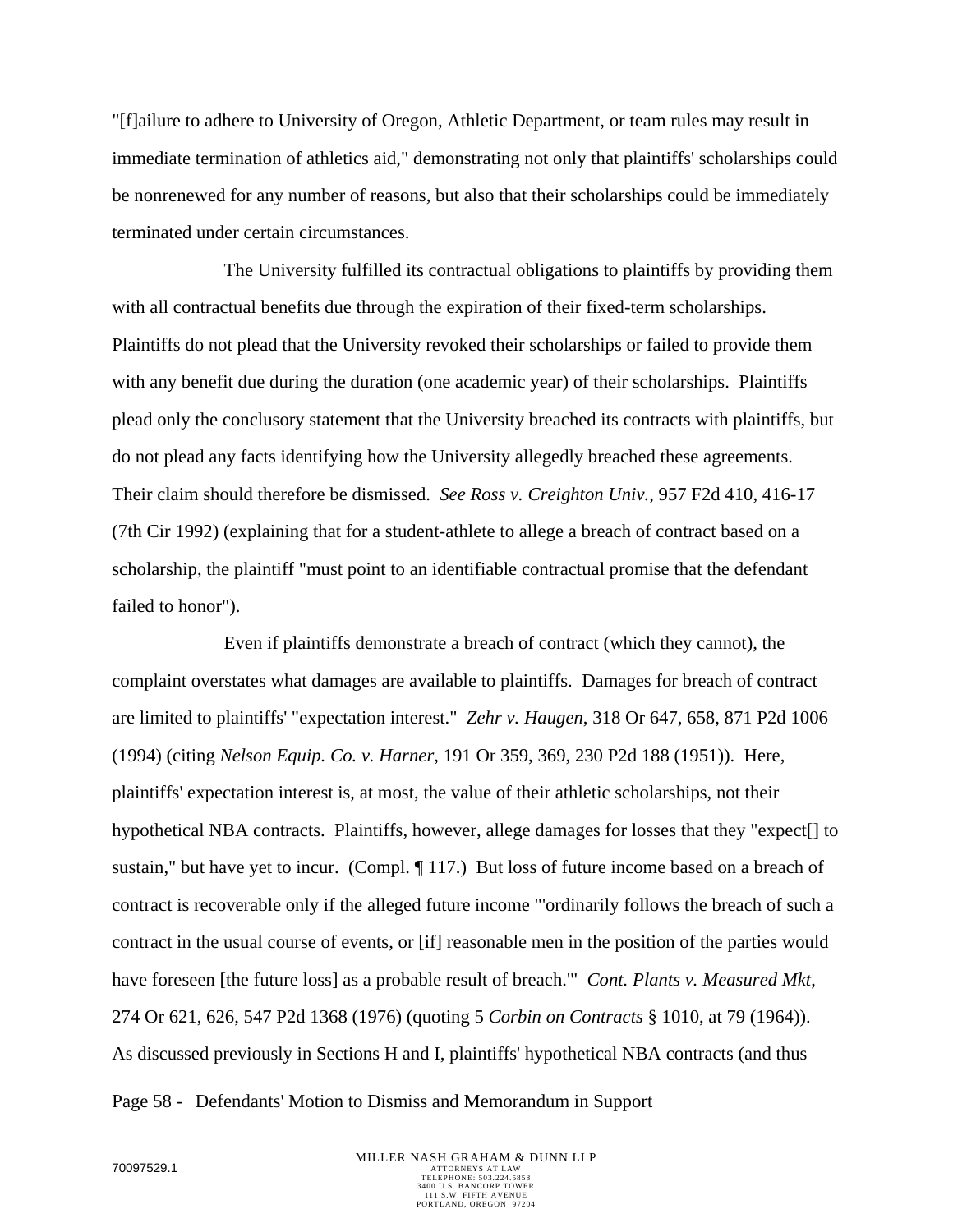their alleged future loss of income) are speculative, not probable. Furthermore, plaintiffs must allege that their claimed losses were in fact foreseeable. *Doyle v. Oregon Bank*, 94 Or App 230, 234, 764 P2d 1379 (1988). Plaintiffs did not, and cannot plausibly, allege that their losses were foreseeable. Their claim should therefore be dismissed for this additional reason.

## **IV. CONCLUSION**

Whether or not plaintiffs' chances of playing professional basketball were diminished by their suspensions, the University and its employees are not liable for suspending plaintiffs after they were found to have violated the Student Conduct Code by committing acts of sexual misconduct. Plaintiffs' claims seek remedy in constitutional law for alleged injuries to constitutional rights that do not exist, for review of an administrative order that is precluded from judicial review, for remedy in constitutional and federal statutory law for gender and sex discrimination without alleging any facts that show such bias, for remedy in tort for alleged relationships that did not exist, and for remedy in contract law for scholarship agreements that were not breached, and their claims are premised on damages that have not been incurred. In addition, Defendants are entitled to discretionary immunity. Defendants ask the court to dismiss the complaint.

DATED this 2nd day of May, 2016.

## MILLER NASH GRAHAM & DUNN LLP

*/s/ Michelle Barton Smigel*  Michelle Barton Smigel, P.C., OSB No. 045530 michelle.smigel@millernash.com Michael Porter, P.C., OSB No. 003560 mike.porter@millernash.com Telephone: 503.224.5858 Fax: 503.224.0155

 *Attorneys for Defendants*

#### Page 59 - Defendants' Motion to Dismiss and Memorandum in Support